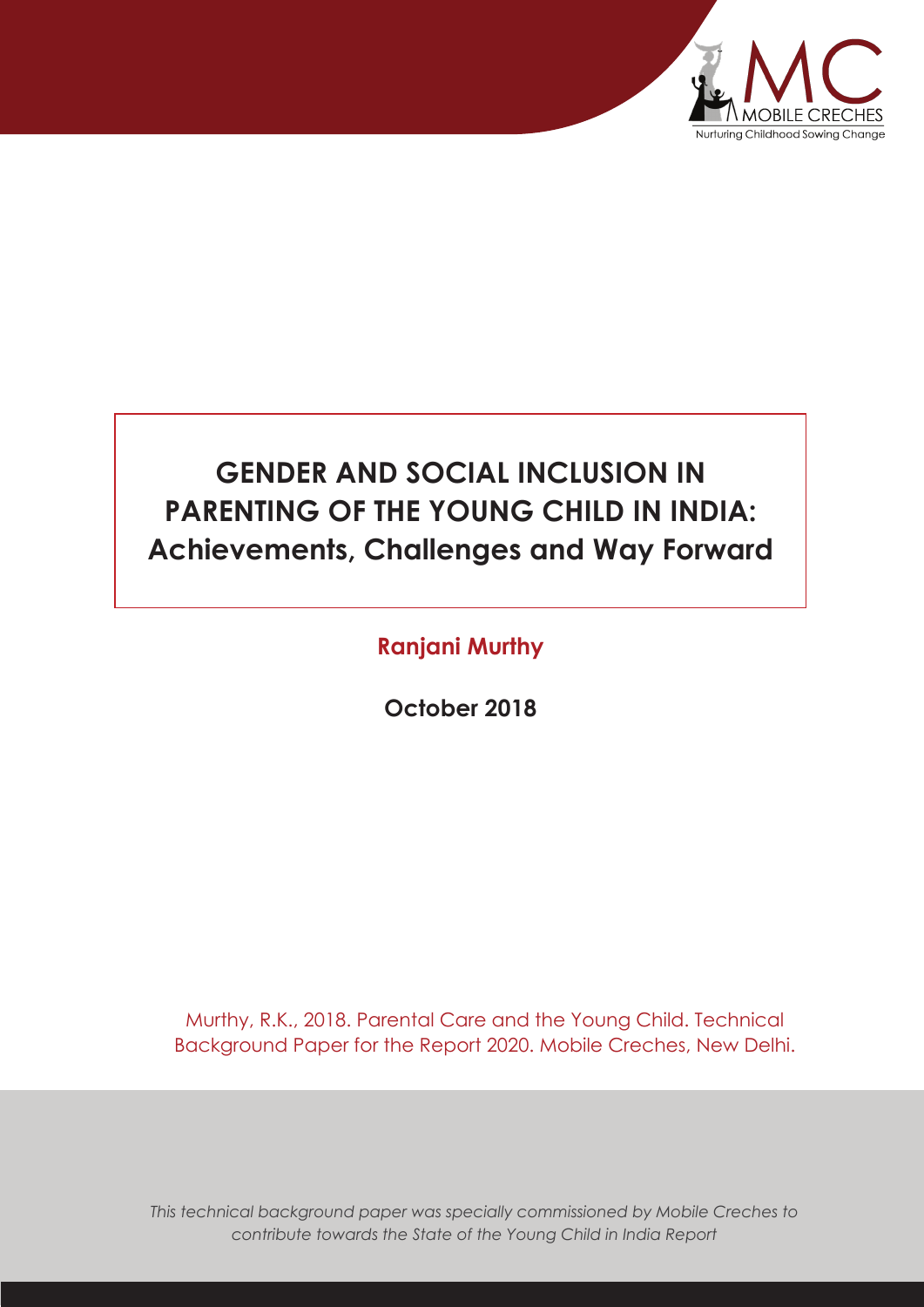# **1.0 INTRODUCTION**

The United Nations recognises parenting as an important role in nurturing, educating and socialising children, without which there cannot be progress towards the Sustainable Development Goals (SDGs). In fact, it observes June 1st as Global Day of Parents (UN, n.d.). Traditionally, in many societies including India, fathers have been expected to be disciplinarians and to be bread winners (UN, n.d.). Mothers, on the other hand, continue to be the ones expected to nurture and care for the wellbeing of their children, in addition to being sources of supplementary income (UN, n.d). What it is to be a parent varies across countries, contexts and time. Further, what is expected of fathers and mothers has changed over time, and there is a greater recognition now than before of the fact that with the exception of breast feeding, fathers can nurture their children just as much as mothers, and mothers can be bread winners, too. It is also an emerging reality that parents can be single, nonheterosexual and non-biological, too. Gender is not the only axiom of challenge posed to effective parenting of the young child, in particular parenting of children living on the streets, children at work, children of migrants, children with disabilities, children in conflict with the law/ children whose parents are in conflict with the law and children of sex workers. These aspects are challenges in addition to the traditional ones like caste, class, ethnicity, minority status, etc.

This paper focuses on the care of the young child, defined here as one who falls in the age group 0–6 years. Care of the young child is ultimately a state responsibility, as emphasised by the Child Rights Convention (CRC) (UN General Assembly, 1990). Article 2 of the CRC emphasises that the state shall take all appropriate measures to ensure that the child is protected against all forms of discrimination or punishment on the basis of the status, activities, expressed opinions, or beliefs of the child's parents, legal guardians or family members. While recognising that all children have a right to be brought up by their parents (Article 7), the CRC calls upon the state to provide a conducive environment for parenting, and to intervene when parents are in conflict with the law, are not alive, are abusing the child or are unable to live with each other (Article 9). Goal 41 of the SDGs reinforces nation states' responsibilities in ensuring access of young girls and boys to quality early childhood development, care and pre-primary education by 2030 (UN General Resolution, 2017, UNDESA2, 2018). SDG 53 calls for sharing (and recognition of) unpaid care work, as the burden continues to fall on the mother, which may not be in the interest of the child or the mother (UNDESA, 2018). However, the term parenting, leave alone transformative parenting, is not used in SDG targets or indicators. See Annex 1 for the targets and indicators under SDGs 4 and 5 globally and in India.

This paper argues that in-spite of legislation and policy frameworks pertaining to parenting like the Maternity Benefit Act, the Paternity Benefit Bill, the Early Childhood

<u>.</u>

<sup>1</sup> Goal 4 is "Ensure inclusive and equitable quality education and promote lifelong learning opportunities for all"

<sup>2</sup> United Nations Development of Economic and Social Affairs

<sup>&</sup>lt;sup>3</sup> Goal 5 is "Achieve gender equality and empower all women and girls"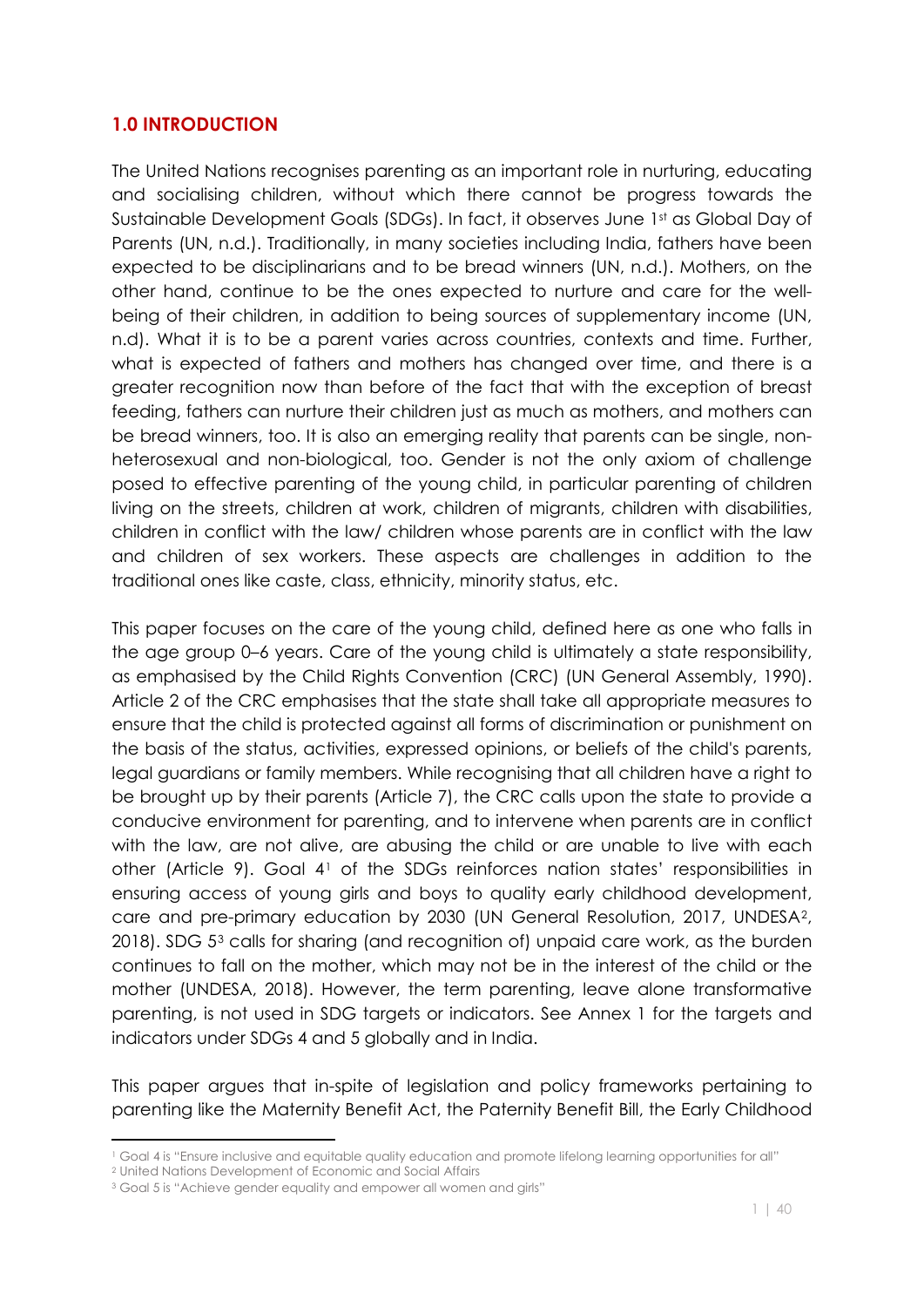Care and Development Framework (ECCD Framework); campaigns like Beti Bachao and Beti Padhao; and schemes like the Integrated Child Development Scheme (ICDS) and crèches, there is a "deficit" in gender/socially transformative parenting of the young child. Parents affected by intersecting marginalities have been little exposed to positive (defined in the next section) and non-stereotypical parenting, and have little time and resources to spend on such parenting.

The legal and policy framework as well as implementation needs improvement with a focus on children affected by multiple identities. Plugging this gender/socially transformative parenting deficit is a **right** of the young child, will contribute to **efficiency** of the economy, can lead to more **egalitarian gender and social norms** in society and **further the rights of mothers** (See Figure 1)**.** Studies have shown, for example, that children with better access to nutrition and other aspects of ECCD contribute more to the economy through better education and higher wages (Bahri, 2018). Gender/socially transformative parenting could free up the time of mothers, boost their nutrition intakes and enhance their decision making (Plan International, 2017).



**Figure 1: Rationale for gender/ social transformative parenting of young child**

This paper is structured as follows. The second section defines parenting in greater detail and elaborates on gender/ socially transformative parenting, distinguishing between gender/ socially neutral, gender/ socially ameliorative and gender/ socially transformative parenting. The third section examines the trends and present situation in parenting of young children that is emerging globally (in brief) and in India and in a few other states for which material was available. The fourth section looks at Indian government policies and implementation on parenting from the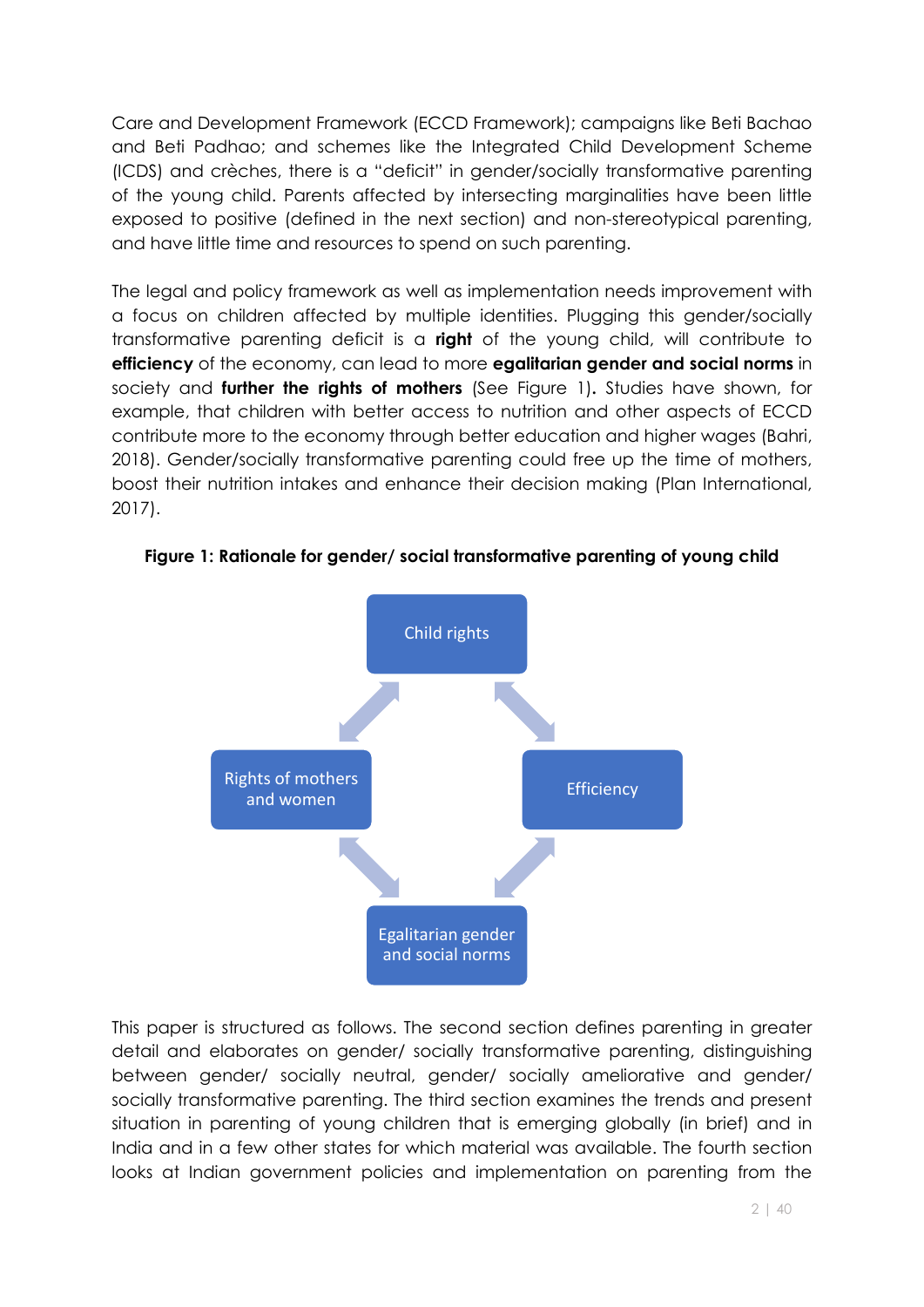gender and social inclusion lens, and examines specific policies of a few states. The fifth section looks at good practices in engendering parenting globally and in India and lessons from these. The sixth section offers concluding remarks and recommendations for gender/ socially aware parenting.

# **2.0 A GENDER AND SOCIAL INCLUSION PERSPECTIVE TO PARENTING OF THE YOUNG CHILD**

#### **2.1 Understanding Parenting**

According to Brooks (2012), parenting is the process of promoting and supporting the physical, emotional, social, and intellectual development of a child from infancy to adulthood, as described below.

- Physical development is the process by which a child's body grows and acquires movement, including fine and gross motor skills. Physical development provides children with the abilities they need to explore and interact with the world around them.
- x Intellectual development describes how mental processes—learning, remembering, problem solving and thinking—develop from birth until adulthood. Understanding cognitive development is useful in determining the kind of thinking children are capable of at different age levels.
- Social development describes how children develop skills that allow them to interact with other people at age appropriate levels.
- Emotional development describes how children express and control their emotions.

## **2.2 Gender and social inclusion in parenting of the young child**

One can discern between gender discriminatory, gender ameliorative and gender transformative parenting of young children based on who the parents are and how they parent

x **Gender/socially discriminatory parenting of the young child:** Gender/ socially discriminatory parenting occurs when it is mainly the mother or other women members (e.g., a grandmother) of the family who parent, or there is gender-discrimination in the physical, emotional, social and intellectual aspects of parenting of the young child. When social norms do not encourage men to take care of their young children, it deprives men of bonding with their children and reduces their own emotional wellbeing. Studies have shown that fathers who share parenting responsibilities are less violent within the family and outside (MenEngage-UNFPA4, 2014). Irrespective of who parents, in countries with son preference young girls receive less access to health care, education and nutrition, opportunities to play and

 $\overline{a}$ 

<sup>4</sup> UNFPA stands for United Nations Population Fund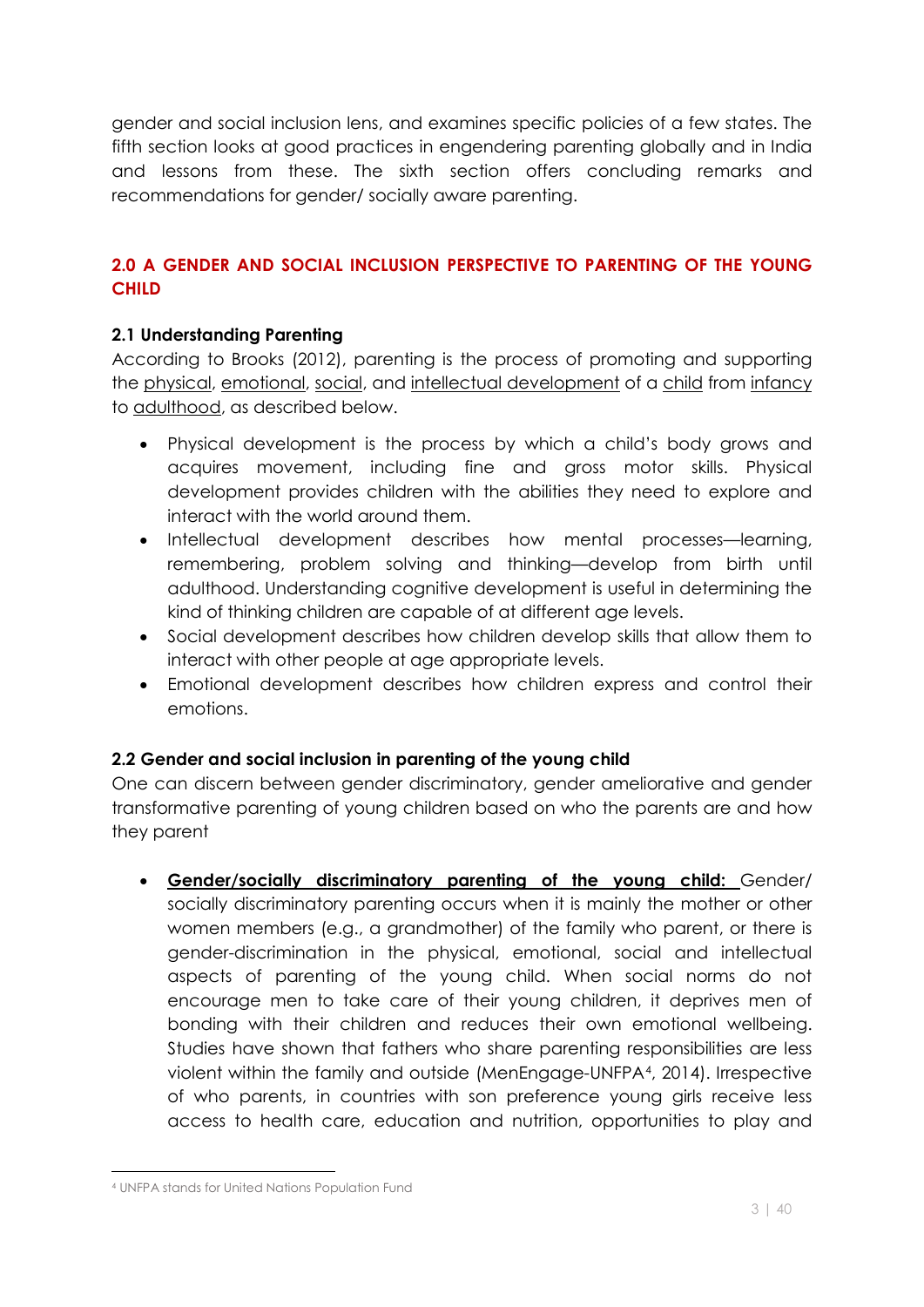access to early learning than young boys (Saha, 20135). Stereotypes persist about the kind of dresses that are put on and the kind of activities that are encouraged for young boys and girls. For example, in urban middle and upper-class India and post media advertisements, it is common to dress girls in pink dresses and boys in blue. Frocks are used to dress young girls and shorts/ pants to dress boys. Cars and trucks are seen as toys for boys, and dolls and cooking toys for girls (Asha, 2013). However, instances of putting a "black dot" on male infants and toddlers to ward off the evil eye or dressing them like girls persist in rural areas and amongst the urban poor. Discrimination against young children takes non-gender-specific forms too. Cases of neglect of stepchildren<sup>6</sup>, young children with disabilities, third order girls, migrant children, working children, etc., by parents have been noted (Murthy and Sagayam, 2006, Shijit and Sekher, 2015). Further, it is not uncommon for parents to prohibit their children from mixing and playing with children of other castes, religions and class groups.

- x **Gender/socially ameliorative parenting of young child**: Gender/socially ameliorative parenting can be considered to refer to situations where the mothers, grandmothers or adolescent girls are the primary parents of the young child, but fathers support them a bit. Unlike discriminatory parenting, there is no differentiation in access of young daughters or children with disability to food, health care and education. Emotional parenting may be similar, too. However, differences in the social aspects of parenting of the young child persist, like asking the young girl child (5–6 years) to pick up her used plate and those of her younger siblings, but not the young boy child. Like in discriminatory parenting, parents may tell children not to mix with young children of certain other communities. Fathers, in ameliorative parenting, may teach their young son's sports like cricket and football, contributing to their own relaxation, but without bringing forth their feminine and nurturing sides out.
- x **Gender/socially transformative parenting**: Gender/socially transformative parenting of young children refers to situations where both parents play an active and equal role in parenting and actively avoid inequalities and stereotypes relating to access to food and nutrition (0–6 years), access to education (3–6 years), the nature of games and toys they introduce their children to (0–6 years) and whom they allow their children to be friends with (2–6 years). It is also a process of parenting where children are allowed to grow without caste, class, religious and other differences in their minds (0–6 years). Fathers in transformative parenting are equal care givers and break gender norms on emotional, physical and intellectual parenting (0–6 years). In

<sup>&</sup>lt;u>.</u> <sup>5</sup> Saha (2013) analysed data from 64th round of NSS conducted in 2007-2008 on education expenditure of households on members in the age group 5-29 years. The data captured expenses on education at primary level and above, pointing that children as young as 5 years are in primary school against the norm of six years. 6 In the context of emergencies, when parents are in conflict with law, etc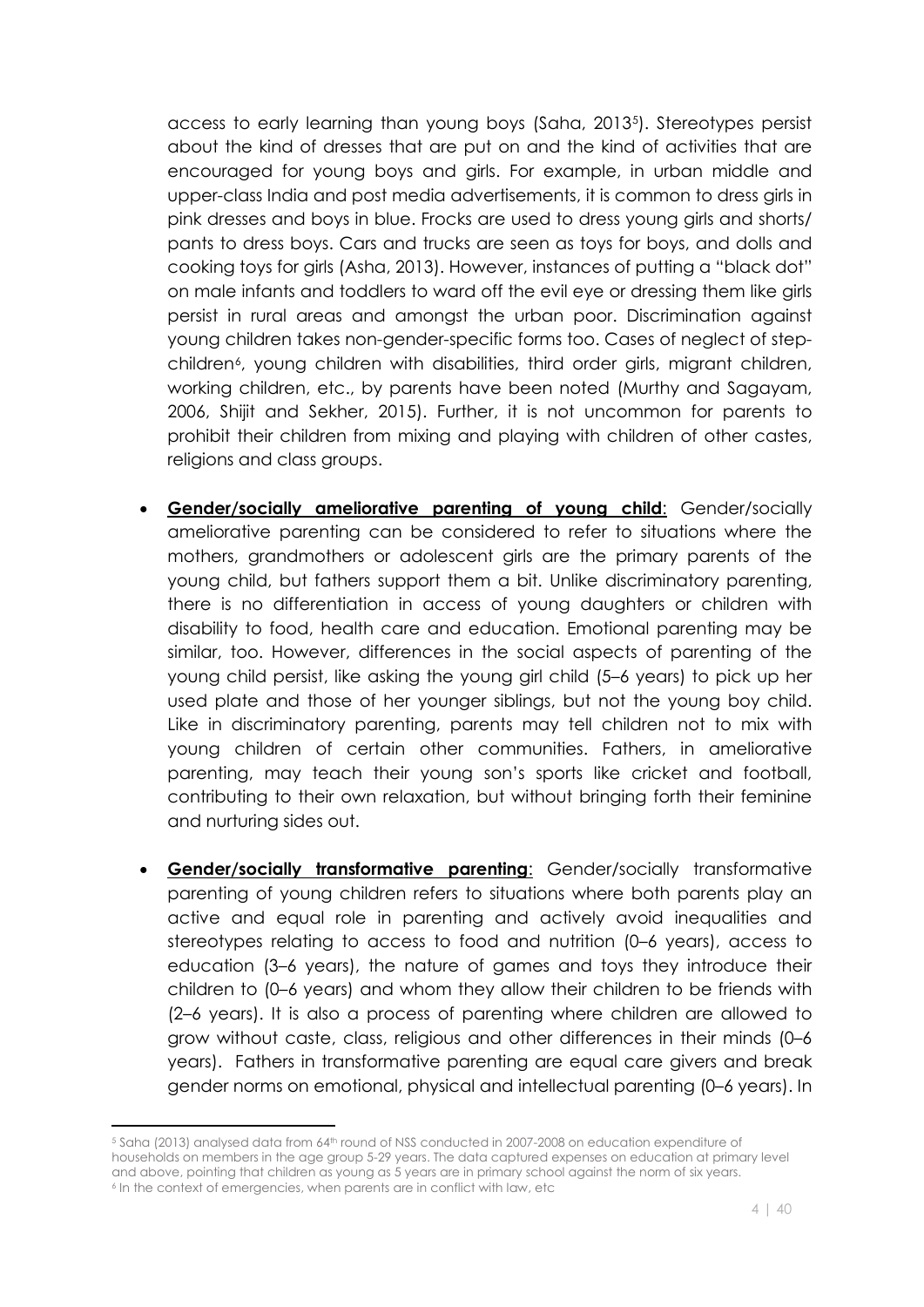the process, they are likely to adopt less aggressive and violent forms of behaviour with other men and women (Plan International, 2017, MenEngage-UNFPA 2014).

In India, the parenting approach falls more into discriminatory and ameliorative categories and less into transformative ones. Though fathers do help when women are working, their input is far from equal. Gender stereotypes may be coming down in educated families, but rarely do stereotypes in other classes, castes and religions break. In rural areas, a constraint is that ICDS centres are often located in separate areas of the villages and friendships rarely continue.

#### **2.3 Gender, background of the parent and development of the young child**

Apart from being a right (of the young child) in itself, international literature suggests that parenting by both mothers and fathers has benefits for the development of the young child. This aspect has not been researched much in the Indian context, but international literature suggests that mothers and fathers emphasise different and complementary aspects of child development. However, these differences in parenting are more social than biological. A study in Kansas, United States of America (USA), found that fathers emphasise to a significantly greater degree intellectual development of the child (35–37 months old) than mothers, but emphasise social development less than mothers. Another study on whether parenting differed across 399 mothers or fathers of children 3–6 years old in the USA found that mothers rated higher for physical care and emotional support than did fathers. Personalised parenting (hugging the child) was lower for fathers in respect of daughters when compared to sons (Moon and Hoffman, 2008).

Available literature suggests that even if one takes parents of one nationality, the parenting approach may be different when they are in their home country and when they are living abroad. A study on the parenting practices of 57 Asian parents living in India (34) and the USA (23) found differences in parenting practices of the Asian parents for their 3–5 year old children, depending on the place of residence. This points to the importance of both the backgrounds of parents and the contexts they live in (Jambunathan and Counselman, 2002). Asian Indian mothers living in the USA had lower inappropriate expectations from their children and tended not to reverse roles with their children (like expecting children to console them), while Asian parents living in India engaged in such behaviour. The results also showed that the Asian Indian mothers living in India favoured the use of corporal punishment more than their counterparts in the USA.

Drawing on three studies in the USA, Moon and Hoffman suggest that parents of 3–6 year old sons were less likely to divorce (Moon and Hoffman, 2008), and whether this is true across age and in Indian context merits investigation. In the American context, there is no benefit in the same gender single parenting, father–son and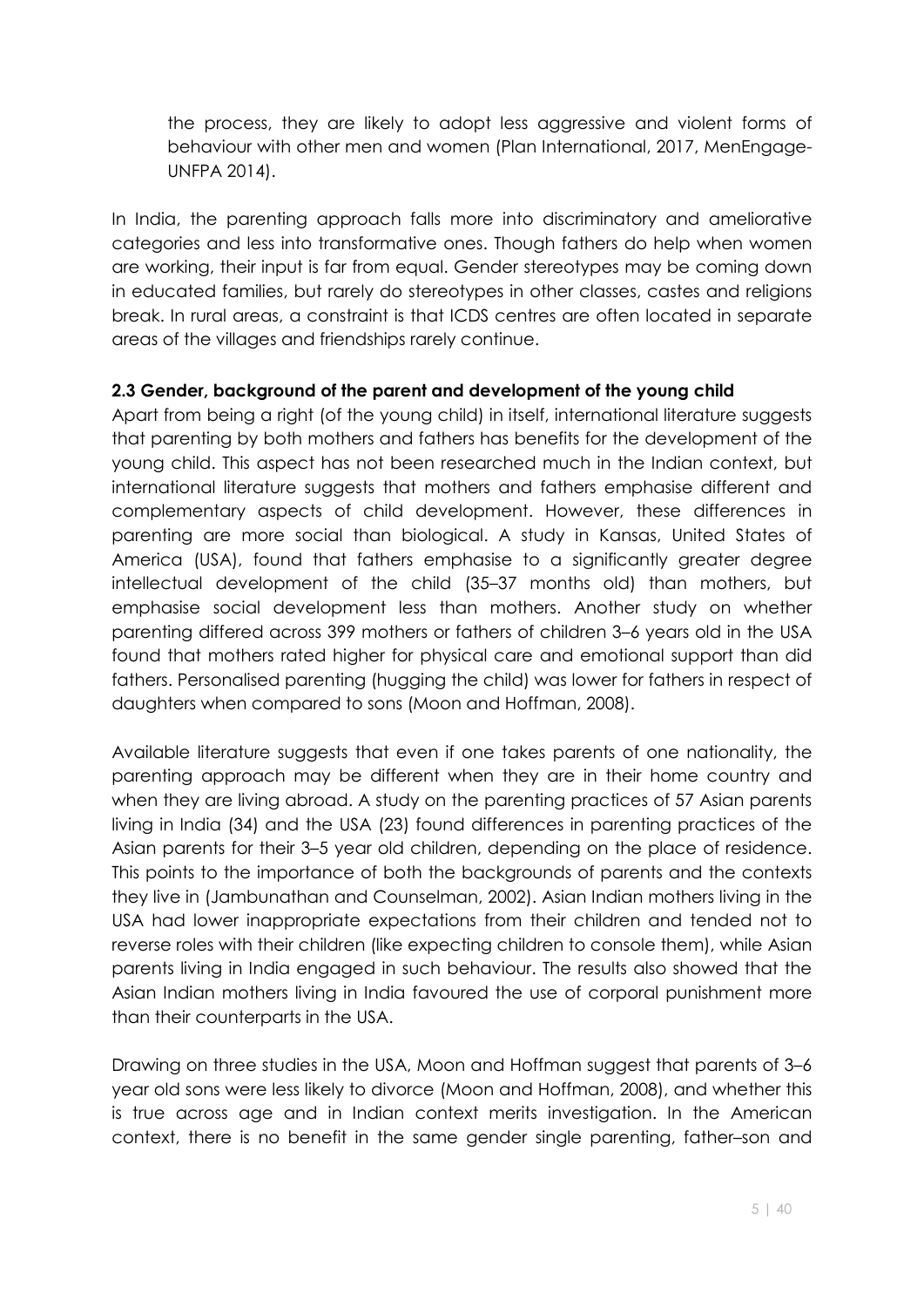mother–daughter parenting (Lee and Kushner, 2008, Ryan et al., 2006). Again, this aspect has not been studied in India and across different age groups.

The economic background may make a difference to parenting practices. A study in the UK finds that the lower the socio-economic status of the English parent, and the higher the marital dissatisfaction of the Indian parent, the higher the tendency to use harsh disciplinary methods with children (Atzaba-Poria and Pike, 2008).

From another lens, gender discrimination and women's low status are at the root of women's limited autonomy and of the denial of their rights to health and bodily integrity in several countries. When women suffer poor mental and physical health and limited decision-making power, it impacts negatively on their children's survival, healthy growth and development. That is, gender discrimination affecting mothers affects their ability to parent effectively, and there is intergenerational transmission of gender inequality attitudes. Improving women's strategic consciousness and positions is likely to lead to better and more equal parenting practices, with aware women demanding sharing of care work when they enter the workforce (Plan International, 2017).

#### **3.0 PARENTING PRACTICES IN INDIA FROM A GENDER AND SOCIAL INCLUSION LENS**

Much of the literature on parenting practices in India is on the urban middle class, and little is on children in rural areas and children of parents in the urban informal sector, children whose parents are in conflict with the law, are sex workers, are poor migrants, are living in the streets, etc. Literature on parenting by women heading households and women of diverse gender identities and sexual orientations is also rare. Studies examining differences in parenting in nuclear families (58% as per NFHS 4 carried out in 2015–6, being slightly higher in urban and lower in rural) versus joint families are few. In the latter, grandparents—grandmothers in particular—play a role in parenting of young children.

The available literature, though scant, suggests that there is no evidence that gender/socially transformative parenting practices are followed across classes, castes, headship, ethnicities, regions, migrant statuses, occupations, and locations. Gender gaps in access to early childhood education may be low in states like Tamil Nadu, Kerala and Maharashtra (perhaps due to greater investment in early childhood education by government and brining centers closer to villages/slums), but stereotypes of how children are brought up persist even in these states. Further, it suggests that young children living in the streets, children of migrants, children who work in hazardous occupations, children with disabilities, third or higher birth order girls, etc., may not have access to physical, emotional, social, and intellectual development. The segregation of households along caste lines in rural areas and around economic lines in cities does not allow for mixing of young children, apart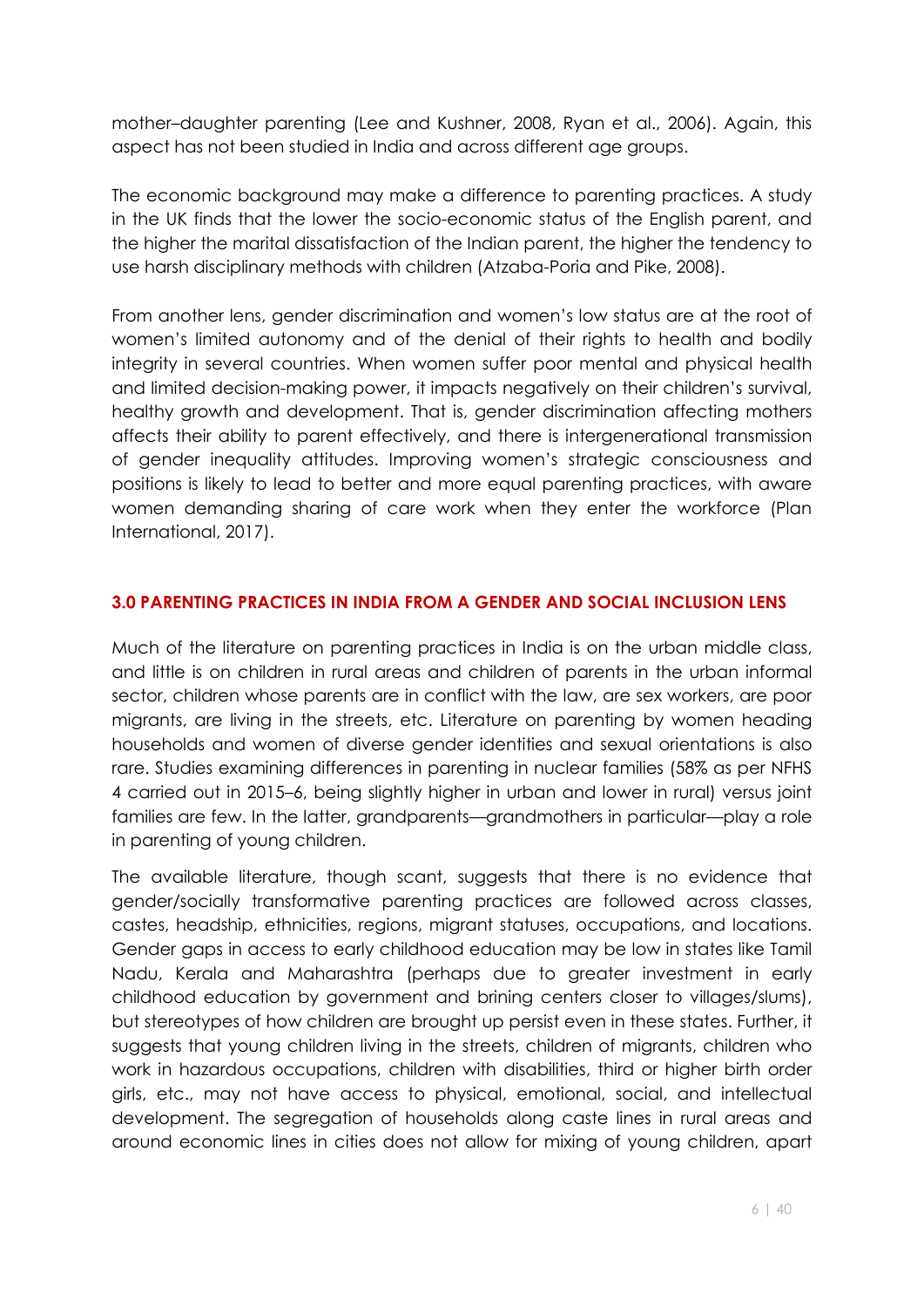from shaping access to services. Women heading households face more constraints in parenting young children than women living in the institution of marriage.

The first part of this section examines parents' investment in early childhood development and primary education, and gender and social differences if any. The second part examines specific challenges to gender/socially transformative parenting in economic, social and politically difficult situations like poverty, living on streets, single headship, migration, displacement, etc. The third part looks at parenting in regular contexts. The fourth part looks at child sex ratio, which reflects gender discrimination in parenting.

#### **3.1 Parenting, gender, early childhood/primary education**

A question that arises is do parents invest differently in early childhood education of boys and girls, and whether the backgrounds of the parents affect early childhood and development outcomes.

A five-year longitudinal research of 14,000 four–year-old children (following them from 4–8 years) from Assam, Rajasthan and Telangana by UNICEF in partnership with the Centre for Early Childhood Education and Development, Ambedkar University, Delhi, and the ASER (Annual Status of Education Report) Centre reveals that all the 376 village had at least one Anganwadi run under the ICDS, and over half also had at least one privately managed preschool (varied across states). It notes that privatisation of early childhood education is spreading, with privatisation being higher in Rajasthan than Assam, and falling in between in Telangana (Kaul et al, 2017). More boys than girls were found in private preschool facilities-which parents believe teach in English and have better infrastructure- pointing to the persistence of gender discrimination by parents. More children from better off families were in private pre-school facilities than those from poor families. Most sampled children were attending preschool, but few children with special needs had access to such services. A concern is that ages were not strictly adhered to with regard to early childhood education and early primary education. Preschools performed better in the psychosocial domain and the cognitive and language domain. Mother's education and child's age had a bearing on primary school readiness at age 5+, and in Rajasthan, economic affluence also had an impact on school readiness. Caste independent of income did not have an effect on school readiness (Kaul et al, 2017).

At another level, looking at parenting practices and the pressure of social norms, parents and society identify a baby as either a "she" or a "he" right from birth. Parents select gender distinct clothes, blankets, and even toys (Rao et al, 2015). Colours like pink are selected for girls and blue for boys amongst the middle and upper-class parents. These trends are spreading to the working class through the media. Girls are encouraged to play with dolls and utensils and boys with trucks (Rao et al, 2015). However, in rural areas, it is not uncommon to find male infants with a "dot" on their forehead to confuse the public about their gender identity.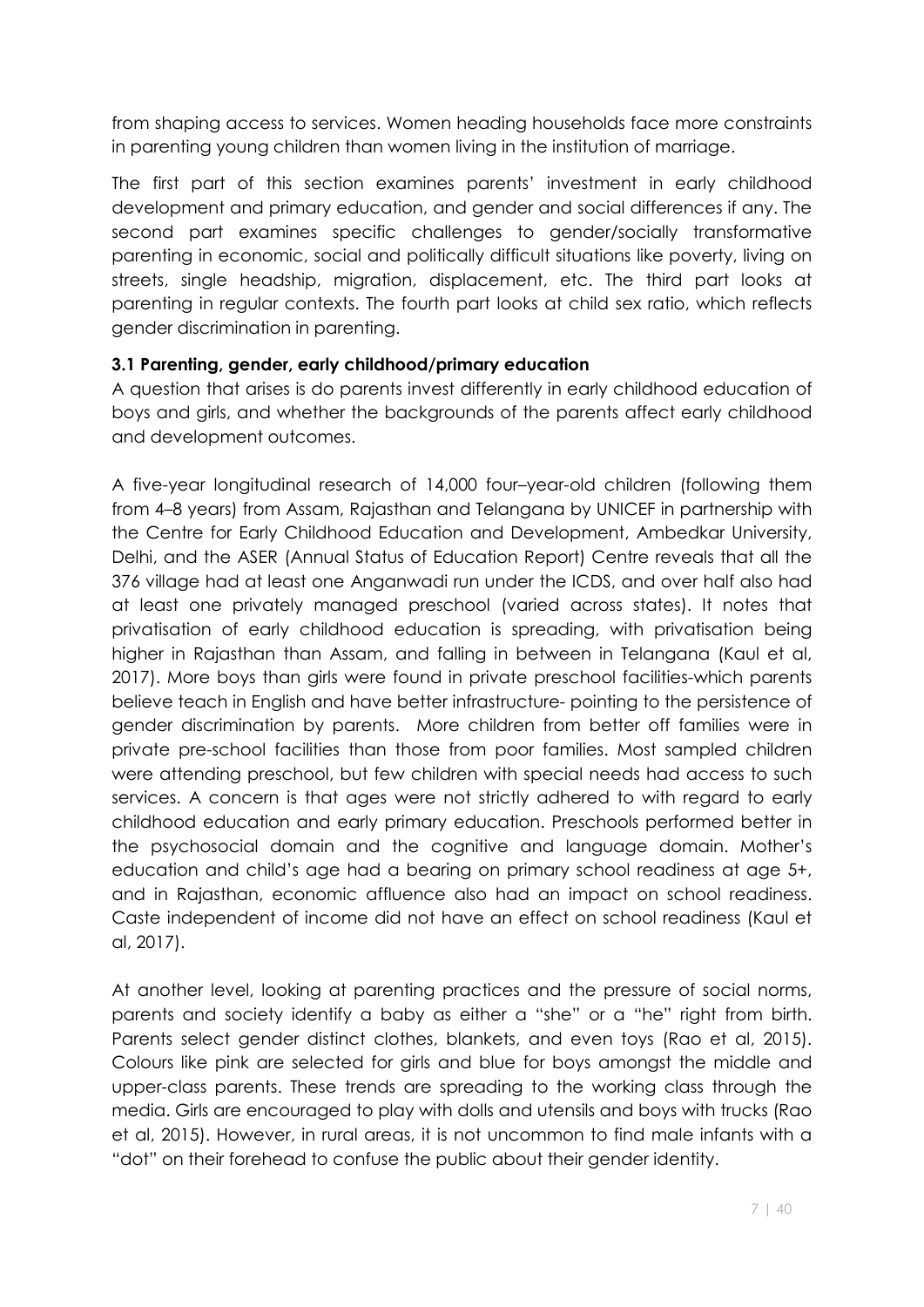**Moving to education investment by parents,** A study analysing individual level data on educational expenditure from the 64<sup>th</sup> round of the National Sample Survey (2007–8) for 16 Indian states (including education at **primary levels)** shows that households across both rural and urban areas of the country prefer to spend more on their male members in comparison to female members. Gender discrimination was found to be lower in urban areas than in rural areas. In rural areas, Kerala has the lowest gender discrimination (perhaps due to higher literacy levels of parents), whereas in urban areas, Assam has the lowest (reasons not clear). The study notes gender discrimination in household educational expenditure is not only confined to the socially and economically backward states such as Bihar, Madhya Pradesh, Rajasthan, Uttar Pradesh and Andhra Pradesh, but is also found in the progressive states such as Gujarat, Tamil Nadu, Karnataka and Kerala. The states with a significant concentration of tribal populations, such as Orissa and Jharkhand, have a relatively lower prevalence of gender bias (Saha, 2013). The study also observes that households with more members tend to discriminate against girls more. By contrast, households with five or fewer members are observed to show less favouritism to male students. The gender gap is more pronounced in the middle of the expenditure scale. Almost negligible gender bias is detected at the beginning of the scale, where household spending on education itself is not very significant. A similar pattern also prevails in the higher expenditure classes (Saha, 2013). Such disparities in education expenditure lead to lesser opportunities for intellectual development (assuming quality is good), lesser work opportunities and lesser access to information on supportive parenting. Female disadvantage is higher when private schools are more expensive (Saha, 2013). While the study covers children in the age group 5–29 years, the data is not disaggregated across age or level of education.

Another dimension to investment in primary education is time available to children to study at home and parental support for education at home. A study by Motiram and Osberg (2010) using Indian Time User Survey (1999) notes that girls spend more time on domestic chores than boys, in particular in rural areas. However, the time spent by parents on giving informal support to their children's education at home is similar across genders in both rural and urban areas.

#### **3.2 Parenting in difficult circumstances: gender and social inclusion**

Parents are at times forced to adopt child adverse and gender differentiated coping strategies when faced with acute poverty. Bhukuth (2005) observes that while the investment in education of young boys and girls has gone up in both rural and urban India**, child labour** persists in India, like in the brick kiln industry in Tamil Nadu. The impact of child labour on the physical, intellectual, emotional and social development of young children from poor families is a matter for concern (Bhukuth, 2005). The age at which children are pushed into such work is not discussed. However, he observes that if wages increase, women go to work leaving even young children in the care of adolescent girls (Bhukuth, 2005). In Madhya Pradesh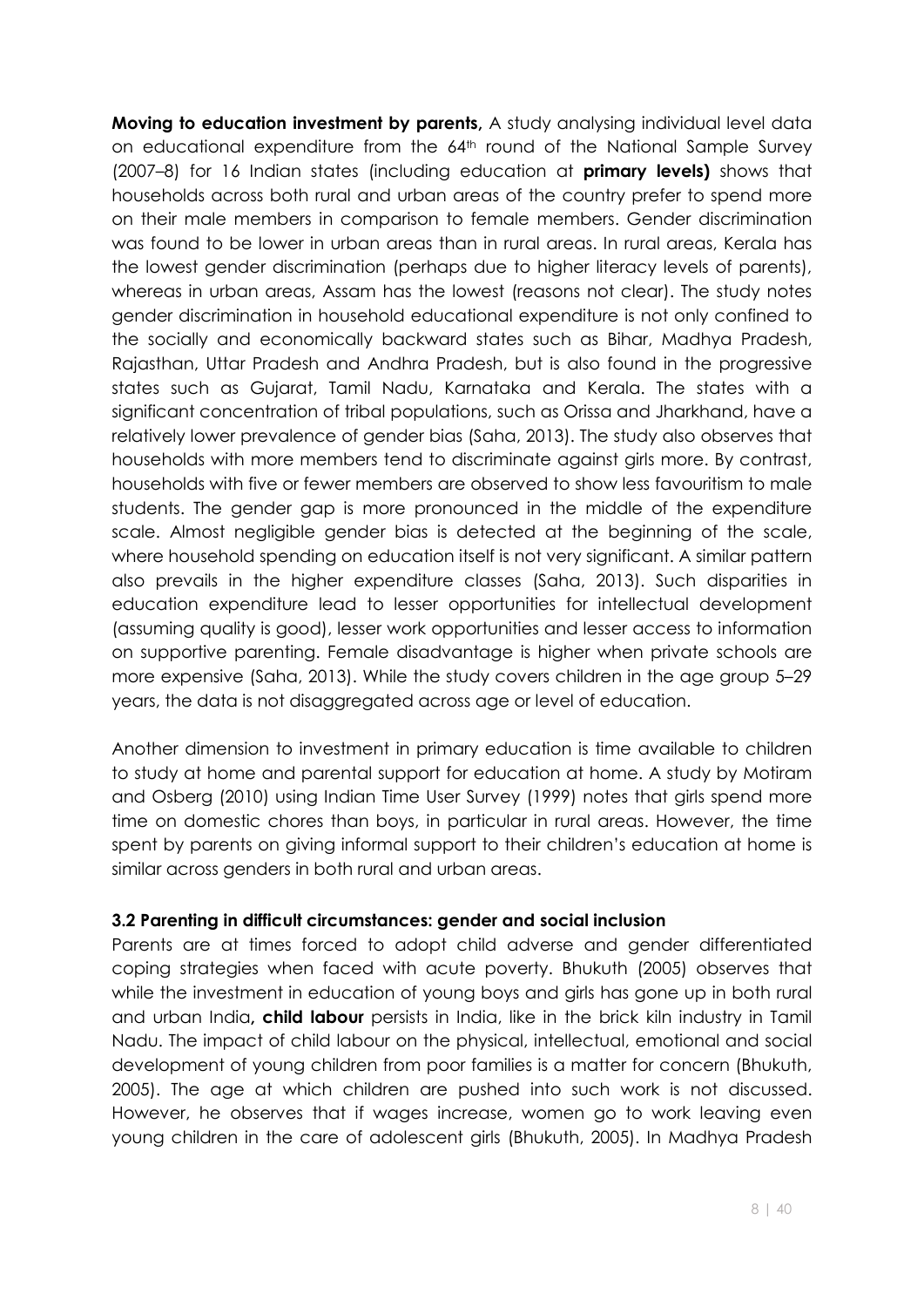too, young girls from poor families were asked to keep an eye on a younger sibling as both parents had to engage in work outside (Murthy, 2015).

A more recent study, this time in eastern Uttar Pradesh, covering 1400 households of children in the age group 6–14 years from 70 villages in three districts found that there is a gap between enrolment and attendance of children in schools, and an even greater gap between official attendance and actual attendance. Of 1400 households, 793 reported children involved in household work (more girls than boys) and 35 reported that their children engaged in outside work (more boys than girls), with a majority working outside the district. However, the study does not provide disaggregated statistics on how many children at the age of 6 years or in the 6–8 years bracket do not attend regularly, drop out and engage in paid work, pointing to a gap in research. It also shows vulnerability of boys engaging in child labour to separation from parents in very poor families (Pandey and Gautam, 2015). That is, in some situations, sons may be more vulnerable than daughters.

In Rajasthan, a census-based study on out of school children in one panchayat concludes that the proportion of children in the age group 5–17 years who are out of school is higher amongst lower castes, religious minorities and females (Bhatty et al., 2017). Attendance of children in primary grades is higher than in upper primary because as a child enters his/ her teens, there is greater pressure from the household to (a) enter the labour market, (b) assist in domestic chores and/ or (c) enter into early marriage in the case of girls (Bhatty et al., 2017). Attendance rates of boys was higher than those for girls, but this data is not disaggregated by age (Bhatty et al, 2017).

On the whole, child labour may have declined, but does persist, and varies across states and economic statuses of parents. Parents push girls into reproductive work and boys into earning for their family and even hazardous work. When young children are pushed into such work, it can endanger their development, and when children have to look after younger siblings, there is a risk to the well-being and development of the younger siblings.

**Young children living on streets** literally grow up on their own with little parental support. Their lives are at risk, and they miss on quality early childhood education and development. Based on an interview with 200 street children in Jaipur, Rajasthan, Mathur (2009) observes that 16% of them were in the age group 5–8 years and 29% were girls. She observes that a majority live with their families on the streets, while a minority were living alone or with siblings. Parents kept late hours. Several of the children (ages not clear) worked as well, and some were engaged in begging. The stories of the children include poverty, stressful family situations, working on the streets to earn money for survival, close bonding with peers, forming addictive habits early in life, becoming vulnerable to employers' demands and being subjected to police brutality. Leisure is seen as roaming the streets with other children and seeing age inappropriate films at a young age. While girls in the street were lesser than boys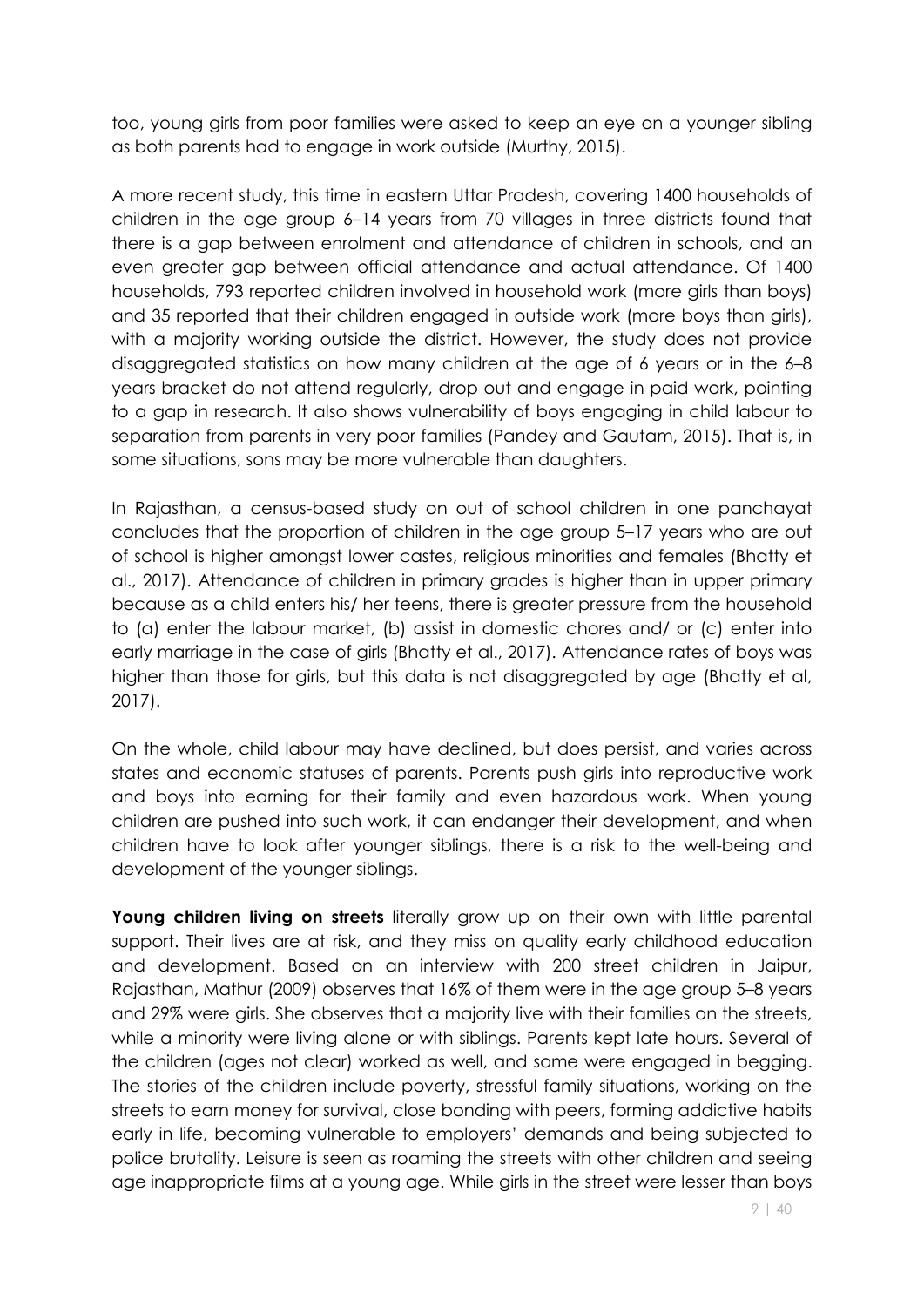in number, they were more vulnerable to sexual exploitation and trafficking. There is no effective parenting on the streets, with relaxation for parenting meaning hiring videos and watching three Bollywood films through the night. Girls earned less than boys for work that they did (Mathur, 2009). An aspect not clear in the study is breast feeding and supplementary feeding practices of mothers in street towards infants, as well as incidence of unsafe abortion.

**Migration** poses its own challenges for parenting of the young child, and some of the challenges are gender specific. Rajan (2018) observes that 12% of both boys and girls in 21 states dropped out of school (elementary level7) due to migration. Researching in-depth education of children of migrant parents in Bangalore, he argues that one model of hostel-based education or bridge schools may not fit all migrant children. Migrant children in Bangalore further migrate to rural areas with parents during agricultural seasons, migrate with parents to areas with large scale construction activities and move from one place to another. This is also true for nomadic pastoralists. Rajan observes that hostels may be not a good solution for young children whose emotional needs cannot be fulfilled other than by parents. They may require mobile schools that follow them. Children who move from one area to another may need expedited opportunities for shifting from one government school to the other. Tasks that children do, like fetching water, caring for younger children (girls), etc., have to be taken over by the state if the children are to attend schools.

Migration of Indian women abroad poses many opportunities and challenges. Findings from reviews of international literature are given in Box 1. Studies on migration of mothers from Kerala present two different views on parenting strategies. Percot (2006) notes that for lower middle class women from Kerala migrating to the Middle East, it is a temporary transit. Through their earnings in Middle East they pay back loans taken to pay the agents who arranged their jobs and accumulate money for dowry for their wedding. In 2–3 years' time, most migrant nurses enter into arranged marriages (with exceptions) and facilitate the migration of their husbands. Once pregnant, they return to Kerala and attempt to clear exams to go to developed countries. They leave their infants with their mothers-in-law and earn some more to buy tickets and migrate to the West with their children and husbands and become middle class citizens there (Percot, 2006). The second article, which draws on a research (by one of the authors) from Kerala, notes that around half of the 22 women nurses from Kerala who migrated to the UAE and were interviewed in 2003 were married and left their children with relatives or in hostels. Thirteen of the children were below five years of age. A majority of the mothers came only once a year to their hometown, but sent money and gifts to their children and care givers who are related. She observes that employers in the Middle East benefit out of this care provided by women relatives in Kerala, and hence, capital is transferred from South to North. Further, they observe that the 'commons of care' in the South are

 $\overline{a}$ 

<sup>7</sup> Classes 1 to 8.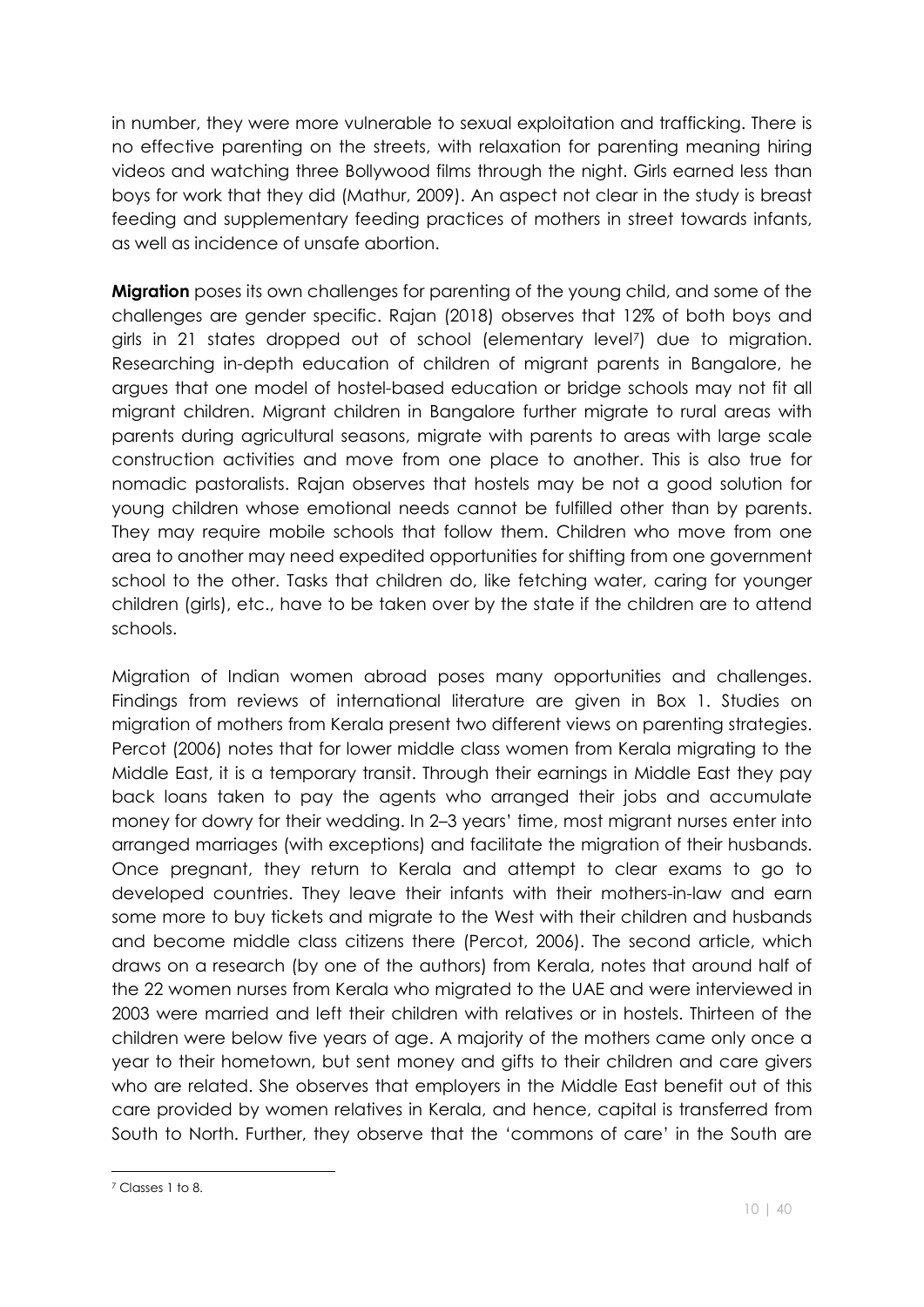eroded by global capital, with several villages in Kerala where mothers are not around. Children left behind feel a sense of anguish, doubt, envy and sadness. In the second case, while parents state that they migrate for their children, the consequence on the children's development is not known. When fathers alone migrate, the mothers left behind assume greater power and roles in parenting.

#### **Parenting and migration: Experiences of other countries**

Based on their study of African origin migrants with children in the age group of 0–2 years to Australia, Sims and Omaji (1999) observe that when poor and middle class families migrate to a new country, they are required to map the parenting practices from their country of origin onto those of their country of residence. Sometimes there is dissonance between practices from both cultures, and families need to decide if they wish to discard the practices associated with their country of origin, amend those practices, or continue to use them in their original form. In the context of migration to developed countries, the use of corporal disciplinary methods and the emphasis of migrants on respect for the elderly (whether they are on the right or wrong) contrast with culturally accepted parenting norms. In the case of corporal punishment, it contrasts with state norms. On the issue of gender, women migrants to developed countries not only had to carry on care work without family support, they also had to engage in paid work. While in pre-migrant times children could play outside, now they had to play inside the house even when the mother was cleaning the house, which irritated mothers (Sims and Omaji, 1999). Deng and Marlowe (2013) bring in an added gender and parenting dimension from their study of refugee-migrants from South Sudan into New Zealand. They observe that children learn English in schools from single parents (mainly mothers) and both parents; this creates dependency of parents on children (whether on young children is not clear) to negotiate the world around them. This reverses roles, and makes effective parenting difficult. It is not clear what age group of children is being referred to. They also observe that without access to child care facilities (including in English language centres) and financial access, it is difficult for single mothers to earn income and provide for the well-being of themselves and their children. They also observe that in addition to teaching refugee parents what parenting practices are not acceptable in New Zealand, a discussion on how the same problems could be handled differently should take place.

In contrast to these experiences, the trend of Indian parents working in the USA and leaving their children (including young children) in India as a choice is also emerging. The reasons are several: a) daily challenges in caring for their children in the USA, (b) parents' concerns around paid group childcare in the USA, (c) grandparents, ideal caregivers, who are unable to move to or stay in the United States, (d) presence of other extended support in India and (e) parents wanting their children to maintain their language and customs (Srivatsava and Guzman, 2015).

**Conflicts can lead to migration and displacement.** Tikoo (1994) observes that when 42 Kashmiri pandit families fled in 1989–90 and came to live in camps in New Delhi, it was a migration out of fear. Parenting changed from being family driven to community managed. Child abuse, and in particular girl child abuse increased.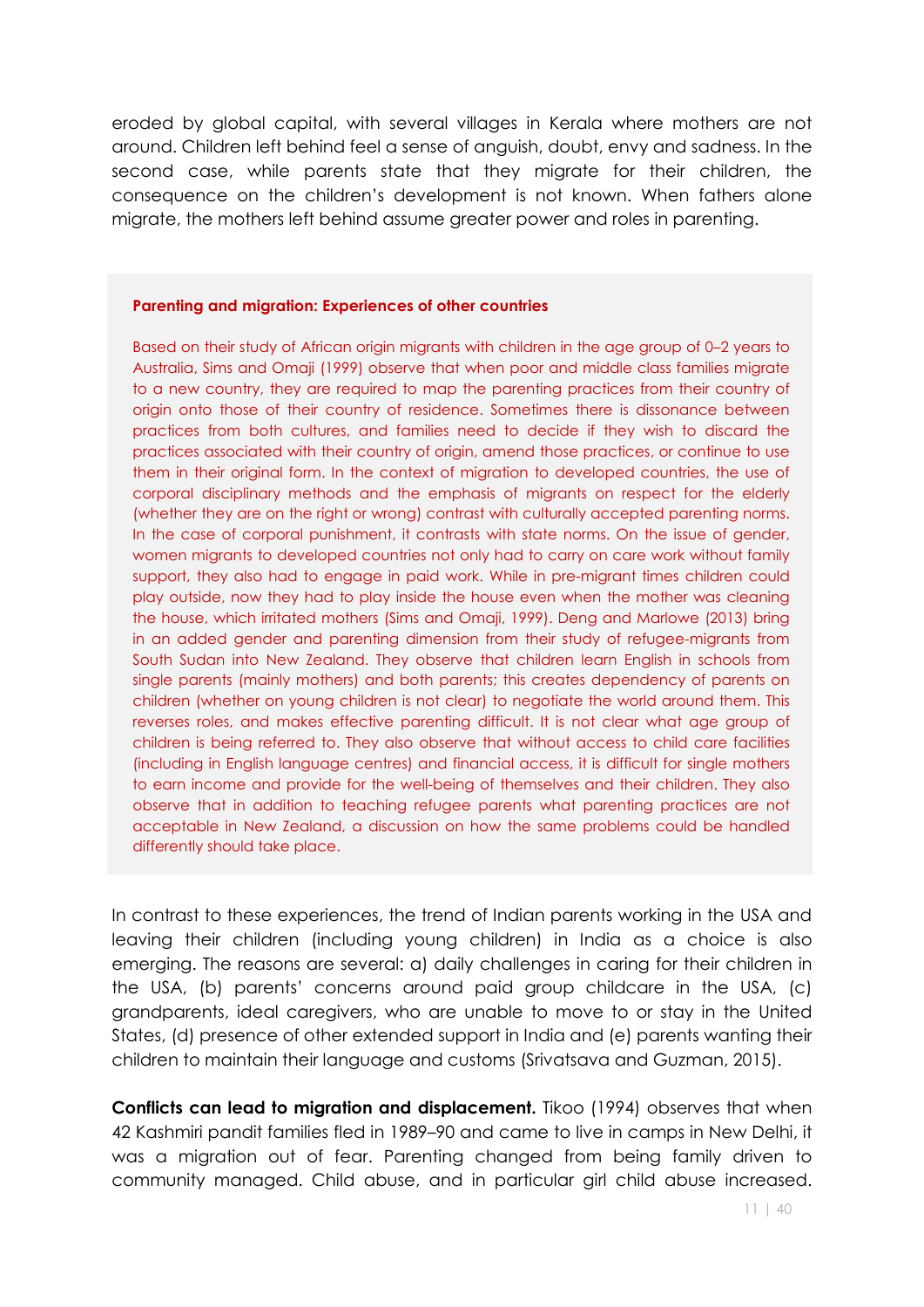Children in the age group of 4–11 years felt more comfortable in camps than those who were 12–18, years old; among these, there were more boys than girls. Speaking their native tongues in shelters helped preserve their culture. Their performance in schools was average.

**Headship is** a social factor that affects parenting, and disadvantages young children as single parents tend to be poorer than households where both parents are together. The percentage of single women heading households (widows, divorced, deserted) is higher than that for single men. Around 15% of households covered under the NFHS-4 are women headed. Buvaneswari (2008), through her study of women headed households in Neyveli Town, Tamil Nadu, observes that women heading households find it difficult to meet the expenses of education, clothing and other needs of their children as they are sole earners. At times, they cave in to the demands of their children, though it may not always be in the best interests of the children. She observes that drop-out rates tend to be higher amongst children of women headed households when compared to children of male headed households. Unfortunately, the article does not examine gender dimensions of parenting, or distinguish between challenges faced by women heading households in parenting of children of different age groups.

#### **3.3 Parenting, gender, birth order, caste and class**

This sub section does not necessarily deal with gender, social inclusion and parenting by parents in extreme economic distress. It examines gender, caste and class differences in parenting styles, parenting styles adopted with regard to birth order, challenges posed to parenting by globalisation and nuclearisation.

Balda et al. (1999) examine gender differences in disciplining styles, which is one aspect of parenting. They interviewed parents of 178 children in the age group 4–6 years in Hissar, Haryana, on disciplinary styles adopted by parents. The disciplining styles are divided into three categories: lax, firm and harsh, with firm being the most appropriate. The study found that fathers were more lax in their disciplining styles while mothers used harsher control styles. They argue that mothers at times vent their anger and frustration against patriarchal husbands on the children. Further, parents were found to be harsher with sons than with daughters (Balda et al., 1999). The younger the child, the more lax was the disciplining style, and the higher the levels of education of the parents, the more either firm or lax was the disciplining style of parents. That is, children may bear the brunt of **patriarchy**, and a male child more vulnerable to harsh punishments.

**Birth order of girls** influences the access of second and higher order girls to physical, social and intellectual development. Research on parenting in the Maratha community in Satana District in rural Maharashtra highlights the giving of the name Nakuusa (unwanted) to higher order girls. In-spite of the government changing the names of the girls named 'Nakuusa' officially, neglect of these girls by family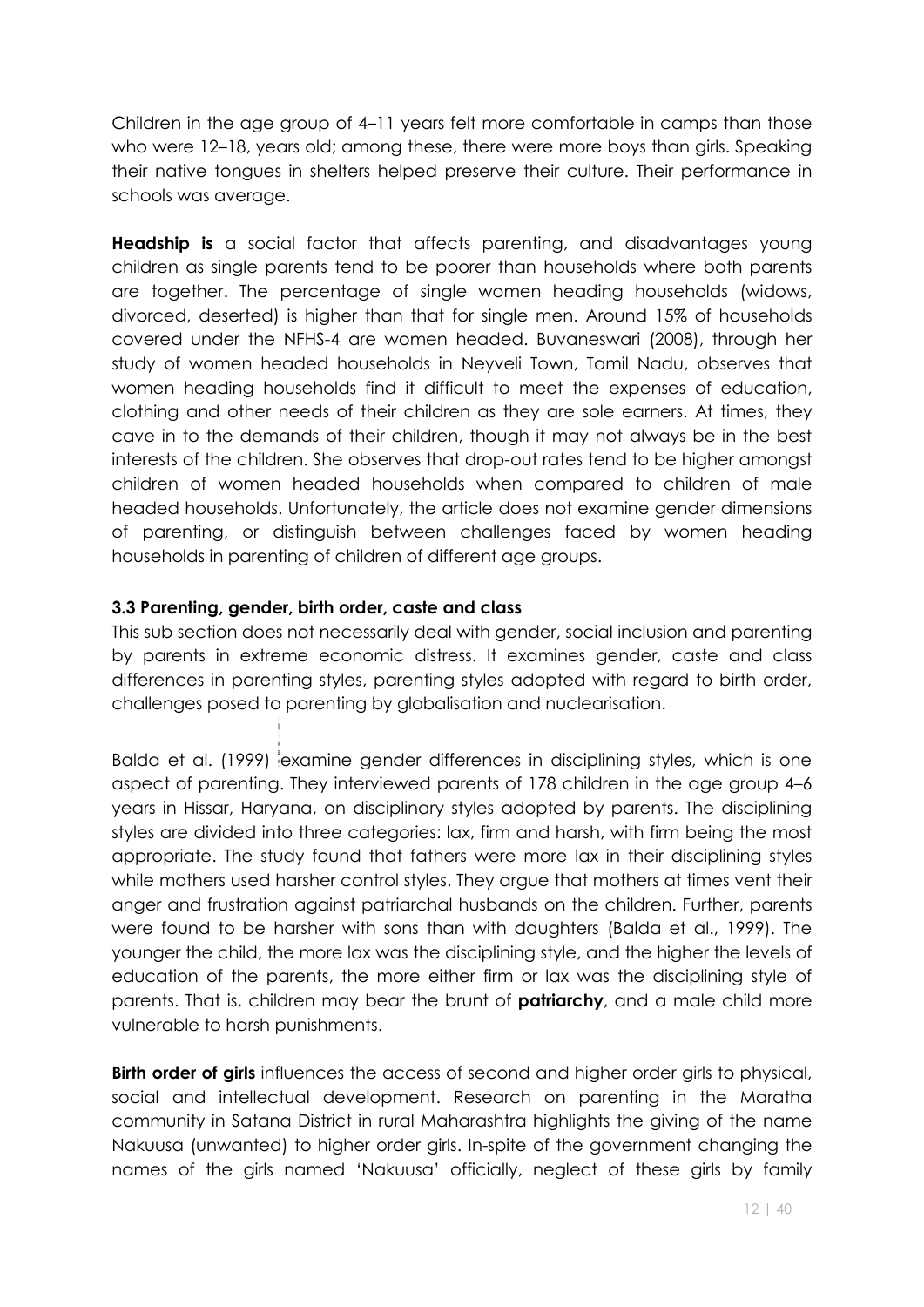members, communities and schools persisted in a study covering 100 girls named 'Nakuusa'. A separate analysis of forms of neglect of young Nakuusas is not included, but the forms of neglect of Nakuusas in general comprise discrimination in food, access to education, play, rest, etc. The authors call for provision of incentives by the government to educate such daughters, gender sensitisation of parents and community, changing their past certificates and changing their names (Shijit V.P and T.V Sekher, 2015). The practice of naming a girl as 'unwanted' is not particular to Maharashtra. In parts of Tamil Nadu as well, a higher order girl child may be named unwanted (Vendam in Tamil), in the hope that the next child will be a male.

#### **ART Opportunities and Challenges to Parenting**

A new trend is the emergence of Assisted Reproductive technologies (ARTs) and both heterosexual and people of diverse sexual orientation and gender identity using it to conceive children. Goswami (2015) in his article on assisted reproduction technologies, parenting and child rights argues that ARTs have strengthened reproductive rights of heterosexual individuals/ couples and people of diverse sexual orientation and gender identities but led to a difference between socio-legal parenting and biological parentage. The question is putting in place strategies to protect the rights of a child to know its biological parentage, recognised under Article 7 of the UN Convention on the Rights of the Child, 1989. He argues for the need of DNA profiling. However, he does not study the larger issues of implications of ARTs for physical and emotional development of the child. There is also a danger that in the event of the child being born with an abnormality, the commissioning parents would not adopt the child. A few cases of the surrogate mother being forced to abort by the commissioner if the foetus is a girl have been noted (Rawal, 2017). Further, how surrogacy affects existing children has not been studied.

Caste discrimination in anganwadi centres is discussed in the next section, here the focus is on **caste differences in parenting** and has been discussed in parenting styles across castes. An article classifies parenting style into four categories: cold and rejecting8, warm and rejecting, cold and accepting and warm and accepting. The age group of children was not clearly specified. The study in West Bengal found that the higher the caste of the child, the less the perceived maternal warmth and the more perceived maternal neglect children report experiencing. These results are supported by the mothers' own reports about their treatment of their children. Boys in West Bengal, for instance, tend to perceive slightly more maternal warmth than do girls, and in parts of North India, the difference is more marked (Shodhganga, n.d.). The reasons for this difference are not mentioned by the author, but could be due to higher dependency on helps to look after young children. As caste and class often go together, it merits exploring whether these are class or caste effects.

Parenting of young children also varies across **different family structures**. A more recent study on parenting amongst 30 middle class nuclear families in New Delhi

 $\overline{a}$ 

<sup>8</sup> Rejection includes hostility, aggression, indifference and neglect, while cold and warm are not defined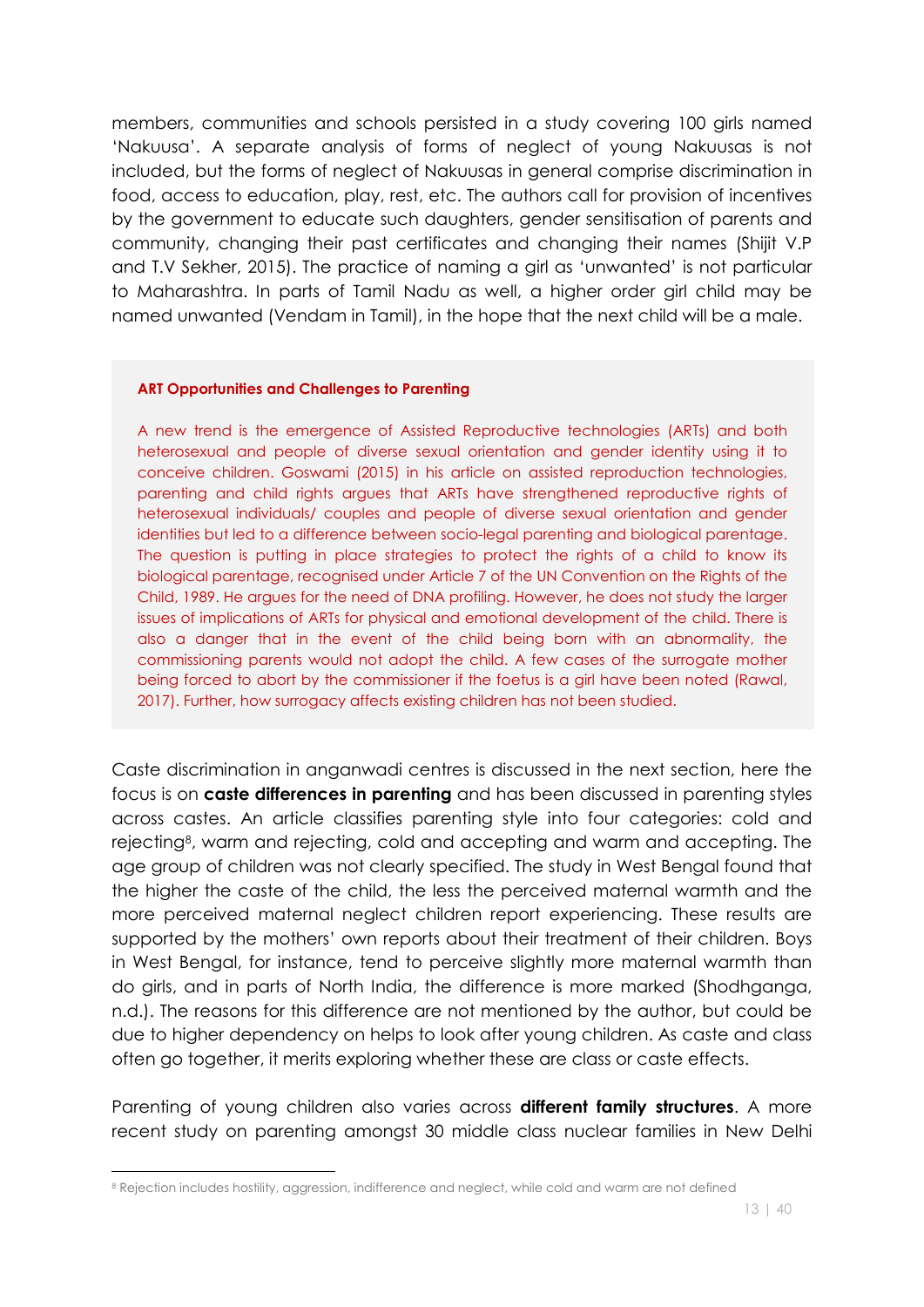found that fathers played little role in parenting. The responsibility was shared between mothers, many of whom also worked outside, and the mothers-in-law (living nearby). The study noted that while mothers knew how to parent (on disciplining in particular), they could not put their knowledge to practice due to constraints of time and energy after long commuting (Tuli, 2012). Thus, norms on discipline are slow to change. Donner also comes to a similar conclusion on men's inadequate involvement through her study of parenting practices amongst middle class nuclear families in Calcutta (including Marwaris) (Donner, 2005). In addition, she notes that globalisation has created not just a demand for English education, which requires that both parents earn, but also new kinds of jobs for women. Apart from mothers-in-law and fathers-in-law (supporting care of children), there is also the model of shared parenting when different nuclear families live in the same household. She observes that these developments—of women earning outside in addition to parenting—have led to more balanced relationships between mothersin-law and daughters-in-law. However, the study does not examine whether parenting practices have changed, whether men have assumed a greater role in parenting, and whether gender transformative methods are adopted (Donner, 2005). Information on the age of children is not provided.

#### **3.4 Child Sex Ratio: A composite indicator of gender discrimination in Parenting**

Figure 2 gives data on Child Sex Ratio as of 2011 across the states and union territories at that time. Child Sex ratio is the ratio of children in the age group 0-6, and reflects both prenatal and preconception sex determination and girl child neglect by parents and care givers. Overall the CSR was a dismal 914 in 2011 when compared to the ideal of 952, and was lower in urban than rural areas (possibly due to higher income and sex determination/health facilities). The CSR, 2011 is worse in north and western states when compared to southern and eastern state. Of 35 states/union territories, only 9 (Assam, Meghalaya, Tripura, Chhattisgarh, Mizoram, Arunachal Pradesh, Kerala, Puducherry, and Andaman Nicobar Islands), have Child Sex Ratio above the ideal figure of 952<sup>9</sup> girls per 1000 boys as of 2011. Possible reasons why son preference is less prevalent in some states include larger proportion of tribal population wherein son preference is less (e.g. Chhattisgarh), existence of a few matrilineal communities in the state (e.g. Kerala, Arunachal Pradesh). Southern states have a good investment in women's empowerment schemes, and the Child Sex Ratio is above 940 in all, though above 952 only in Kerala. The worst states in terms of skewed CSR are Punjab and Haryana, followed by Jammu and Kashmir. Higher income levels, as in Punjab and Haryana, does not seem to go with lower son preference- in fact it may generate money for use of pre-conception and pre-natal sex selective technologies (Kulkarni, 2012). Similarly, good education levels of parents also need not go with reduced son preference and girl child neglect (Echavarri and Ezcurra, 2010). Whether prolonged conflicts in Jammu and Kashmir lead to heightened son preference merits examination

<u>.</u>

<sup>99</sup> As per WHO norms more males than females are born all over the world, and this balances according to Kulkarni to a sex ratio of 952 females per 1000 males of 0-6 years if there is no female neglect (WHO, 2016, Kulkarni, 2012)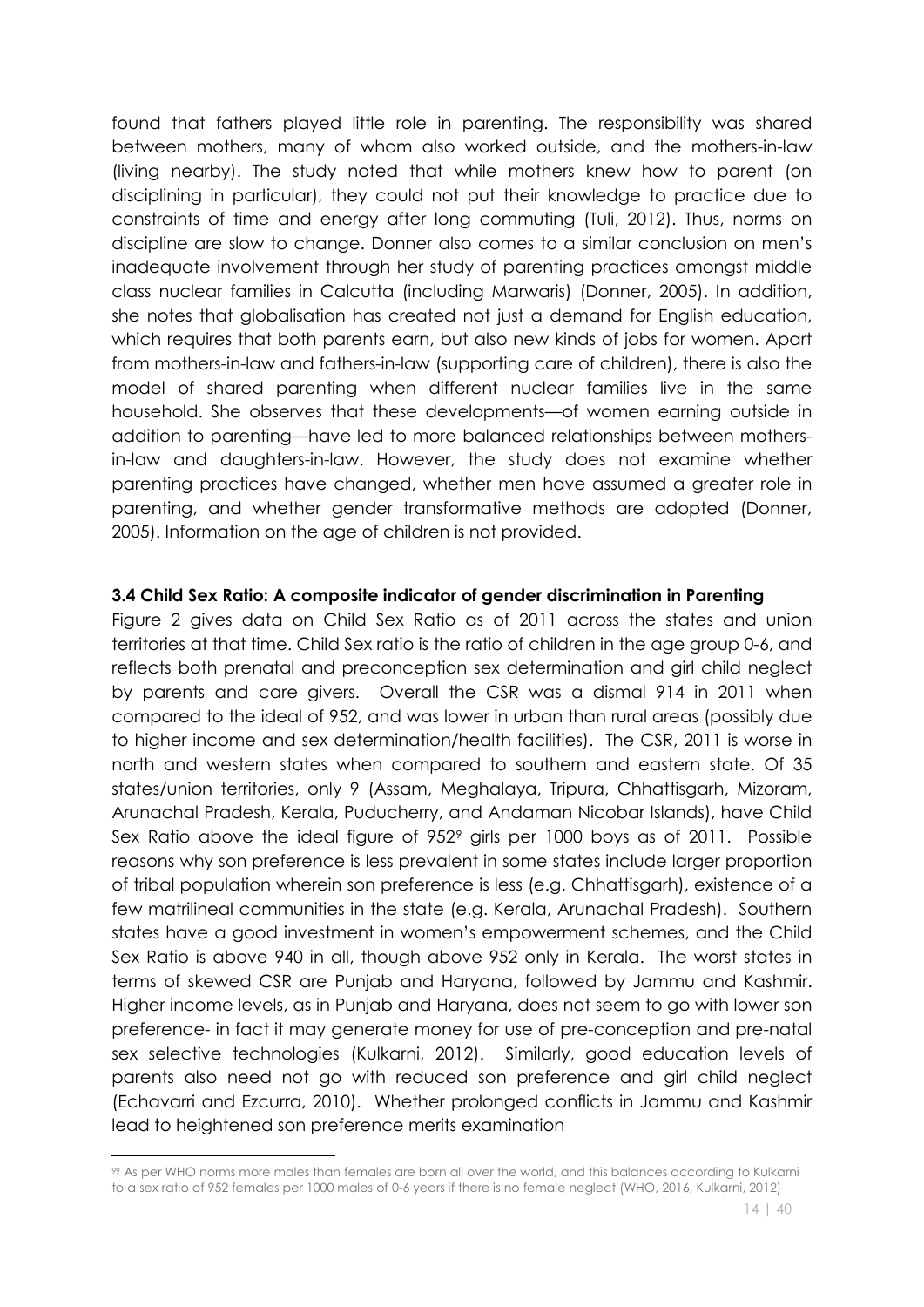If one looks at trends, between 2001 and 2011 the all India CSR declined from 927 in 2001 to 914 in 2011, with decline being higher in rural CSR than urban one. Child sex ratio has declined in 27 of 35 states/union territories, with the decline being highest in the case of Jammy and Kashmir (-8.71%). Improvement was highest in Punjab (6.02%) which began with a low base in 2001. The eight states/union territories which saw an improvement in Child Sex Ration between 2001 and 2011 were Punjab, Chandigarh, Haryana, Himachal Pradesh, Mizoram, Gujarat, Tamil Nadu and Andaman and Nicobar, though CSR is below the ideal 952 in most (other than Andaman and Nicobar and Mizoram).



Biswas, 2011 (Using 2011 Census data)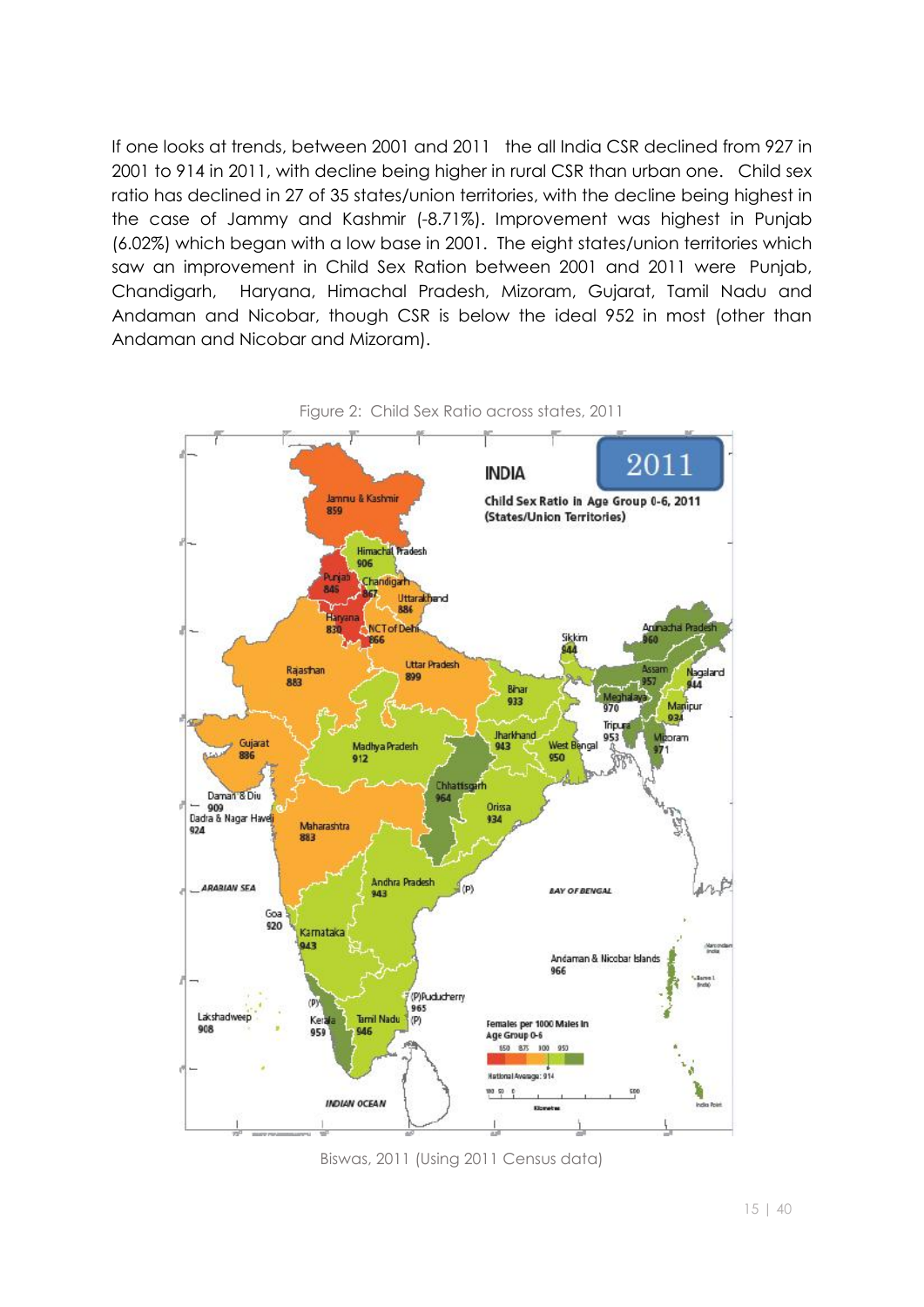#### **4.0. LEGISLATION, POLICIES AND SCHEMES OF RELEVANCE TO GENDER/SOCIALLY TRANSFORMATION PARENTING OF YOUNG CHILDREN IN INDIA**

The **Constitution of India** guarantees fundamental rights to all children in the country and empowers the state to make special provisions for children. The Directive Principles of State Policy specifically mention that the state is responsible for protecting children from abuse and for ensuring that children are given opportunities and facilities to develop in a healthy manner in conditions of freedom and dignity (cited in the Ministry of Women and Child Development, 2013). In addition to the CRC, the Indian government has ratified two optional protocols, as well as the Convention on Elimination of all Forms of Discrimination Against Women (CEDAW), which touches on the rights of the girl child, too. Yet, as this section explores, there are gaps in legislation and schemes pertaining to parenting of young child, while the 2013 Early Childhood Care and Education (ECCE) policy is on the right track.

#### **4.1 Legislation**

Some of the important pieces of legislation pertaining to parenting of young children are given in Figure 3.



#### **Figure 3: Legislation pertaining to parenting of young children**

In the 1980s, the government and civil society recognised that prenatal diagnostic technologies were being used for sex-selection due to son preference in India. Apart from being a violation of gender equality by itself, male biased sex ratio can lead to increased violence on women and girls, trafficking/trading of girls. The first legal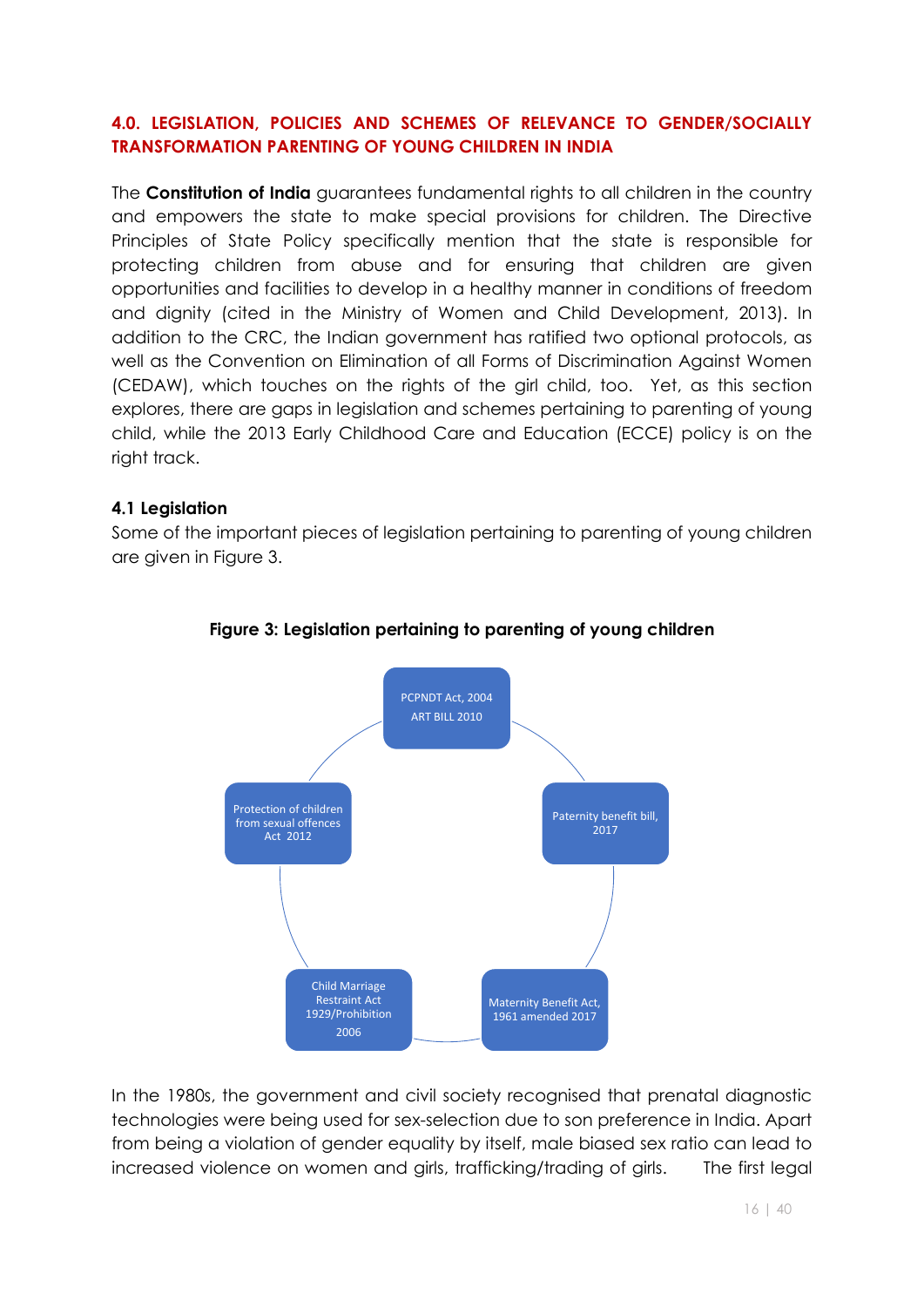response from the Government of India came in the form of the Pre-natal Diagnostic Techniques Act (PNDT) in 1994, and the same was further amended into the Pre-Conception and Pre-natal Diagnostic Techniques (Regulation and Prevention of Misuse) (PCPNDT) Act in 2004 as a legal instrument to foster positive change. Under the 2004 Act, service providers are held accountable for disclosing sex of the foetus, and not the parents who avail services. However, its implementation has been weak and according to a study conducted by civil society agencies, only 600 cases have been lodged in 15 years (Public Health Foundation of India et al, 2010). The total number of convictions using the Act is roughly 20. As per the NFHS-4 the sex ratio at birth<sup>10</sup> has barely improved from 914 in 2005-6 to 919 in 2015-16, and the urban sex ratio (899) is lower than the rural one (927). The ideal sex ratio at birth is around 950 females per 1000 males (Ministry of Health and Family Welfare, 2016). According to the World Health Organisation nature provides that the number of new-born males slightly outnumber new-born females because as they grow up, men are at a higher risk of dying than women not only due to sex differentials in natural death rates, but also due to higher risk from external causes. Thus, the sex ratio of total population is expected to equalize with age (WHO. 2016)

The Assisted Reproductive Technology (Bill) 2017 bans the use of ART for sex selection. However, it mentions that the biological parent does not have rights over the child after the birth, and it rests with the commissioning parents (Department of Health Research, 2017). In the case of surrogacy, this violates the rights of child to know its biological parentage, recognised under Article 7 of the Child Rights Convention which is on child's right to know his or her origin and identity (European Center for Law and Justice, 2012). It can also lead to weak health of poor surrogate mothers and may affect health of their children.

The Paternity Benefit Bill, 2017, proposes that the maximum period for which any man with less than two surviving children shall be entitled to paternity benefit shall be fifteen days, of which not more than seven days shall precede the date of expected delivery. Biological fathers and fathers who have adopted are eligible for the benefit (Satav, 2017). The father of a still born child is also eligible. It also includes leave for husbands for "commissioning mothers". However, leave for husbands of surrogate mothers is not mentioned; this nature of leave would enable the husbands to take care of their children while the mothers rest, and result in bonding of fathers and infants. Thus, paternity leave is much lower than maternity leave—the 2017 Amendment of the 1961 Act provides maternity leave for 26 weeks (not more than eight weeks before the expected delivery) for the first two surviving children. The 2017 amendment to the Maternity Benefit Acts extends leave to "commissioning mothers", but not leave to surrogate mothers who may need to rest and recuperate to care for their children. The 2017 Amendment to the Maternity Benefit Act also makes it mandatory for an establishment to provide a crèche (childcare) facility within an appropriate distance where the number of workers is 50 and above.

 $\overline{a}$ 

<sup>10</sup> Births during last five years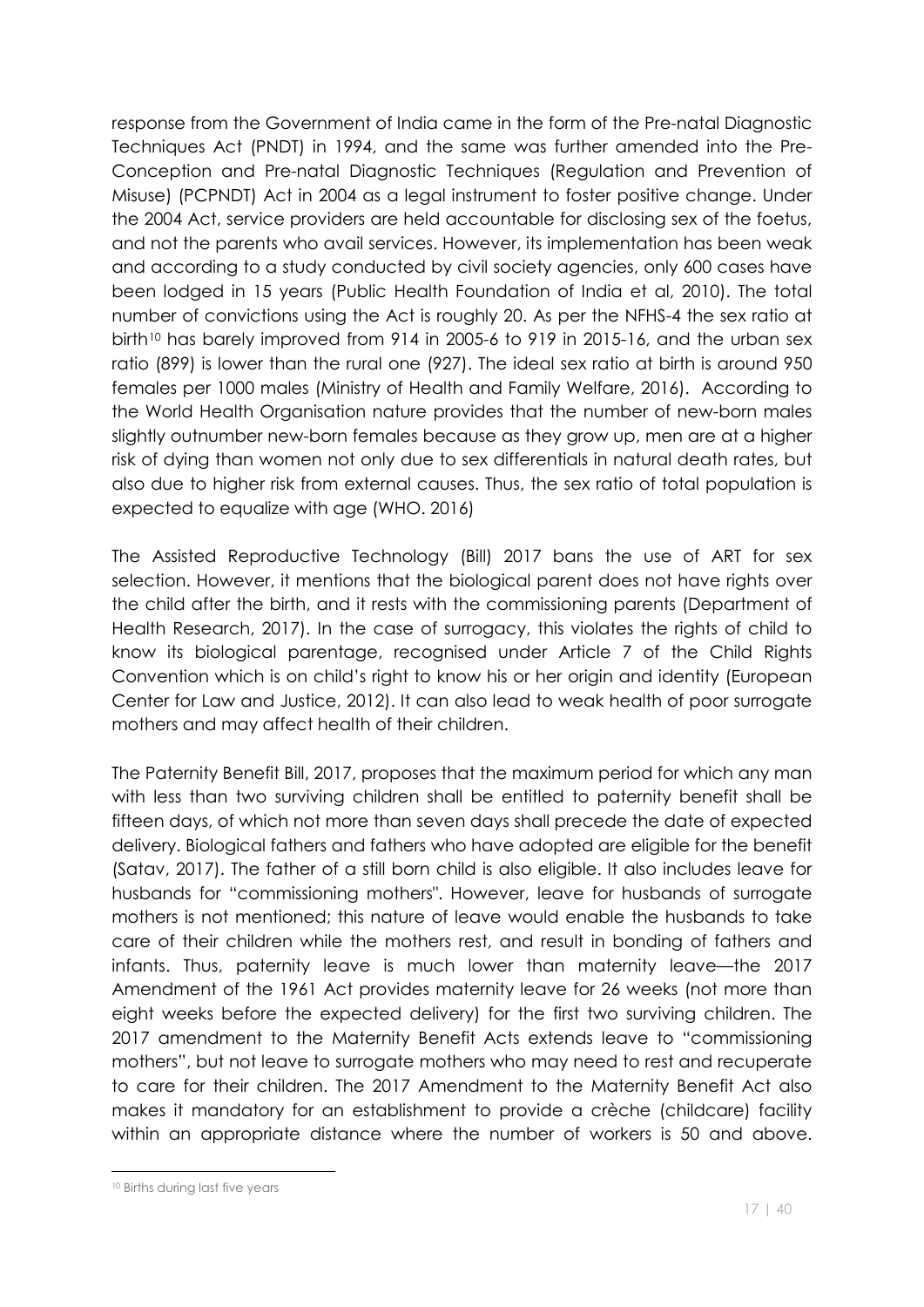Women are allowed to visit the child up to four times a day (Ministry of Law and Justice, 2017). However few eligible women in the informal sector are able to access maternity leave due to the procedures involved in enrolling labour welfare board, paying fees and applying for and accessing benefits. Those who deliver in government health facilities find it easier to access maternity benefits under the Janani Suraksha Yojana than under the Maternity Benefit Act 1961 (amended 2017). There is no provision under the Maternity Benefit Act (2017 Amendment) or the Paternity Bill 2017 for parental education on care of the young (leave alone gender/socially transformative parenting).

#### **Two years' (total) maternity leave for women in civil service in Jammu and Kashmir:**

The Government of Jammu and Kashmir, for example, issued a notification that women in civil service may be granted child care leave by an authority competent to grant leave for a maximum period of 730 days with pay during their entire service for taking care of their two eldest children, whether for rearing or for looking after any of their needs, such as education, sickness and the like. Child care leave applies to caring of children less than 18 years or less than 22 years in case of children with at least 40% disability. It is not clear whether this is applicable for each child or both children together. Further, for the third child onwards no such leave is available. There is no mention of paternity leave. There is no mention of it applying to other services (e.g. bank) and women in the informal sector. (Government of Jammu and Kashmir, 2015).

As per The Prohibition of Child Marriage Act, 2006, every child marriage, whether solemnised before or after the commencement of this Act, shall be voidable at the option of the contracting party who was a child at the time of the marriage. The groom's side would have to pay maintenance to the girl when the marriage is annulled (National Commission for Women, 2007). The district court shall keep the best interest of child produced through child marriages while awarding custody. There is no information on well-being of children whose marriages have been annulled under this Act. Data from NFHS-4 suggests that the proportion of females of 20–24 years stating that they were married before 18 years has declined from 47.4% in 2005–6 to 26.8% in 2015–16 (Ministry of Health and Family Welfare, 2016). The decline in early marriage is not just due to the legislation prohibiting child marriage, but to a variety of other factors, like emphasis on girls' education. Age wise statistics on child marriage are not provided in the Fact Sheet. Prevention of child marriages reduces the risk of pre-term birth and underweight babies, apart from lowering the risk of high risk pregnancies.

The Protection of Children from Sexual Offences Act, 2012, seeks to protect both girls and boys from sexual violence, including from incest. While sexual violence is higher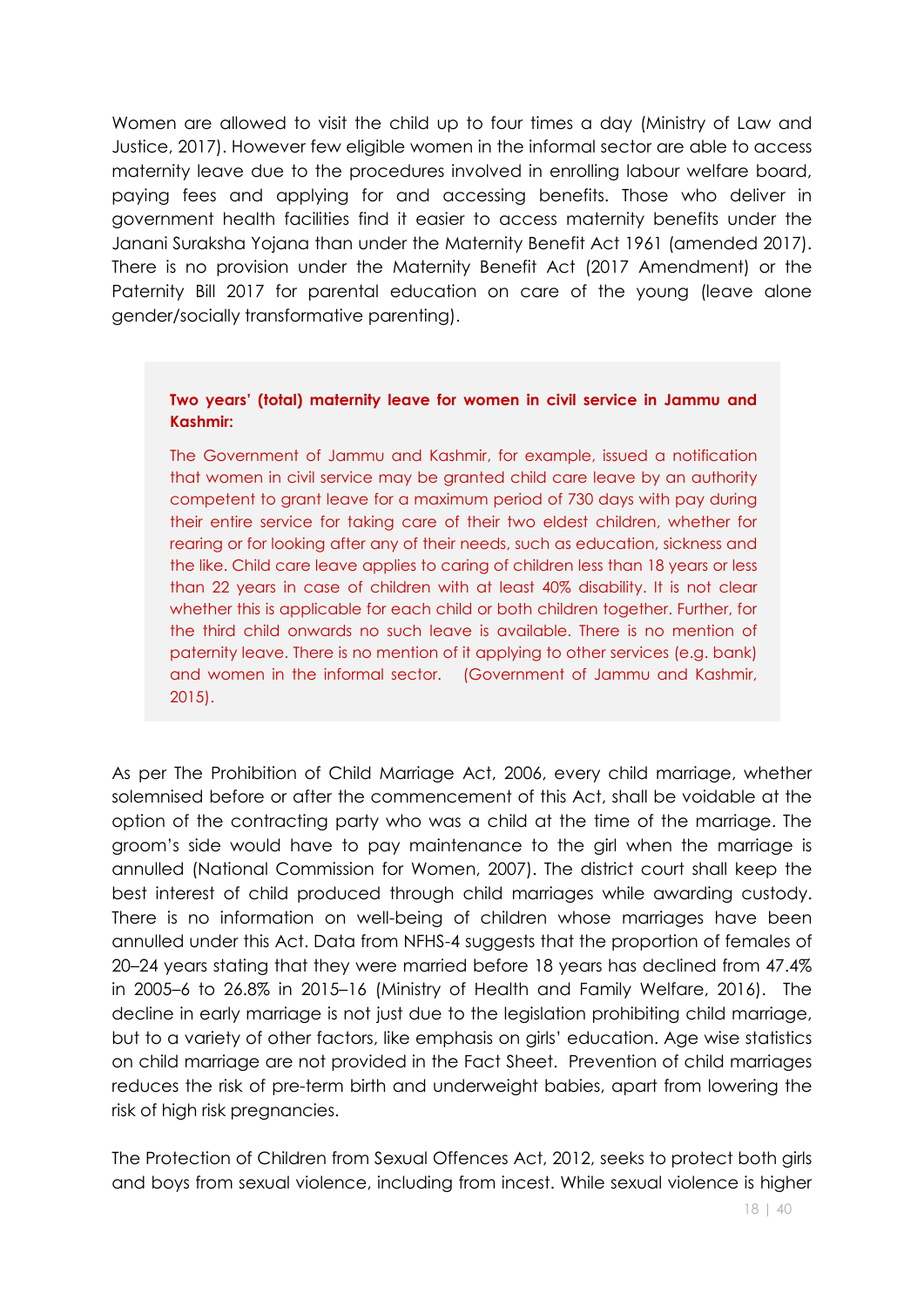amongst girls, it is not uncommon amongst boys. The purview includes sexual violence by people in education institutions, police, prison authorities, health institutions, shelter homes, etc., thereby seeking to protect children from duty bearers (Ministry of Law and Justice, 2012). However, as a majority of sex offenders are known to the child (including relatives), it is difficult for children and their parents (if they are not the abusers) to book a case under the POSCO Act. At times shelter homes which are supposed to protect girls, become the place of abuse.

#### **4.2 Policies**

The preamble to the **National Policy for Children, 2013** recognises the diversity amongst children and affirms that no child shall be discriminated against on grounds of religion, race, caste, sex, place of birth, class, language, and disability, social, economic or any other status. It mentions three aspects related to parenting, namely:

- x *all children have the right to grow in a family environment, in an atmosphere of happiness, love and understanding;*
- children are not to be separated from their parents, except where such separation is necessary or in their best interest;
- x *families are to be supported by a strong social safety net in caring for and nurturing their children.*

(Ministry of Women and Child Development, 2013)

In keeping with the above, the state proposes the following affirmative measures legislative, policy or otherwise. It delineates key priorities in three areas: i) survival, health, nutrition, ii) development and education, II) protection and participation. The aspects of state responsibility towards young children mentioned in the National Policy on Children, 2013, across these three themes are given in Table 1.

| <b>Theme</b>                   | State parent responsibilities                                                                                                                                 |
|--------------------------------|---------------------------------------------------------------------------------------------------------------------------------------------------------------|
| Survival, health and nutrition | Secure the right of the girl child to life, survival, health and nutrition                                                                                    |
|                                | Prevent disabilities, both mental and physical, prevent discrimination<br>due to disability and promote rehabilitation.                                       |
|                                | Promote nutrition and health of adolescent girls <sup>11</sup>                                                                                                |
| Education and development      | Early Childhood Care and Education (ECCE) for all children less than<br>six years, and elementary education for every child in the age<br>group of 6-14 years |
|                                | Ensure that all out of school children <sup>12</sup> are tracked, rescued,<br>rehabilitated and have access to their right to education.                      |

|  |  |  |  |  |  |  |  | Table 1: The National Policy on Children 2013 and State/parent responsibilities |
|--|--|--|--|--|--|--|--|---------------------------------------------------------------------------------|
|--|--|--|--|--|--|--|--|---------------------------------------------------------------------------------|

<sup>&</sup>lt;u>.</u>

<sup>&</sup>lt;sup>11</sup> Nutritional status of adolescent girls has a bearing on the next generation of young children<br><sup>12</sup> Such as child labourers, migrant children, trafficked children, children of migrant labour, street children, child vic substance abuse, children in areas of civil unrest, orphans, children with disability (mental and physical), children with chronic ailments, married children, children of manual scavengers, children of sex workers, children of prisoners, etc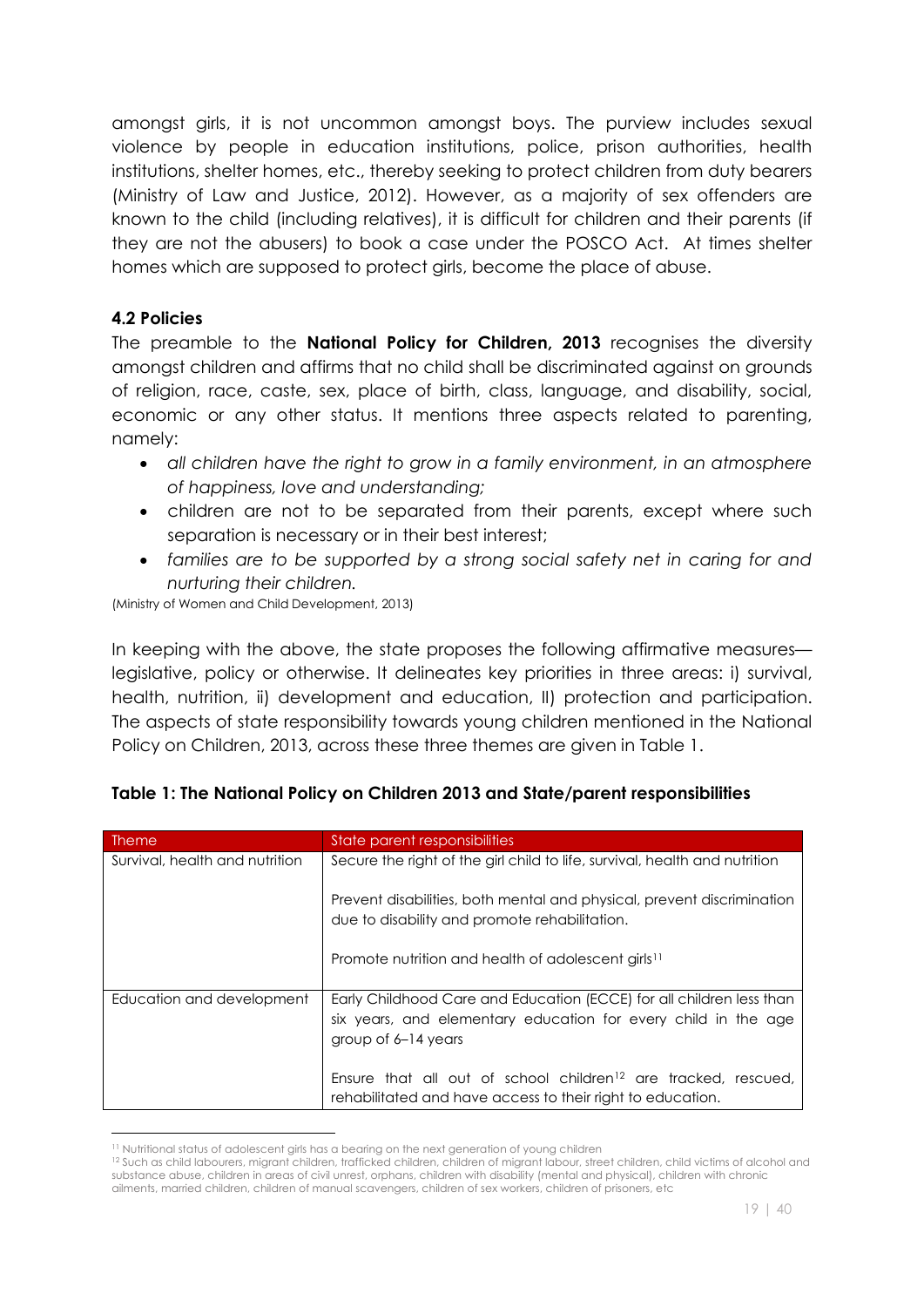|               | Address discrimination of all forms in schools, sex, religion, disability,<br>language, region/location, caste, ethnicity,<br>social,<br>health,<br>economic, or any other status; provide inclusive education<br>Ensure safety of all children in all institutions;<br>Promote positive disciplining free from physical or<br>mental                                              |  |  |  |  |  |
|---------------|------------------------------------------------------------------------------------------------------------------------------------------------------------------------------------------------------------------------------------------------------------------------------------------------------------------------------------------------------------------------------------|--|--|--|--|--|
|               | punishment<br>Provide and promote crèche and day care facilities for children of<br>working mothers, mothers belonging to poor families, ailing mothers<br>and single parents                                                                                                                                                                                                      |  |  |  |  |  |
|               | Promote appropriate baby feeding facilities in public places and at<br>workplaces for working mothers                                                                                                                                                                                                                                                                              |  |  |  |  |  |
| Protection    | The state shall protect all children from all forms of violence and<br>stigma,<br>discrimination,<br>deprivation,<br>abuse,<br>harm,<br>neglect,<br>exploitation<br>including<br>economic<br>exploitation<br>and<br>sexual<br>exploitation, abandonment, separation, abduction, sale or<br>trafficking for any purpose or in any form, pornography, alcohol and<br>substance abuse |  |  |  |  |  |
|               | To secure the rights of children temporarily or permanently deprived<br>of parental care, the state shall endeavour to ensure family and<br>community-based care arrangements including sponsorship, kinship,<br>foster care and adoption, with institutionalisation as a measure of<br>last resort                                                                                |  |  |  |  |  |
| Participation | The state has the primary responsibility to ensure that children are<br>made aware of their rights, and provided with opportunities and<br>support to develop skills, to form aspirations and express their views<br>in accordance with their age, level of maturity and evolving<br>capacities                                                                                    |  |  |  |  |  |
|               | In particular, it will promote participation of girl children, children<br>with disabilities and children from minority groups or marginalised<br>communities                                                                                                                                                                                                                      |  |  |  |  |  |

Source: Ministry of Women and Child Development, 2013a, The National Policy for Children 2013, Ministry of Women and Child development, Government of India,

While on the whole progressive, the National Policy on Children, 2013, does not refer to promoting the removal of gender stereotypes and stereotypes about marginalised groups in early childhood education, school curriculum, parenting practices, etc. It mentions that issues like gender and career choices (not too clear whether stereotypes would be addressed) would be addressed through career counselling and vocational guidance (Ministry of Women and Child Development, 2013a).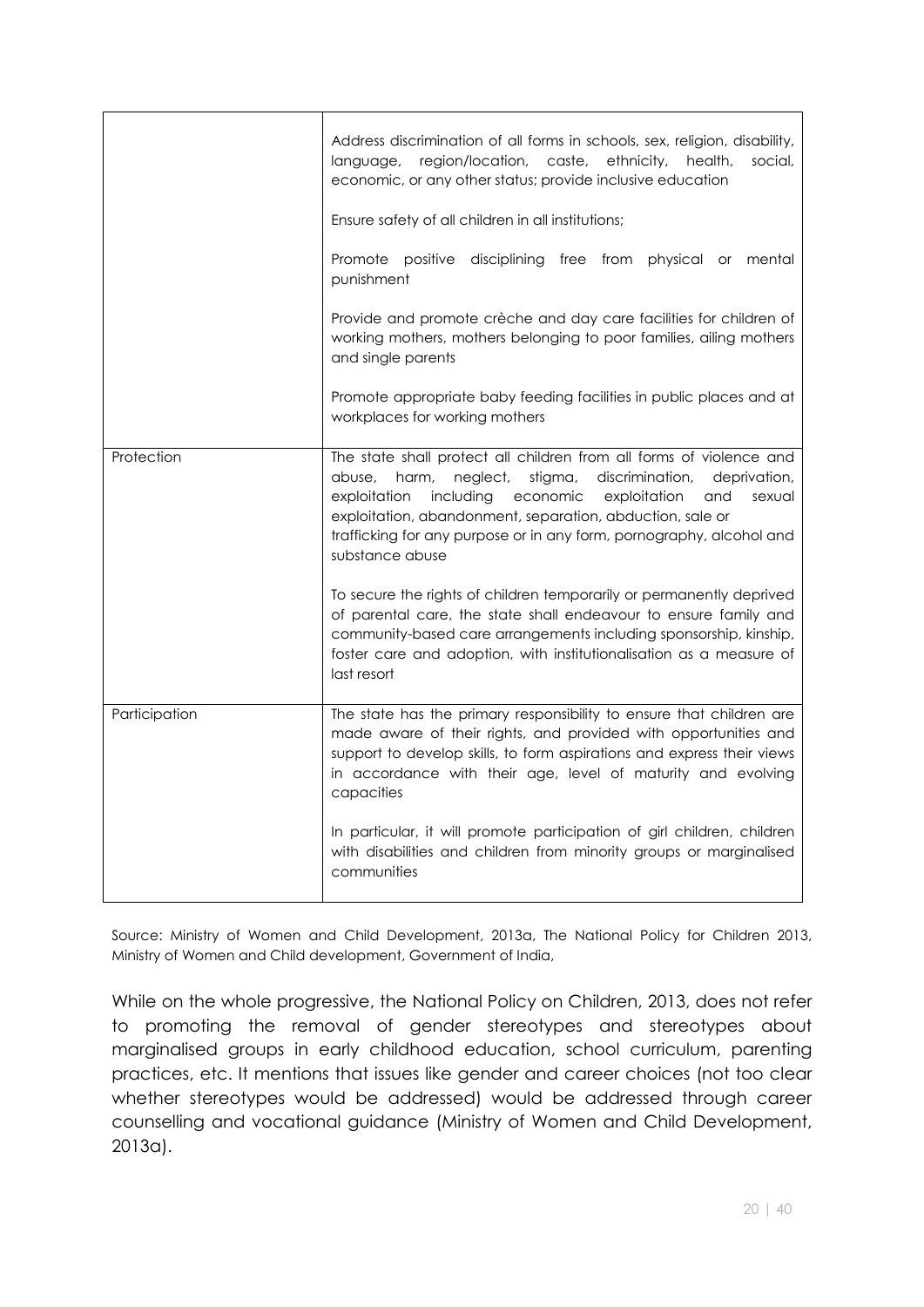The **Kerala State Policy for Child, 2016,** on the other hand, refers to the need for promoting gender/socially just curriculum at all levels. Unlike the National Policy on Children, 2013, it emphasises equality of transgender children as well as children of transgender persons. It recognises that children in coastal areas need special attention, protection and development. It mentions reducing anaemia amongst children between 6 and 59 months of age. The Kerala Policy mentions that child participation will be promoted through 'balasabhas' (children's councils) and balapanchayats (children's local government institutions), and that at the time of framework the Kerala State Policy for Child 2016 was devolved to local selfgovernance institutions (Social Justice Department, 2016) .

The **Draft National Women's Policy 2016** recommends better implementation of the Maternity Benefit Act, including the provision for nursing breaks. This will improve the health and emotional well-being of infants. It mentions that children of migrant women/ parents should have access to education in destination places, but there is no specific mention of access to early childhood education. Access of young children/ girls living in streets, daughters of sex workers, daughters of women/ men in conflict with law to early childhood education is not referred to. The policy mentions that access of girls to pre-primary education needs to be improved through sensitising parents. The need to free women's time through expanding the chain of Crechesis mentioned. The term parenting does not appear in the National Women's Policy, 2016, or the need for gender sensitive parenting (Ministry of Women and Children, 2016a). The Draft Women's Policy, 2016 recognises that as more women seek the assistance of ARTs to conceive, the rights of surrogate women, commissioning mothers and children who are born through surrogacy should be protected. It also calls for measures to protect the health of surrogate mothers. The focus on the health of surrogate mothers is stronger than in the ART bill, but does not mentioned the health of own children of surrogate mothers (ibid, 2016a).

**The National Policy on Early Childhood Care and Education (ECCE),** approved in 2013, seeks to promote inclusive, equitable and contextualised opportunities for promoting optimal development of all children below 6 years of age. It recognises that 48.2% of children in the age group of 0–6 years are covered by ICDS, and some more by unregulated private sector and civil society actors. It seeks universal access, equity and quality in ECCE and strengthening capacity of service providers. It refers to the need to eradicate discrimination in early childhood on the basis of gender, social identity, disability and other exclusionary identities. It emphasises that parent and community outreach programmes will be strengthened to establish collaborative relationships. It includes the strengthening of 'mothers (parents) committees', reflecting the ambiguity on the role of fathers in parenting (Ministry of Women and Child Development, 2013b).

**The National ECCE Curriculum Framework** (no date) has been in development in keeping with the National ECCE Policy. It refers to strengthening capabilities of families (fathers, mothers and other care givers), communities and service providers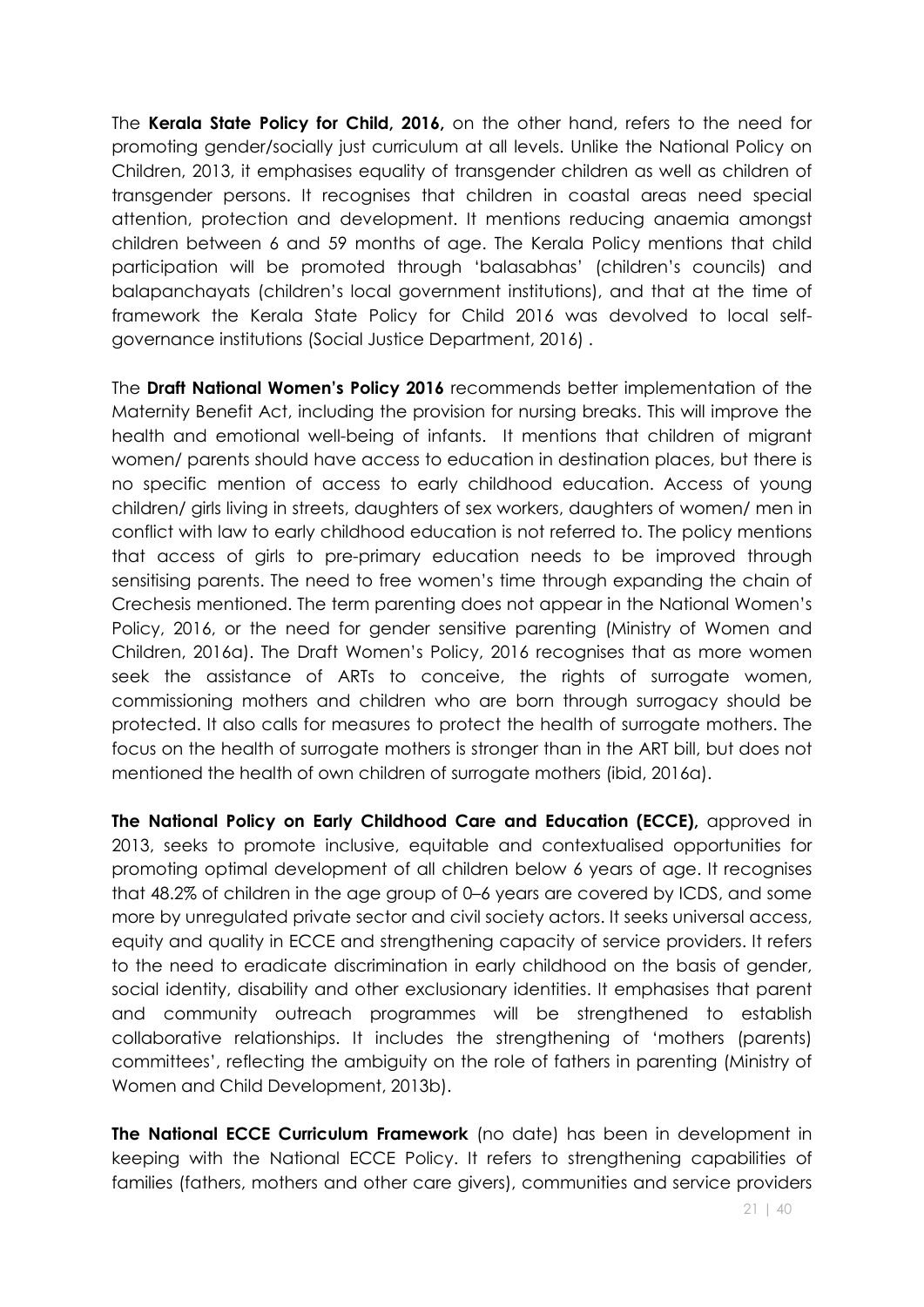to ensure quality care and education for children in the early years. It emphasises that home based and centre based stimulation for 'mother and child' is imperative to strengthen parental interventions. It also mentions that ECCE programmes of the government should enable parents and family members to read books, play games, sing songs, narrate stories and converse with children. The ECCE Framework seeks to ensure parental commitment to enrol children at the right time for getting timely intervention. Workshops for parents are called upon covering health and development, physical development, emotional development and dealing with behavioural issues. The importance of gender training of ECCE teachers, equal treatment of boys and girls, and use of gender sensitive stories and play way methods is referred to in the Curriculum Framework (unlike the ECCE Policy). The Framework points out that male ECCE teachers should be encouraged so that learners will benefit from male role models in parenting. Regular communication of Anganwadi workers with parents on children's progress is called for, as well as tapping of parents' and grandparents' knowledge of folklores for learning in Anganwadi centres. Early identification by ECCE teachers of disabilities and medical conditions and counselling for parents is recommended.

Overall, there is recognition of the need to ready families for parenting, but there is more emphasis on education of mothers on ECCE than fathers. Photos on parental interactions with ECCE centres in the Guidelines show only mothers attending. Stories, materials and games free of gender and social biases have to be made. Further, the Framework, while emphasising that play way methods should be free of gender stereotypes, does not refer to bringing up children without stereotypes around caste, class, religion, ethnicity, etc. (Ministry of Women and Child development, n.d). It is not clear whether budget for gender/ socially sensitive training of anganwadi workers, helpers, CDPOs, parents and other care givers, and material development and production has been allocated. The strategy to take early childhood development to young street children, migrant workers' children, children of construction workers, children whose parents are in bonded labour, children of sex workers etc remains unclear.

Emphasis could also be placed on identifying child sexual abuse amongst 0–6 year olds and referring to Child Protection Officers and parents (if they are not involved) (Ministry of Women and Child development, n.d).

## **4.3 Schemes**

There are a variety of schemes that have a bearing on gender and parenting, which are listed in the Figure 4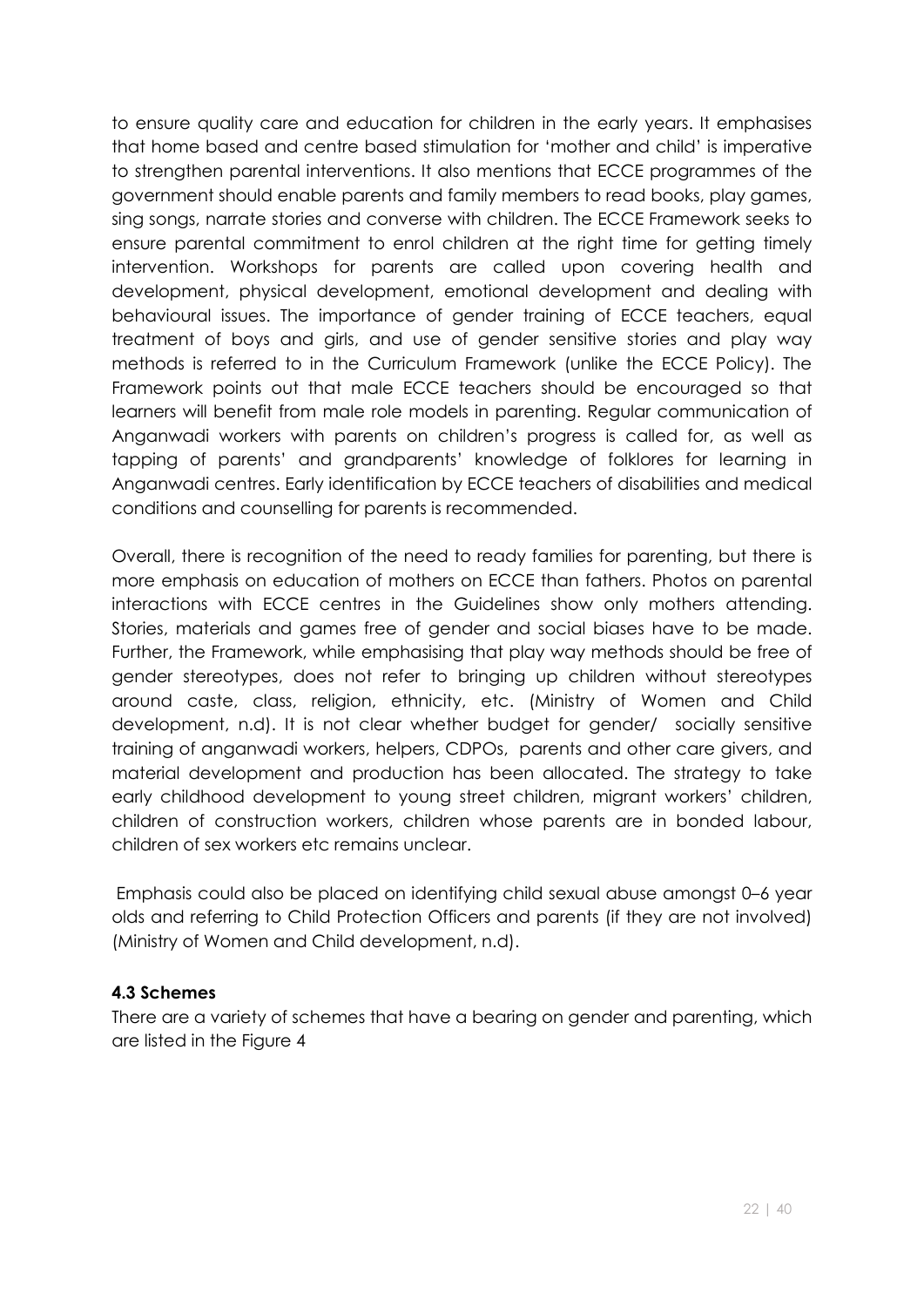

#### **Figure 4: Schemes pertaining to gender and parenting**

**Cradle baby scheme:** The cradle baby scheme was introduced by the Government of Tamil Nadu in 1992 when faced with the practice of female infanticide and the practice of abandoning the girl child. Assessing the design and impact of the scheme two decades after its introduction, Srinivasan and Bedi (2010) observe that the Cradle Baby Scheme tries to ensure that female babies who would otherwise have been killed are given up for adoption. Based on a statistical analysis, they conclude that the scheme may have directly accounted for about 14% (370/2700) of the reduction in post-birth daughter deficit between 1996–99 and 2003. They note that while it is true that encouraging parents to abandon female babies is not a substitute for tackling the crime of female infanticide, until the girl child is welcome in families such a scheme will be needed. However, a study by Women Power Connect and Campaign Against Sex Selective Abortion notes that mortality of babies in the cradle baby scheme is five times that of the average Infant Mortality Rate in the state (Women Power Connect and CASSA, 2015). The scheme is being extended to other states like Puducherry (The Hindu, 2007).

Campaigns against sex selective abortion observe that the scheme is a violation of Articles 7 and 9 of the Child Rights Conventions, which deal with the child's right to be cared for by her biological parents and requires the state to ensure that children shall not be separated from their parents, and, in case of separation from one or both the parents, the state should respect the rights of the child to maintain personal relationship with both parents (cited in Srinivasan and Bedi, 2010).

**ICDS:** A ten-year-old longitudinal study of 200 anganwadi centers in six states (Tamil Nadu, Himachal Pradesh, Maharashtra, Chhattisgarh, Rajasthan and Uttar Pradesh) reveals that the proportion of mothers who report that the anganwadi centers is in same neighbourhood has gone up from 72 to 85% that the percentage of mothers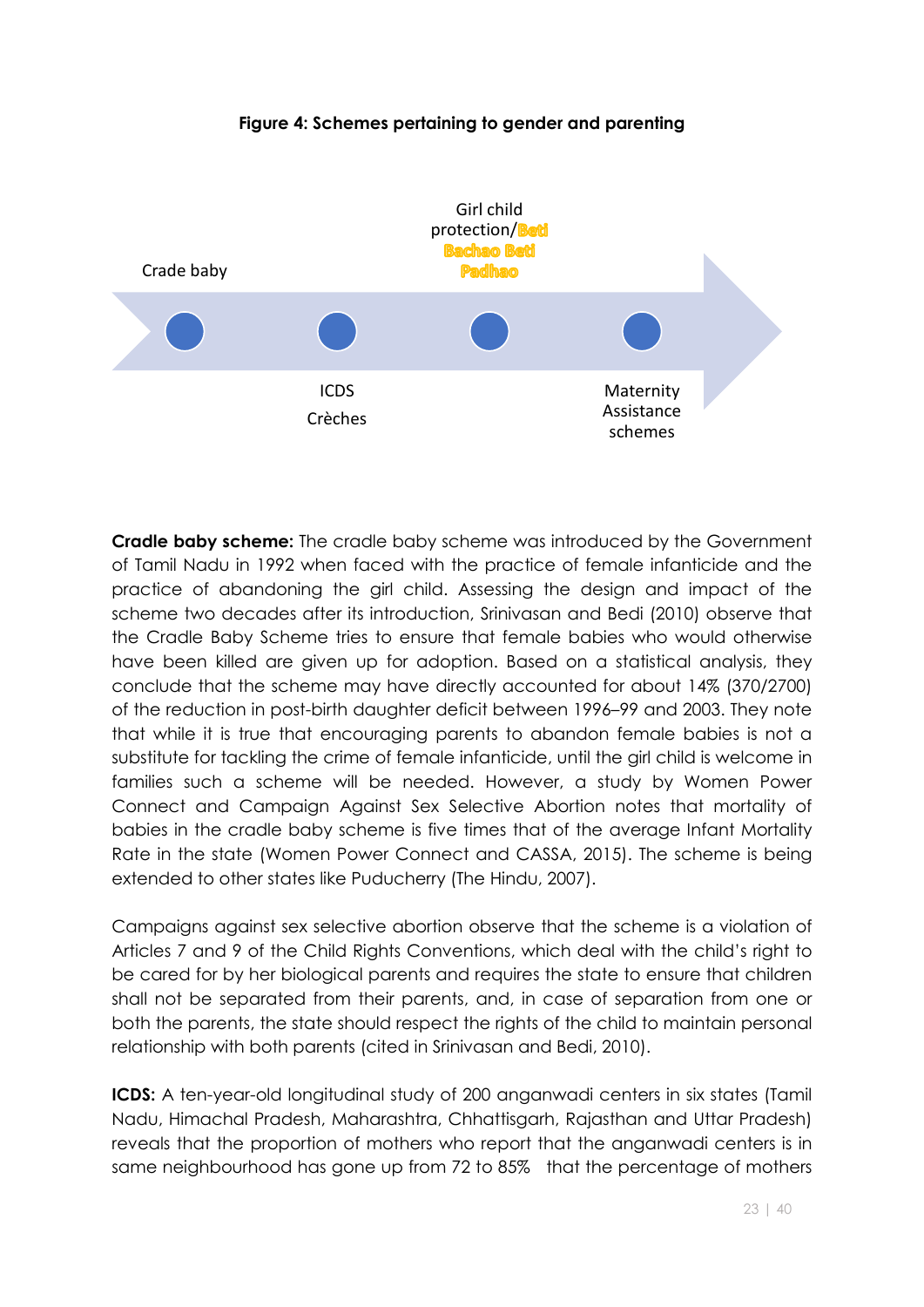reporting pre-school education, 0-6 child nutrition<sup>13</sup> and weight monitoring services are provided in anganwadi centers has improved between 2006 and 2016. However, gap remains between the performance of anganwadis in the first three states and the last three states considered as 'dormant' and 'active states' respectively. The proportion of centers open for more than four hours is higher in 'active states' than 'dormant states', and highest in Tamil Nadu.

As per the anganwadi workers, 30% of centers had not conducted a survey on young children with disability and an additional 25% had not conducted a survey the year of the study (two disability surveys are to be conducted in a year). The proportion of children in anganwadi centers who are Dalits is more than in the population. As per the reports of the investigators involved in the FOCUS study, the percentage of caste discrimination against Dalit mother's children, helpers and anganwadi workers investigators has come down from 14% in 2006 to 6% in 2016 and was higher in Rajasthan and Uttar Pradesh. Examples of discrimination included upper caste women not allowing children to go with Dalit Anganwadi helper, caste Hindu helper reluctantly serving food to Dalit children, and the anganwadi worker not tasting food cooked by Dalit helper. Cases of tribal women getting lesser access to Take Home Ration when compared to caste women also came to light during the FOCUS study. Interestingly percentage of mothers who did not want children of different castes using the anganwadi increased from 2% to 9%.

Further, home visits is a low 46% in 'active states' (highest in Maharashtra) and 30% in dormant states. As mothers and grandparents come to the center more, low rates of home visits points to the possibility of low engagement with fathers on parenting. Nutritional health education meetings with mothers have declined between 2004 and 2014, other than Maharashtra wherein it has increased. The reason for this is attributed by the Focus Study to the NRHM under which village health and nutrition days are celebrated at the anganwadi centre. Both the mothers meeting under ICDS and VHND do not engage with men as fathers, but mainly women as mothers. The report does not examine the gender or social sensitivity of the messages communicated

**Under the umbrella of ICDS, the Pradhan Mantri Matru Vandana Yojana** has been operational from 2016 (it was earlier called the Janani Suraksha Yojana). Under this scheme, Rs 5,000 is payable in three instalments with the last instalment being payable after child birth. This scheme could not only improve the mother's health, but also the health of the new-born child. A bank account and Aadhar identification are necessary, which makes it difficult for women living on the street, migrants, etc., to avail of the scheme. Further, this benefit is available only for the first two pregnancies14 . The other scheme under the ICDS Umbrella is **the Rajiv Gandhi National Crèche Scheme for the Children of Working Mothers**. The scheme aims at

 $\overline{a}$ 

<sup>13</sup> However, 59% of mothers reported that they distributed the take home rations amongst family members, which may affect the nutrition of children 0-6 years.

<sup>14</sup> MWCD, n.d, http://wcd.nic.in/sites/default/files/Training%20Module\_v4.4%20%2023102017.pdf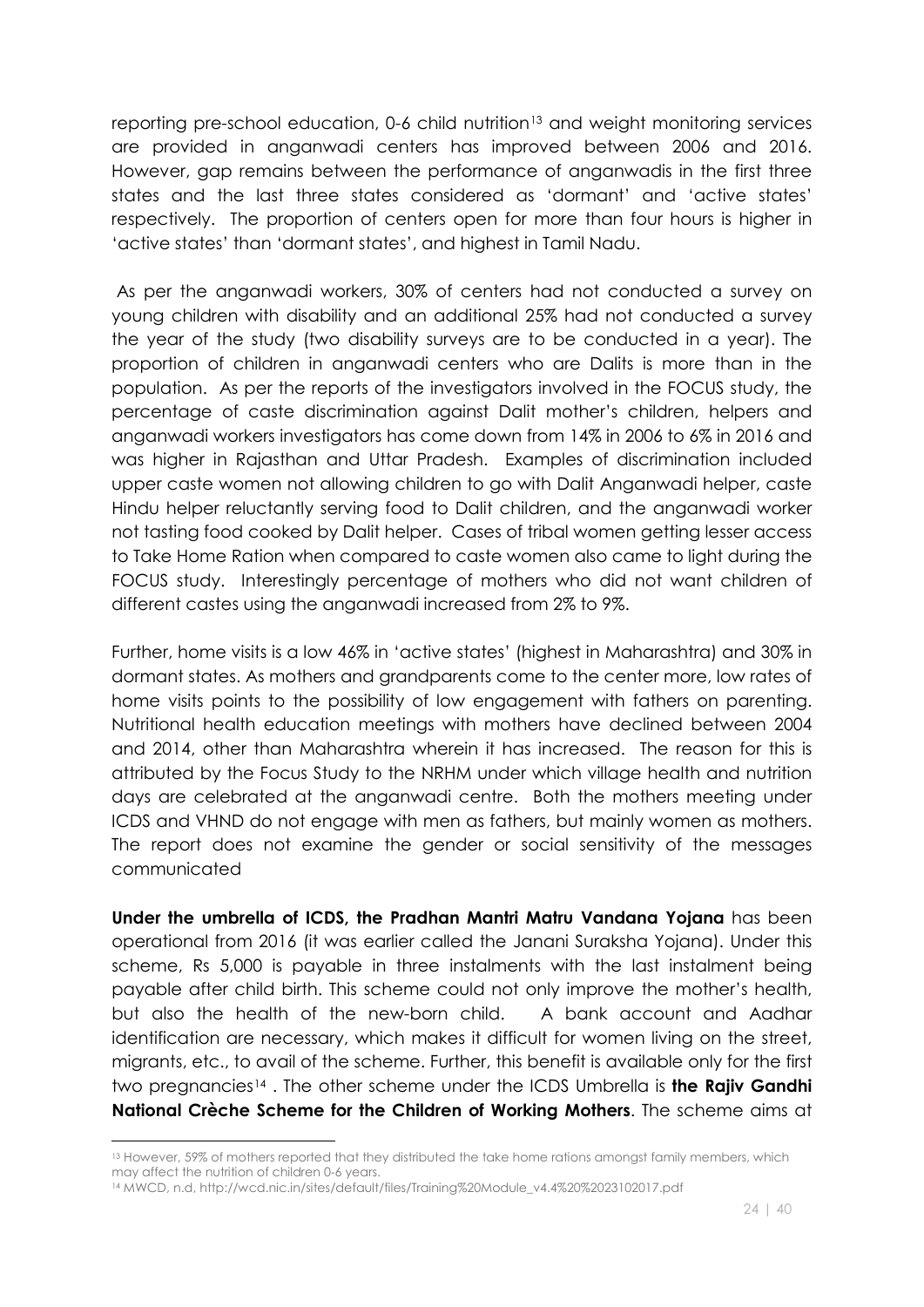providing day-care facilities for children (6 months to 6 years) of working mothers in the community, improving nutrition and health status of children, promoting physical, cognitive, social and emotional development of children and educating and empowering parents/ caregivers for better childcare. It seeks to reach women working in the informal sector in rural and urban areas who have children 6 months to 6 years old. The women should be employed for a minimum period of 15 days in a month, or six months in a year. The focus is on children from marginalised families. Mothers breastfeeding their babies can come to the crèche to feed their babies. The crèche timings are flexible—7.00 a.m. to 2.30 p.m., 8.00 a.m. to 3.30 p.m or 9.00 a.m. to 4.30 p.m., with extra payment for additional time at reasonable rates and on mutually agreed basis. The user fees are Rs 20/ child if below the poverty line. The scheme does mention training crèche workers on appreciation of parents' involvement in crèche programmes, but the content does not include educating parents on ECCE15. The workers' tasks include motivation of parents for immunisation and counselling them if growth of child is not adequate, but education on ECCE is not part of the tasks. There is a crèche monitoring committee, but representation by parents is not mentioned. Unlike the guidelines on the ECCE Framework, there is no reference to breaking gender or social stereotypes and barriers. There is no reference to reaching children marginalised by caste, class, religion, ethnicity, disability or those living with sex workers, on the streets, in prisons, etc. (Ministry of Women and Child Development, n.d).

#### **Challenges in ECCE teacher–parent interactions**

<u>.</u>

Through their study of private and public early childhood centres, Joshi and Taylor (2005), observe that the interaction between early child development teachers and parents is central to early child development. In India, they argue the concept of encouraging parents to get involved in early childhood centres does not exist, and early childhood development teachers with exceptions deal with parents in a top down manner. Further, the centres are seen by parents as a medium for children to learn the three Rs—reading, writing and arithmetic—and be assisted to move to primary school. Hence the importance of communication on early childhood development and effective interaction between the teachers of these centres and parents. To examine perceptions on the factors that influence this interaction, the authors interviewed 12 preschools covering 65 teachers and 173 parents (71% mothers, 29% fathers). 83% of the teachers worked in private schools that were attached to secondary schools. The main finding from the survey with teachers was that satisfaction of teachers with pre-school training imparted and job satisfaction were central to the nature of interaction with parents and not the amount of training, years of experience and class size. The salary, in turn, was a determinant of job satisfaction. The main finding from the parents' survey was that the more the amount of training of pre-school teachers the less the interaction of teachers with parents. The authors argue that often pre-school teachers in India think they know much more than parents and interact with them in a top down manner.

<sup>&</sup>lt;sup>15</sup>The content covers hygiene, health and nutrition and specifically emphasises the development and use of innovative teaching methods for pre-school children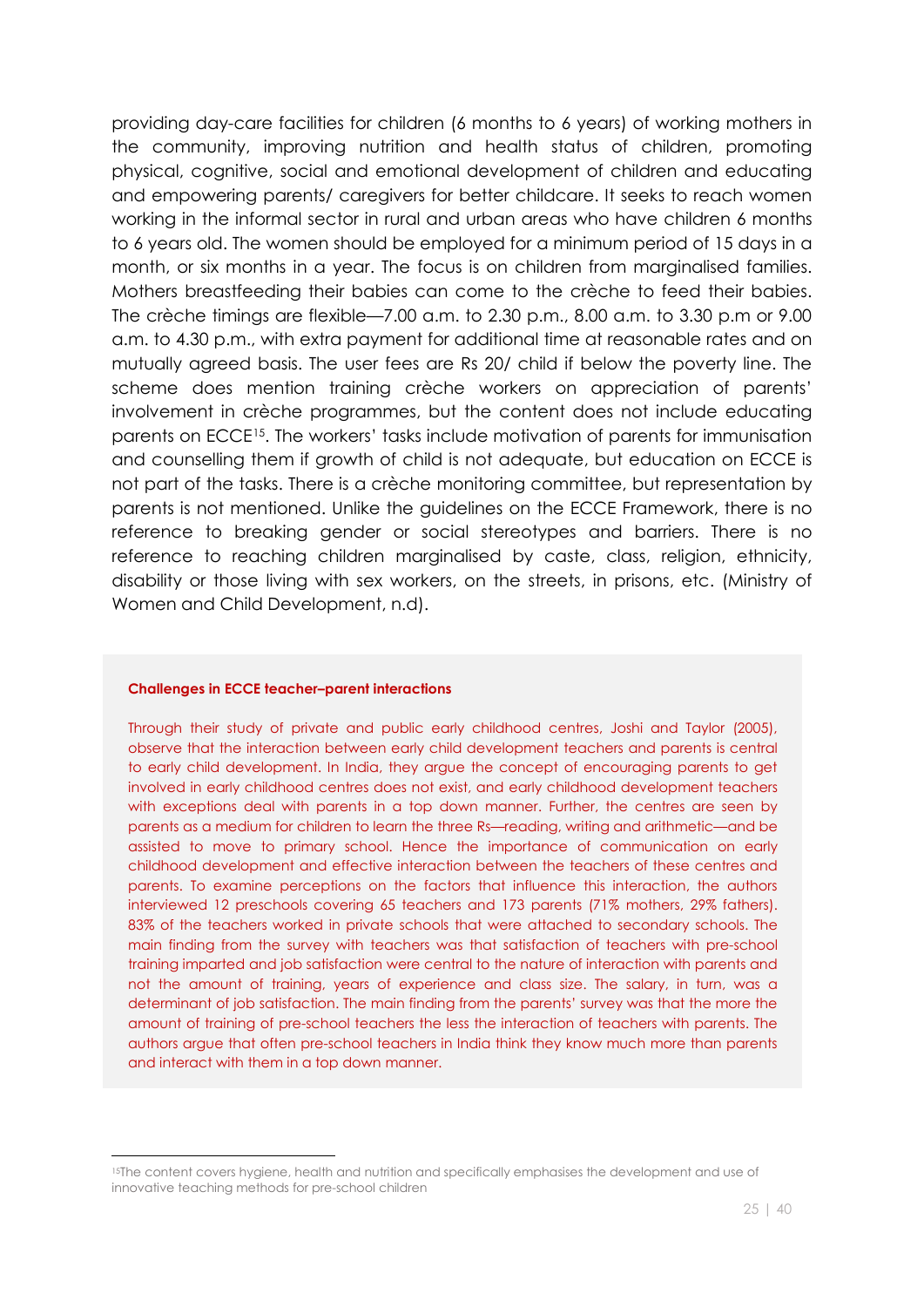**Girl child incentive scheme:** A Girl Child Incentive scheme was introduced in Tamil Nadu in 1992 by the state government to eradicate female infanticide prevalence, eliminate son preference, promote girls' education and promote small family norms. The incentive given to the mother was available only if the couple adopted permanent methods after the first two births, and if both were girls. A study on the impact of the scheme in 6 blocks of Tamil Nadu observes that the off take picked up after 2001. It observes that the scheme had little impact on son preference, with Child Sex Ratio declining in 3 of the 6 blocks studied after the introduction of the scheme. The decline in CSR was achieved with development of technology, and was more due to prenatal sex selection than reduction in female infanticide. The scheme did not have any impact on dowry, which increased. While girls' enrolment to high school education improved, there was no difference in enrolment of daughters of non-participants in the scheme. Education was more valued in general, and grooms too wanted educated girls. 60% of beneficiaries of the Girl Child Incentive scheme were against the rights of girls to inherit property, pointing that the scheme had no impact on girls' attitudes. On parenting attitudes, restrictions were placed on the mobility of girls and the times by which they should return home. Girls were married after high school, as the family honour was at stake, which may have affected their health and that of their children, as they were expected to conceive soon after marriage (Women Power Connect and CASSA, 2015).

**Beti Bachao Beti Padhao:** The Beti Bachao Beti Padhao is a scheme to address the declining child sex ratio, an indicator of disempowerment of women and girls. As discussed in the previous section, this trend is due to gender biased sex selection, and post birth discrimination against girls through neglect in food, nutrition and health care. In this context, the objectives of Beti Bacaho Beti Padao scheme of the Indian government are three ford, namely i) prevention of gender biased sex selective elimination, ii) ensuring survival and protection of girl children and iii) ensuring education and participation of girl children (Ministry of Women and Child Development (MWCD), 2016b). This initiative began in 2014-2015 100 selected districts low in CSR, covering all States and UTs (MWCD, 2016b). Sixty one (61) new districts were added in 2015-2016. The scheme is implemented by three Ministries: Ministry of Women and Child Development, Ministry of Health and Family Welfare and Ministry of Human Resource Development through the District Collector. Multisectoral District Action Plans have been operationalized in the states. Capacitybuilding programmes have been imparted to trainers to further strengthen capacities of district level officials and frontline workers. Innovations include use of street plays, signature campaigns, Guddi Gudda (girls-boys) Boards, live your dream for one day initiative (e.g. be a policewomen), etc (PM India, n.d) According to findings reported in 2016, 49 of the 100 districts covered under the Beti Bachao Beti Padao program witnessed a positive Sex Ratio at Birth (SRB) but not the others, as per Ministry for Woman and Child Development (cited in Save the Children, 2018). Further the implementation of the scheme has come under scheme. Out of a total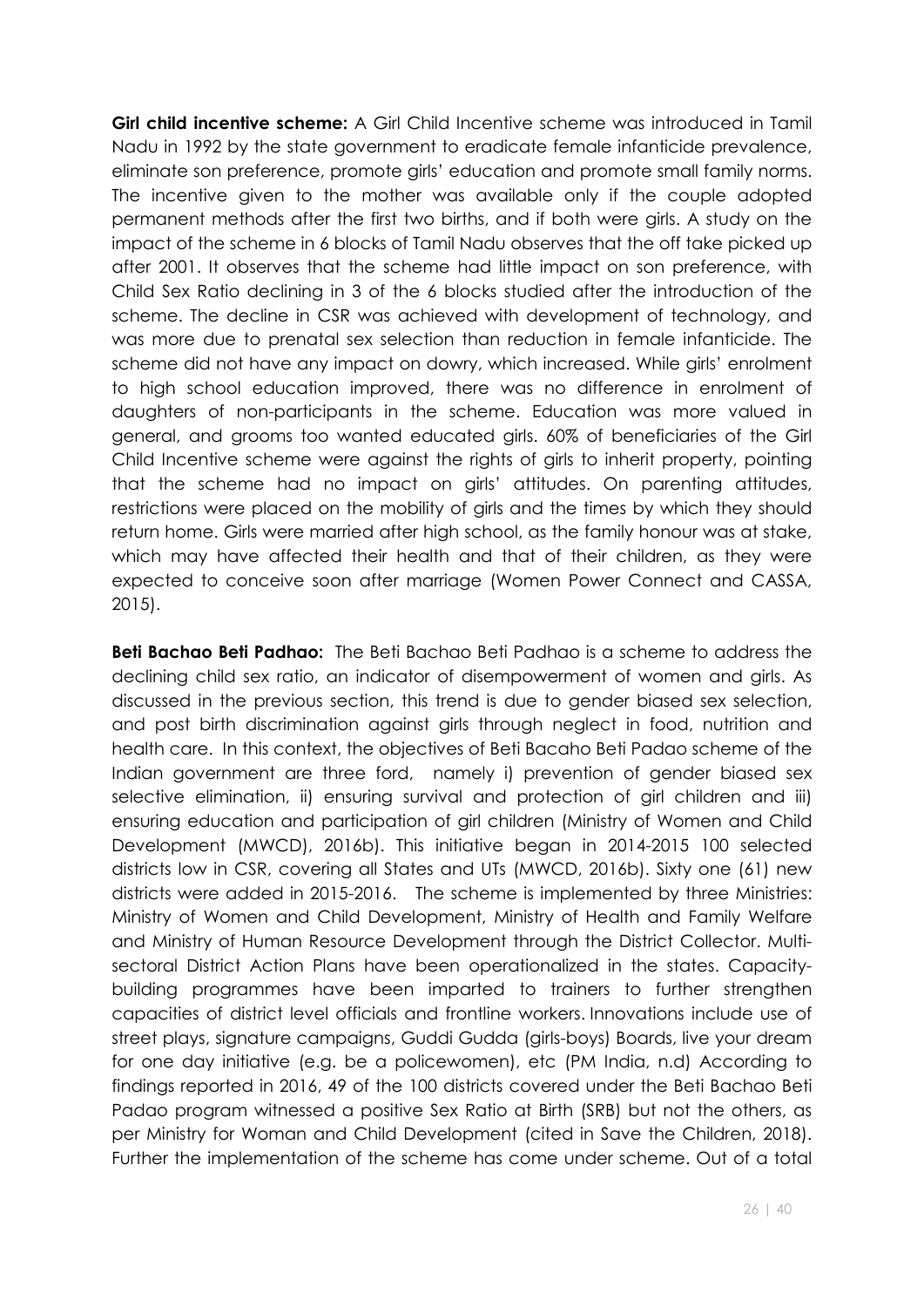amount of 43 crore that was set aside for Beti Bachao Beti Padhao scheme in the fiscal year 2016-2017, a mere 0.5 crore has been utilised so far, according to the report of the Parliamentary Standing Committee on Human Resource Development (Huffpost, 2017). Further funds were not always used as per guidelines. Others have critiqued that deep rooted gender norms are difficult to change, and can be seen in persistence of inequalities against adolescent girls and women during the same period (One India, 2017). Once the scheme ends the gender discriminator norms may surface.

**Village Education Committee and Parent Teachers Association:** As part of strengthening universalisation of elementary education, considerable stress was laid on community involvement through various committees such as Village Education Committees and Parent Teacher Associations by the National Policy on Education in 1986. It suggested that local communities would play an important role in different aspects of school management. The Revised Policy on Education also reiterated the same concept of people's involvement in school planning and management. A step further in this process was the enactment of the 73rd and 74th Constitutional Amendment Acts (Panchayati Raj Act, 1992) that laid emphasis on giving powers to the democratically elected bodies at the district, sub-district and panchayat levels to improve the quality of education. These committees are actually designed in a manner to reflect equal representation of women, SCs, STs, OBCs, minorities, representatives from parents and other public spirited people. The VECs and PTAs are supposed to work in close coordination to implement educational policies and programmes at grass-roots level. Pandey and Guatam (2015) observe that 75% of 1400 families with children in the age group of 6–14 covered in a study did not know about the existence of Parent Teachers Associations and School Management Committees, leave alone their functioning. The Gram Panchayat was aware of the Right to Education Act, but not of other policies that have a bearing on child rights.

#### **5.0 GOOD PRACTICES ON GENDER/SOCIALLY TRANSFORMATIVE PARENTING**

The review of good practices of civil society actor points to innovative ways of providing care and education to young children, at times linking with the assistance of government schemes or with the assistance of companies. These efforts have shown how children neglected in government initiatives can be reached, like children of construction workers, pastoralists, sex workers etc. However, their outreach has been limited. How far the curriculum on early childhood education is gender or socially- transformative and promotes the same through training of parents varies across organisations. Another good initiative is working with school development and management committees on parenting. Yet another effort, this time by UN and INGOs together, is engaging with men as fathers. Surveys on attitudes of men on gender norms, including on parenting have been initiated, but there is no comparison with women's attitudes on same. Online courses on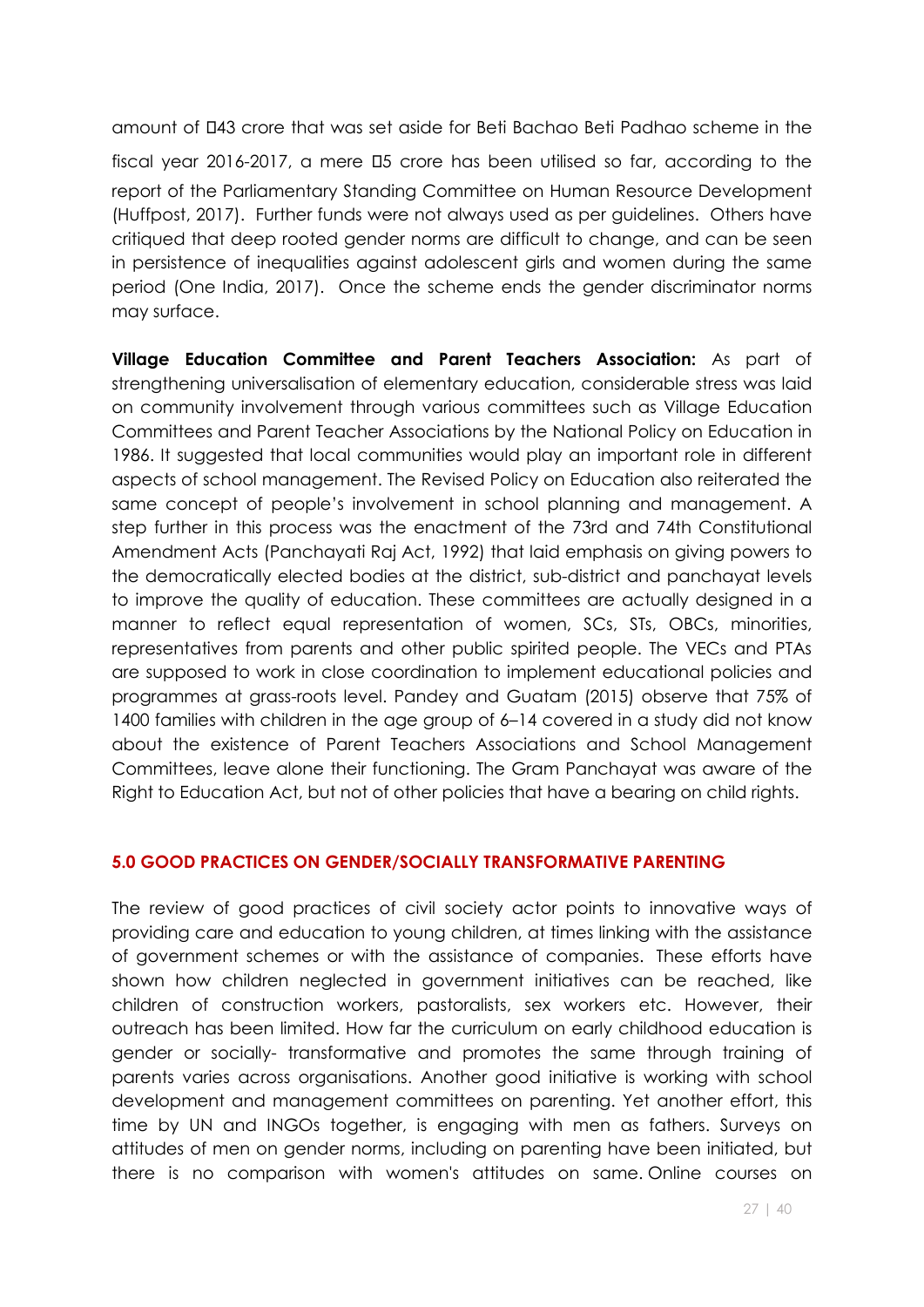transformative parenting and mobile Apps on parenting of young children have been attempted in other countries which if replicated can only reach middle and upper class parents. These practices are explained below

#### **5.1 NGO run Creches**

Around five decades old, Mobile Crechesworks for the right to Early Childhood Development for marginalised children. Its work spans from grassroot level interventions to policy advocacy at the national level. At the grass roots, it works in construction sites and slums of New Delhi, running Creches(9 A.M-5 P.M, 6 days a week) and centres to provide health care, nutrition, early learning and care from birth to 12 years of age. It also trains other NGOs and construction companies to do so. In the slums of New Delhi, it offers similar services (other than working with construction companies) and in addition, works with locally elected representatives and people's representatives. Mobile Crechesalso works to strengthen the ICDS scheme. Unlike the ICDS, Mobile Crechesoffers education to 'families' and not just mothers on best practices in child care. Thirty-six organisations have been trained on care of young children. Its advocacy has been around right to early childhood development, prioritising early childhood development and maternity entitlements. It has been instrumental in formulating the ECCD Policy, 2013, and advocating for conversion of 5% of Anganwadi centres into Crechesfor young children. It was one of the players in bringing about the provision for Crechesunder the Construction Workers Act, 1996. Its crèche model for young children was absorbed into The Crèche Scheme for Working and Ailing Mothers, 1979, and later, the Rajiv Gandhi Scheme (Mobile Crèches, n.d). In 1989, Mobile Crecheswas instrumental in promoting the Forum for Crechesand Child Care Services (FORCES), a network of women's rights, child rights and labour rights organisations. A new development is the creation of the Parents Development Forum, which engages fathers in childcare and child development. As a result of the Parent Development Forums, many fathers come to pick up children from the centres and participate in the abhibhavak (parents) meetings. Mobile Crechesseeks to link the community with state programmes, again tying in with Mobile Crechesstrategy to 'activate' state services, rather than MC providing services directly (Chigateri, 2017). While studies have lauded the education, nutrition, health and care services provided by the crèches, they have not studied the content of education: whether they are free of gender and social stereotypes, whether the training given to the service provider and to parents is free of such biases.

SEWA also provides child care services and early childhood development services to members/ members' children through its cooperatives and local organisations. At present, its services are offered to children in the age group of 0–6 years, and its child care services are linked to ICDS and the social welfare department. Services were provided to parents who were tobacco workers, salt pan workers, agriculturists and urban informal sector workers. Like Mobile Crèches, it considers itself an important player in formation of FORCES and takes on a leadership role in Gujarat. For SEWA, Crechesare seen as integral to women's employment (SEWA, 2009a,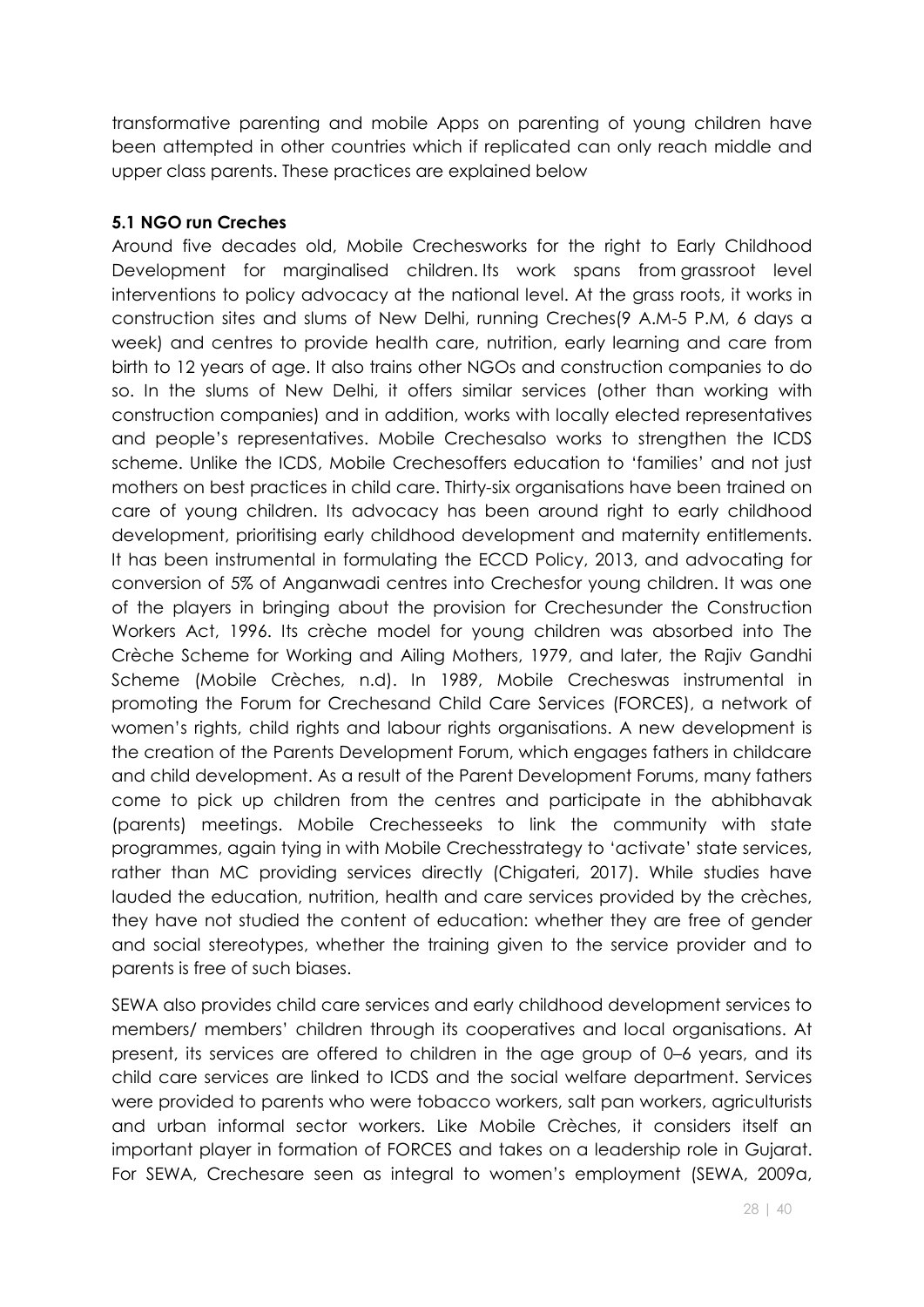2009b). However, no detail is available on the content of parenting and whether and how children of different castes and religions mix.

#### **5.2 REAL Fathers Initiative**

The Responsible Engaged and Loving (REAL) Fathers Initiative, which began in Uganda, tries to break the cycle between experiencing/ witnessing violence in early childhood and becoming a victim or perpetrator of violence, including genderbased violence, in adult life. It seeks to build positive partnerships and parenting practices among young fathers (aged 16–25 years) who are parenting a child 1–3 years old in three areas i) using nonviolent discipline, ii) decrease in use of intimate partner violence and physical punishment of children and iii) foster acceptance of non-traditional gender roles in parenting (Institute for Reproductive Health and Save the Children, 2017). Local chiefs identify eligible young fathers from their community to participate in the program. Then, selected young fathers and their wives reflect on the qualities of someone whom they respect, and choose a man from their community to serve as their group mentor. The mentors meet the men individually, with wives and in groups. The mentors give parenting exercises to young fathers and visit them. Curriculum themes include fatherhood, tips and tricks to being a REAL Father, Loving My Family, Dreams of My Family, Communication and Parenting. Posters and audio visuals are used to build public pressure for positive parenting. At the end of six months, fathers share their learning and commitment for the future. Evaluation of the initiative in Amuru District, Uganda, found that young fathers exposed to REAL Fathers were half as likely as those unexposed to report using any form of Intimate Partner Violence (physical, psychological, or verbal) at end-line and one year after project end. The REAL package had a significant effect on reducing use of physical child punishment in the long term, but not in the short term. Father– child interaction also improved, as well as parents' communication with each other. Interestingly, the REAL Fathers package had no significant effect in the short term in shifting young fathers' attitudes around traditional gender roles in caregiving and decision-making, but in the long term, REAL Fathers with young fathers exposed to the intervention were half as likely to agree that "bathing and feeding the child is the woman's responsibility," among other norms. However, it is not clear whether the REAL Father Initiative, apart from engaging men in parenting and perhaps contributing to reduced violence, promoted gender and social transformative parenting.

UNFPA supports the Men Engage Alliance, active in 30 countries including India, to promote positive and non-gender stereotypical parenting (Men Engage and UNFPA, 2014). There are other INGOs as well that promote similar initiatives in India and elsewhere, like World Vision (Harris, 2017). An example of how gender sensitisation of fathers can change attitudes towards girls and the outcomes for girls is given in box.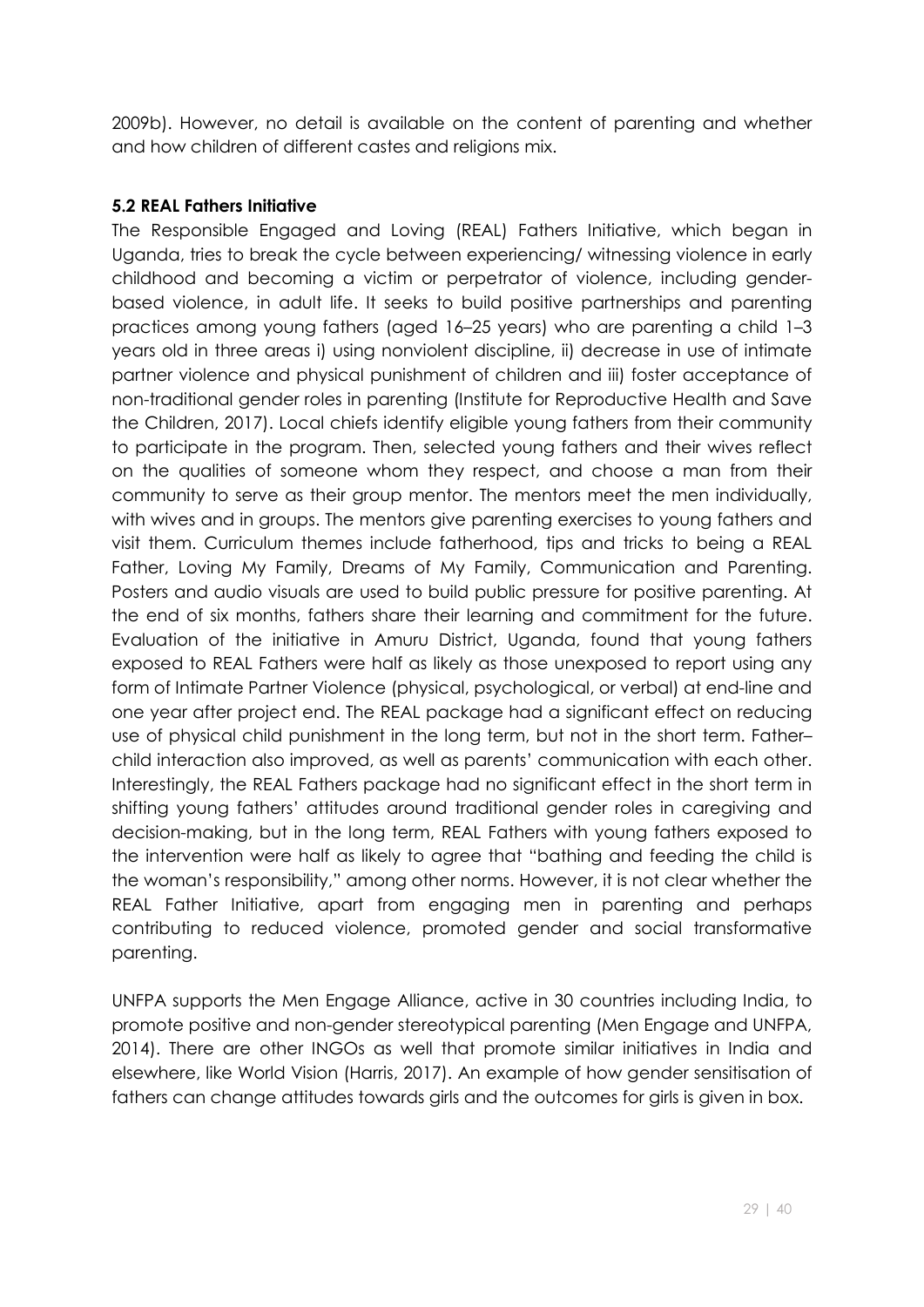#### **Consequences to daughters on working with fathers on gender discrimination**

A father's support to his daughter can make a difference to the girl's well-being by protecting her from child rights violations. Realising this, World Vision started a "Men Care Group". One of the participants in this group, Pramod, learnt how traditions such as early marriage, dowry, early pregnancy and female infanticide impede the advancement of girls. Pramod now sees his daughter as an important member of his family, which was not the case earlier. He wants her to pursue a career that she desires. Pramod reports listening to her grievances, however, small and helping her find a solution (Harris, 2017)

#### **5.3 Strengthening school development and management committee**

UNICEF has been providing technical support to enhance the capacity of School Development and Management Committee members and to develop School Improvement Plans and on gender and social inclusion in Gujarat and Jharkhand at the secondary education, level through the *Rashtriya Madhyamik Shiksha Abhiyaan*  programme, especially for increasing participation and attendance of adolescent girls and boys (UNICEF, 2016). Such support could be extended to strengthen parents'/ mothers' committees of ICDS and primary school development and management committees, and include gender/ socially transformative parenting practices as well.

#### **5.4 Using games for promoting discussion on gender norms:**

Men's Action for Stopping Violence Against Women (MASVAW) in Uttar Pradesh, India modified the popular board game "Snakes and Ladders" to promote discussion among children and youth about changing gender norms, promoting girls' education, challenging sexual harassment and norms on gender roles. The "board" is a large cloth that children stand on as the game is played. In Mumbai, a consortium of NGOs that included MenEngage partners developed a program of school festivals. Leading up to it, students designed posters and wrote comic strips and stories. On festival days, there were games, role-plays and races based on gender issues. One example was a contest that involved both girls and boys in a race to stitch a button, dribble a ball, and fold a shirt—thus giving greater value to women's/ girls' traditional skills and making the point that these are skills that girls and boys should learn (Men Engage and UNFPA, 2014). Such games could be introduced with parents too in mixed or separate groups.

#### **5.5 Surveys on men's attitudes and attitudes**

Starting from 2009–10, MenEngage Alliance partners, with the support of UNFPA, carry out large-scale surveys on men's attitudes and practices. Led by Promundo and the International Center for Research on Women, partner researchers administered the International Men and Gender Equality Survey (IMAGES) to more than 20,000 men and women in 9 countries<sup>16</sup> to begin with, including India (more

<sup>&</sup>lt;u>.</u> <sup>16</sup> Bosnia and Herzegovina, Brazil, Chile, Croatia, the Democratic Republic of Congo, India, Mali, Mexico and Rwanda.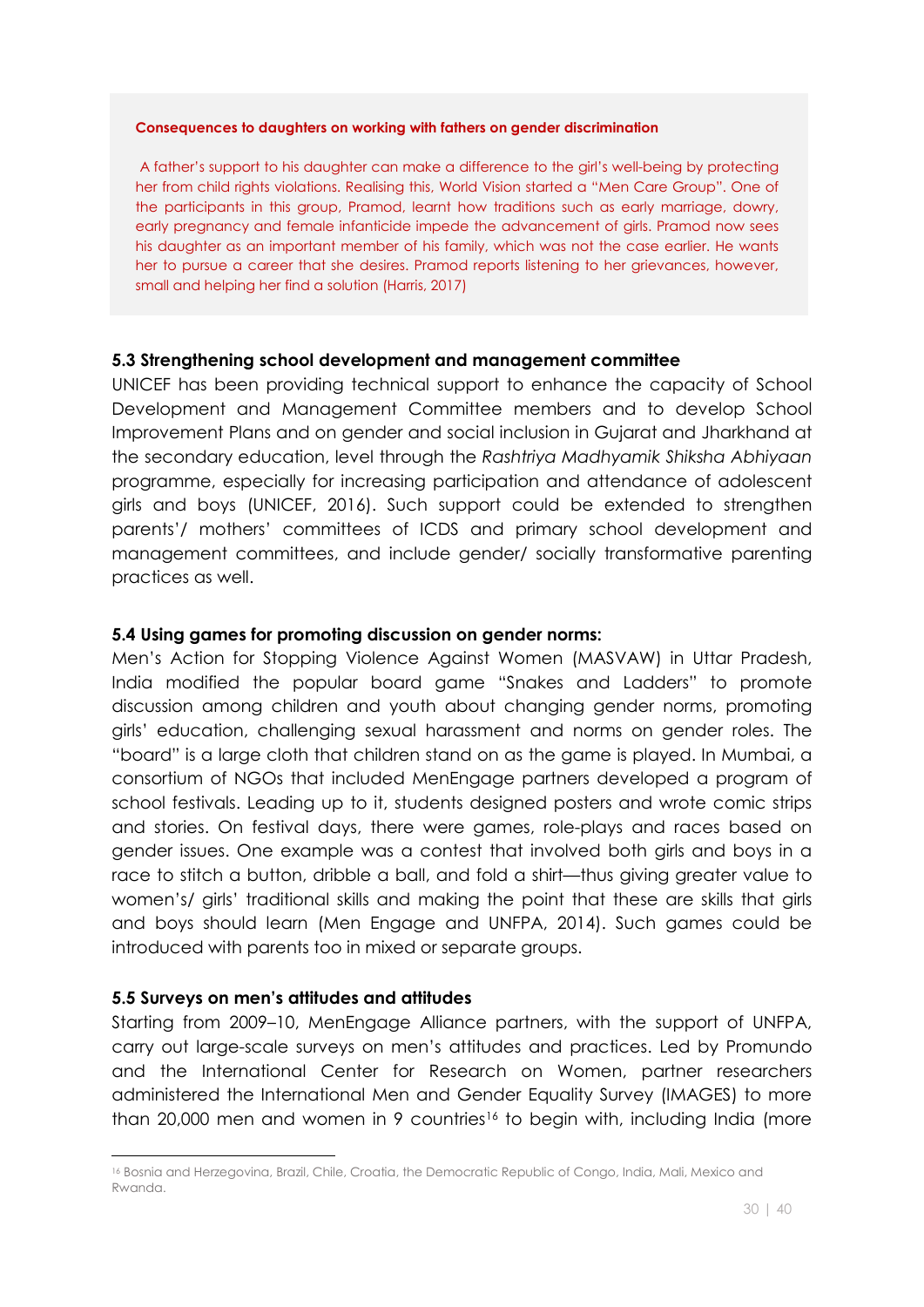countries were added later). The survey covers attitudes and practices relating to domestic and parenting duties, gender equality, sexual relations, use and experience of violence, health issues, and other areas. A similar survey, based in part on IMAGES, is being coordinated in several countries in Asia by the UN project Partners for Prevention supported again by UNFPA.(Men Engage and UNFPA, 2014). It is not clear how this survey is feeding into policies.

UNICEF has initiated a longitudinal study underway in Chhattisgarh to track the impact of parenting on children aged 0–3 years as they go through the ICDS and into the first two grades of primary education (UNICEF, 2016). This study again would offer useful relevance for policy.

## **5.6 Using online platforms and ICT**

<u>.</u>

The online course on transformative parenting started by Transformative Parenting, USA covers three aspects: i) strengthening attachment and connection of parents and children, ii) strengthening appropriate architecture and structures including daily rituals for the children to grow, and iii) positive disciplining approaches. These sessions are normally covered in 10 sessions spread over 10 weeks. There is a blog space to share how parents dealt with difficult situations in parenting of children. While the course does not mention covering gender/socially transformative it suggests the potential use of ICT for such purposes (Transformative Parenting, 2016). Further, in the present Indian context, online courses/ therapies can only address the parenting needs of the elite.

ACEV, a partner of Promundo, Brazil, has evolved a free mobile app **First6Year**s through which it communicates positive parenting practices to fathers, in different settings. It proposes to evaluate it impact across different cultures (OpenIdeo, 2018). This could have a wider use than online courses, but may require access to a smart phone which the poorest sections (and women amongst them) are less likely to have. UNICEF has been collaborating with the Indian government on using television, radio and **social media** to raise gender awareness, address negative social norms, enhance confidence among adolescents, increase awareness on ending child marriage, boost nutrition and education and prevent gender-based violence. The outreach is 15 million. This initiative could be extended to promote stereotype free education and entertainment programmes for young children and mixing of children of different age groups (UNICEF, 2016).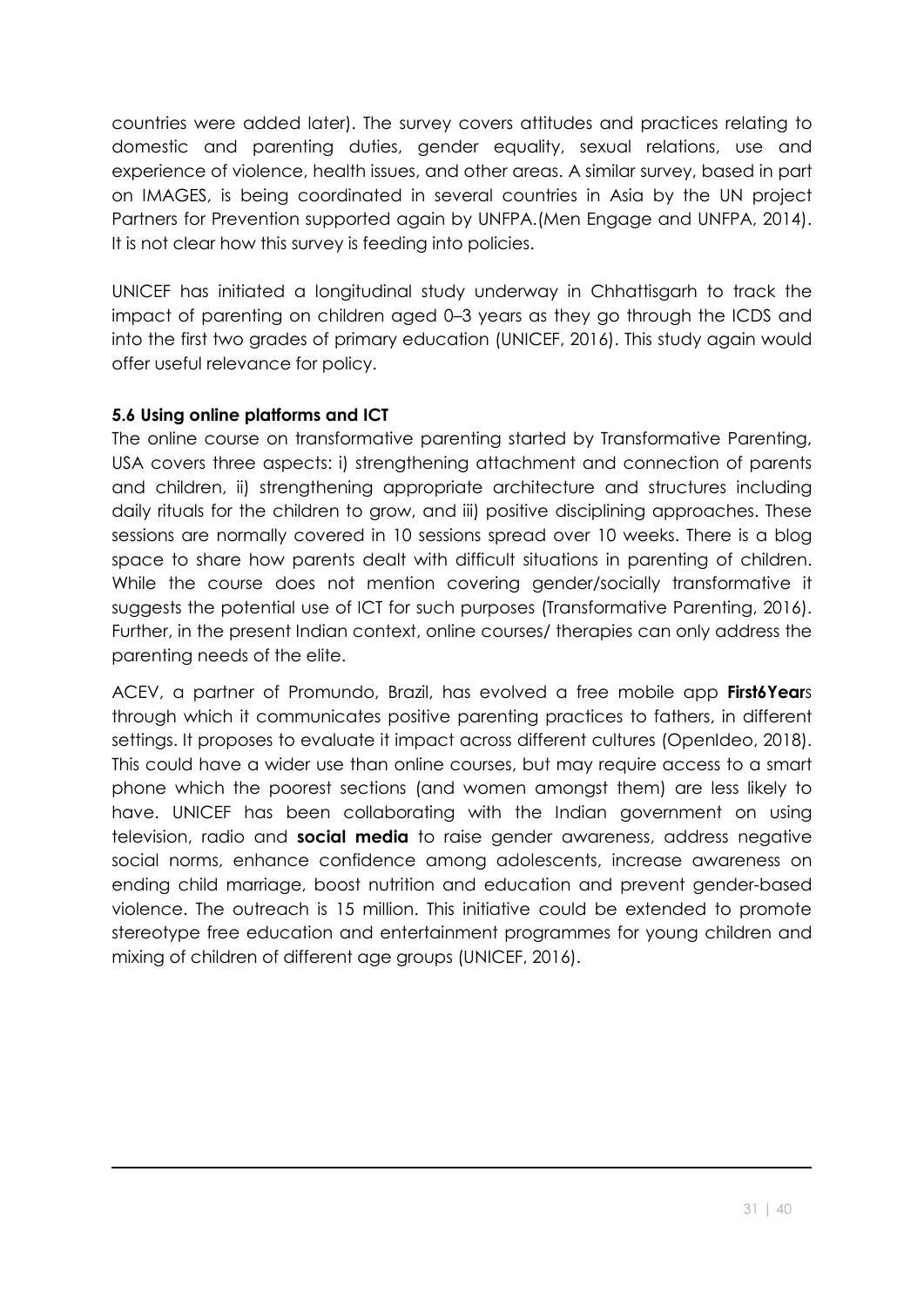#### **6.0 CONCLUSIONS AND RECOMMENDATIONS**

#### **6.1 Conclusions**

Gender/ socially transformative parenting refers to situations where both parents play an active and equal role in parenting, and break stereotypes on the basis of gender, caste, class, religion etc. This research was constrained by lack of adequate material on parenting practices, and gender and social dimensions of it. The information gap was higher for rural than urban areas, and amongst vulnerable groups compared to the middle class. Nevertheless, several insights emerge from the research

This paper has argues that there is a gender/ socially transformative parenting deficit in India, in particular parenting of street children, migrant children, children of sex workers, children living with disability, orphans etc. (and girls amongst them). There is no evidence that mothers, across classes and types of families, follow better or more gender and inclusive parenting practices than fathers. While gender disparities in access to food, nutrition and education, may be lower in Kerala, Tamil Nadu, Maharashtra, there is no evidence that parenting even in these states are devoid of gender and social bias. The spatial segregation of families across caste and class also poses a barrier to inclusive parenting. Plugging this gender/socially transformative parenting deficit is a right of the young child, will contribute to efficiency of the economy, can lead to more egalitarian gender and social norms in society and further the rights of mothers and adolescent girls. New issues like Assisted Reproductive Technology pose challenges to parenting and rights of child and the poor donors & surrogate mothers. Old issues like migration of young mothers from lower middle class abroad (in particular in Kerala) leaving their child behind is a concern for the development of the child.

As such, India does not have a legislation or policy on parenting, and there is an assumption that cultural norms on parenting and conditions that shape parenting are in keeping with rights of the Child and the Girl Child. The **National Early Childhood Care and Education curriculum Framework** (post 2013,no date) does mention the need for gender sensitisation of teachers, use of gender sensitive methodologies, recruitment of male teachers and sensitisation of parents on parenting (not what type of parenting). The legislation on Maternity Benefit Act, and Paternity Benefit Bill do not have a component on education of parenting before going on leave, and neither is such a component included as part of maternity assistance schemes, girl child incentive scheme and scheme on Crèches. Structures like parents (mothers) committee and Parent Teachers Association also do not play a role in shaping parenting in a transformative manner. At the same there are good practices of civil soceity, like positive fathering initiatives, use of ICT for transformative parenting, mobile Crèches, Crechesfor reaching the unreached, surveys on men's attitudes on gender and parenting etc. which could be strengthened and replicated.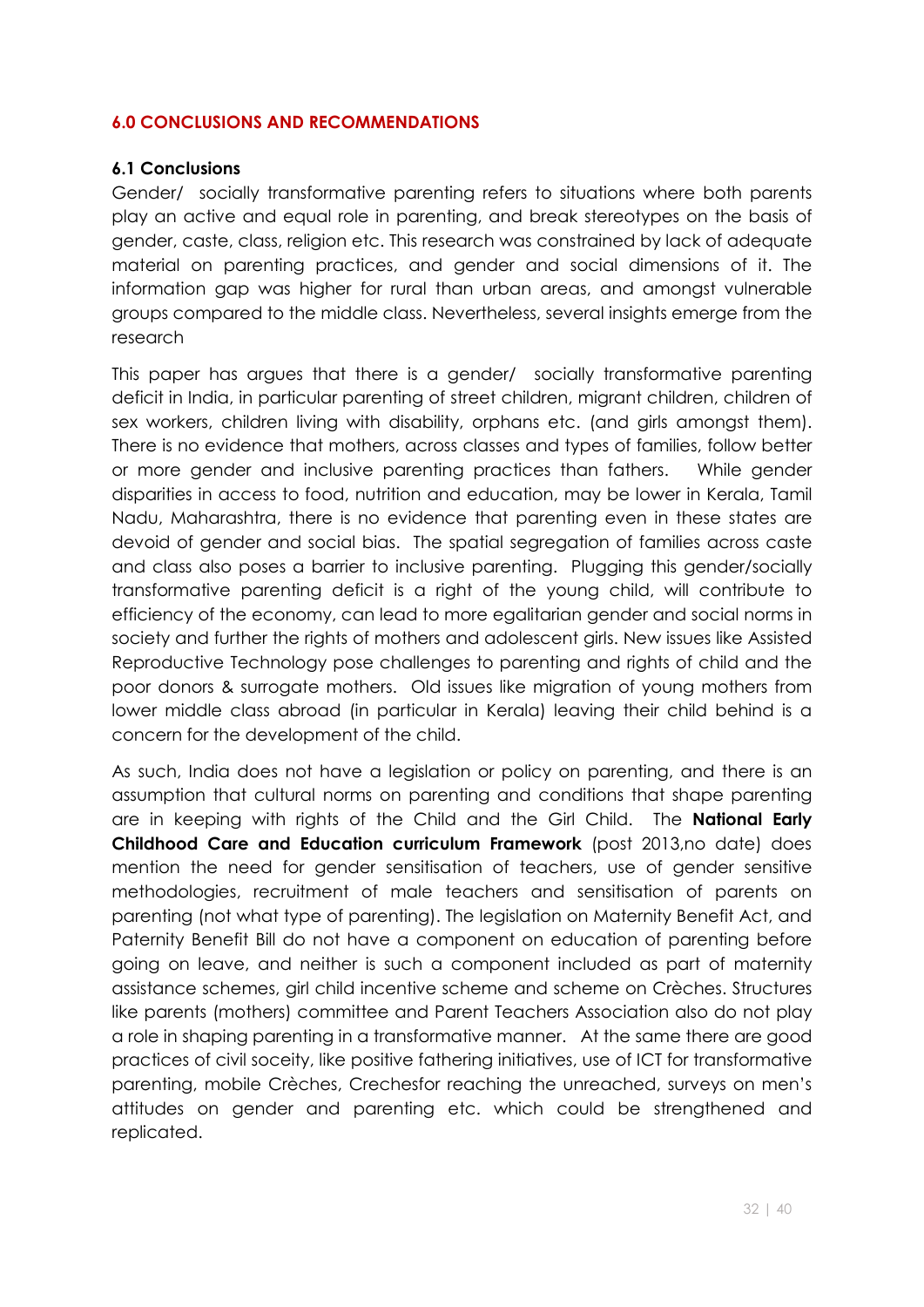#### **6.2 Recommendations**

It is in this context that the following recommendations are made to the government:

- i) **Pass legislation on transformative parenting** including of young children, which is in keeping Child Rights Convention as well as CEDAW and human rights. Parenting should be in keeping with principles of gender and social equity. South Africa has passed a legislation titled Children Act, which includes parental responsibilities and so do a few other countries.
- ii) **Expand the outreach of ICDS** to beyond 48.2% through reaching remote tribal areas, young children of construction workers, children living on streets, sex workers, people living with HIV, children living with parents in mines, brick kilns etc. Universal coverage of ECCE has been mentioned in the National ECCE Policy, 2013, but the required strategy has to be evolved and budget & staff have to be allocated.
- iii) **Beyond ICDS, replicate NGO models for care of the young child s**uch as mobile crèches, care centers after ICDS hours etc., with an emphasis on dialogue with parents on gender/socially transformative parenting Crecheshave to be provided by government on demand. Such models could be integrated into the National ECCE Curriculum Framework, with the required budget and staff being allocated.
- iv) The National ECCE Curriculum Framework of the country should develop a **detailed strategy, curriculum and materials for gender/ socially transformative ECCE and training of parents and** allocate necessary budget and widen its focus beyond gender equality, like install values of equality irrespective of caste, religion, abilities etc
- v) **This curriculum on gender/socially transformative parenting** may be used by the ICDS, Crechesscheme, Maternity Assistance scheme, Girl Child Inventive Scheme and made mandatory for those availing Maternity or (in future) Paternity Leave. Companies should mandatorily run parenting courses which include gender and social dimensions. All private providers of ECCE should mandatorily follow the ECCE guidelines, including on transformative parenting. The rules and guidelines governing legislation and schemes on Maternity and Paternity Assistance may be modified accordingly.
- vi) **Use of Parents Teachers Association, Village Education Committees and other forums** for sensitising teachers, parents and village leaders on gender/ socially transformative parenting. This could be integrated into the guidelines on Sarva Siksha Abhiyan.
- vii) **Use media and ICT and social media for promoting gender/socially transformative parenting.** Television serials, radio programs, SMSs could be used for gender/socially transformative parenting. Parents Day may be used as the day to launch such programmes. This recommendation could be integrated into the National ECCE Curriculum Framework, with necessary allocation of budget and trained staff.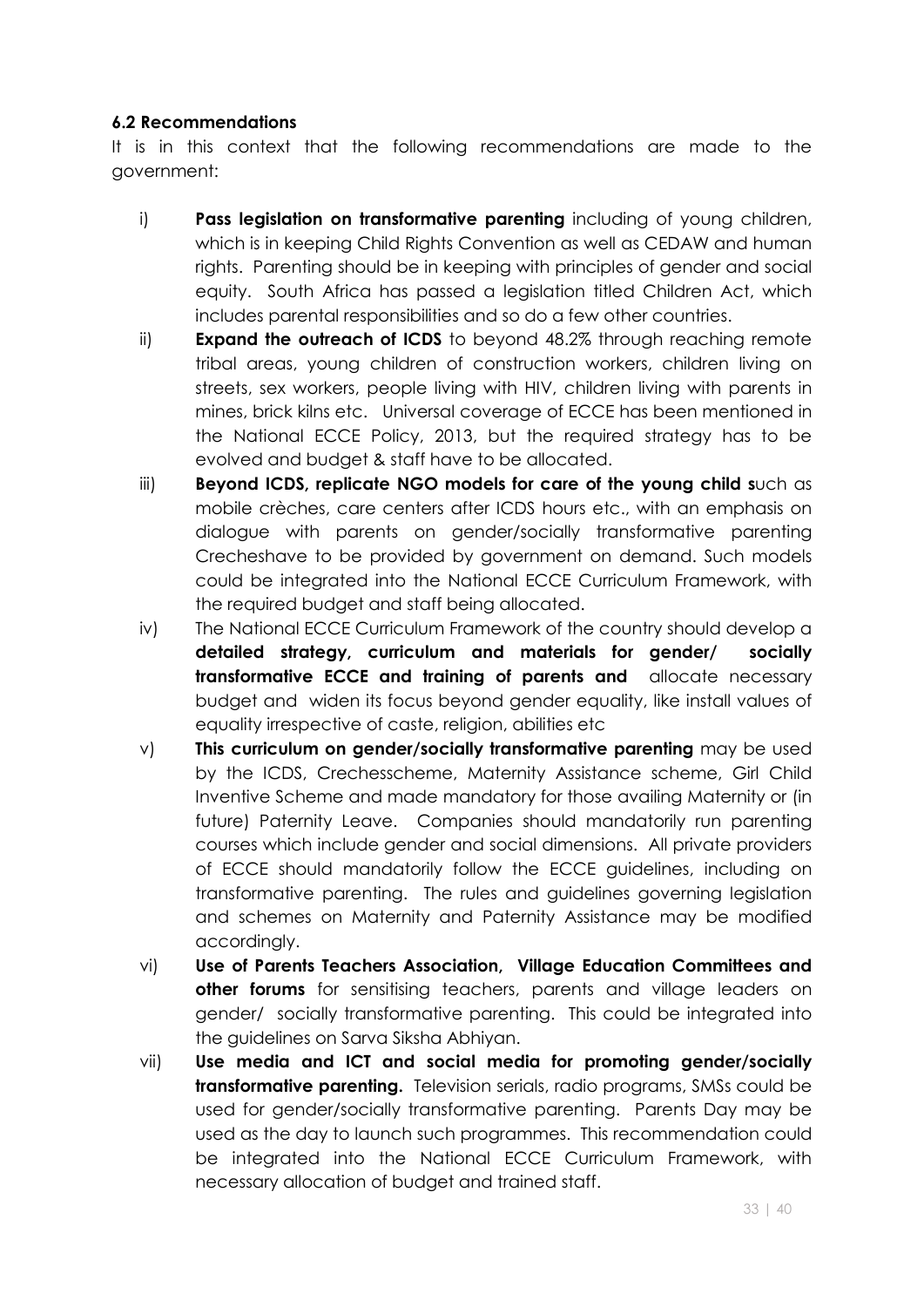- viii) **Conduct parenting practice survey periodically, including** who looks after emotional, social, intellectual and physical development. The link between drop out of girls at secondary level, and shift in parenting responsibilities to them has to be monitored. This recommendation. This recommendation could be integrated into the National ECCE Policy, 2013 and Curriculum Framework, with necessary allocation of budget and trained staff.
- ix) **Replicate Kerala model of state formed children's committees** at village and panchayat level so that children are aware of their rights under CRC and laws to protect them, and suggest ways of strengthening ECCE of young children without taking away rights of older boys and girls. These suggestions could feed into the action plan of each district on ECCE
- x) **Study parenting and child rights** dilemmas of those who have gone for Assisted Reproductive technologies, from those commissioning and providing services, and passing ART Act to safeguard interest of the child and children of surrogate mothers ps. The study may inform the ART bill when passed.

A major constraint in gender/socially transformative parenting is deep rooted patriarchal values and the segregation of location of citizens along caste (in rural areas) and class lines (in urban areas), and increase in trend in migration. Initiatives to promote gender/ socially transformative parenting have to address these larger structural issues.

## **7.0 KEY MESSAGES**

Goal/Rationale

- Every young child has access to gender/socially transformative parenting. Gender/ socially transformative parenting refers to situations wherein parents play an active and equal role (if couple) in parenting, and adopt parenting styles breaking stereotypes on the basis of gender, caste, class, religion etc.
- Plugging this gender/ socially transformative parenting deficit is a right of the young child, will contribute to efficiency of the economy, can lead to more egalitarian gender and social norms in society and further the rights of mothers

Main findings

- There is a gender/socially transformative parenting deficit in India, as in many parts of the wold, reflected in skewed child sex ratio on the one hand and non-fostering of egalitarian attitudes in the young child.
- The responsibility for parenting rests mainly with women-mothers, grandparents, adolescent girls. Mothers do not necessarily adopt more gender transformative parenting than fathers.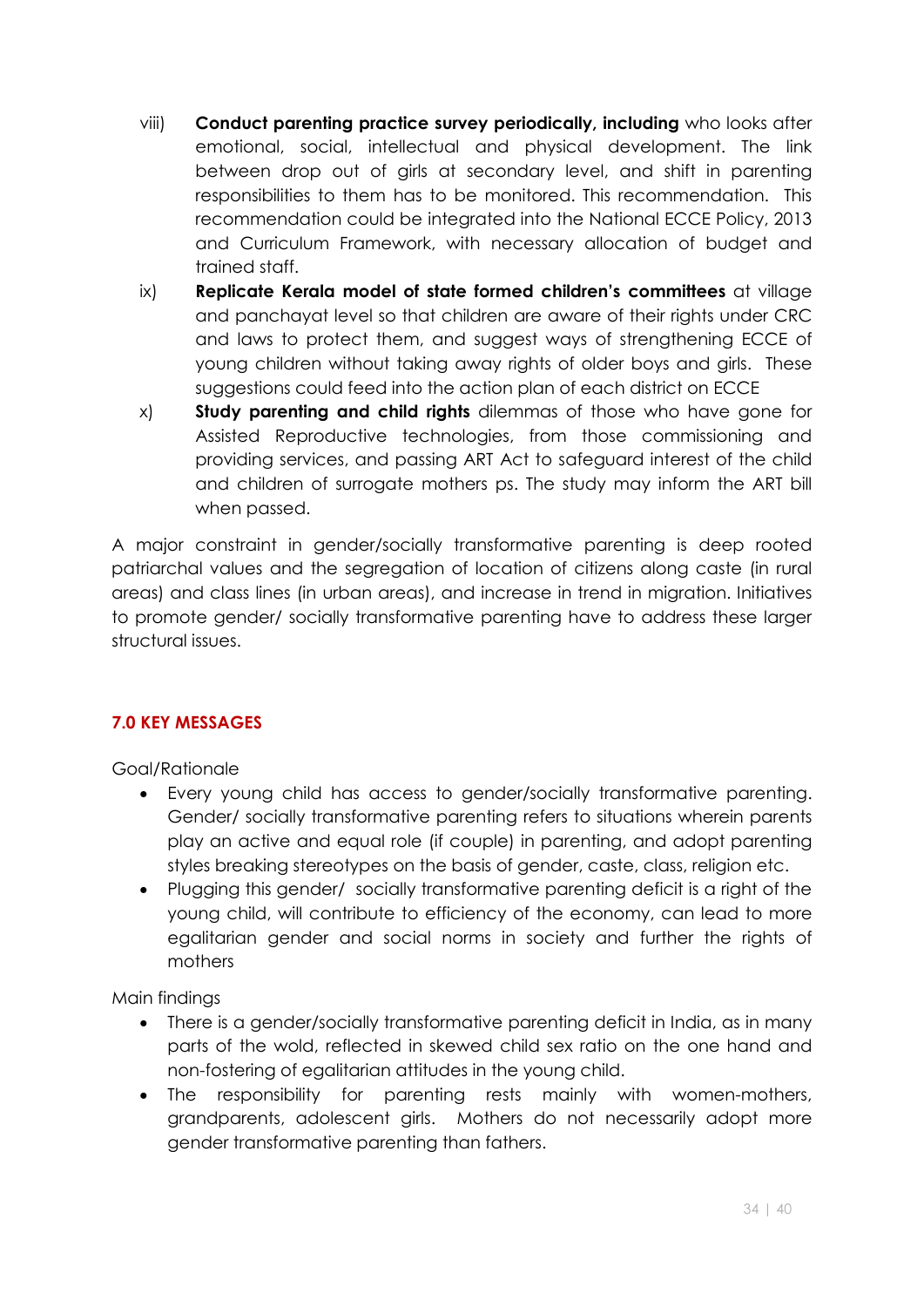Patterns and Trends

- x Gender discrimination in parenting is less in north east and southern India when compared to northern and western parts of India, reflected in comparatively favourable child sex ratio; equal access to ECCE and primary education.
- Parenting deficit is higher amongst young children of bonded labourers, higher order daughters, children of migrants, children left behind by migrant parent (s), children of sex workers, children with disabilities, children in conflict areas etc.
- Indian parents are mainly heterosexual couples. Parenting by lesbians, gays and bisexuals is an emerging reality. Transgenders also parent young children. Parenting by single women and single men is a recent reality. However, ECCE policies mainly recognise heterosexual couples.
- Migration of women, men or/and families is one the rise, posing challenges for effective parenting of the young children
- New issues like Assisted Reproductive Technology pose challenges to parenting and rights of child and the poor donors & surrogate mothers (and their children).

Deep rooted challenges/opportunities

- Gender stereotypes in parenting by mothers and fathers- stemming from patriarchal values is a deep rooted challenge
- Spatial segregation of families across caste (rural areas) and class (urban areas) and social norms which divide citizens on the basis of caste, religion etc also poses a barrier to socially transformative parenting.
- Uneven development (rural-urban and inter-state) which leads to bonded labour, migration, sex work etc poses its own challenge to
- At the same time matrilineal inheritance and wide outreach/long history of women's empowerment may have contributed to better CSR in north east and southern India. Further support of elderly parents by daughters is not uncommon.

Government initiatives

- As such, India does not have a legislation or policy on responsible parenting, and there is an assumption that cultural norms on parenting and conditions that shape parenting are in keeping with rights of the Child and the Girl Child.
- The National Early Childhood Care and Education Curriculum Framework mentions the need for gender sensitisation of teachers, use of gender sensitive methodologies, recruitment of male teachers and sensitisation of parents on parenting (not what type of parenting). The coverage of ICDS is 48%
- Legislation exists on Maternity Benefit and Paternity Benefit Bill has been drafted. However, they do not have a component on education of parenting before going on leave, and neither is such a component included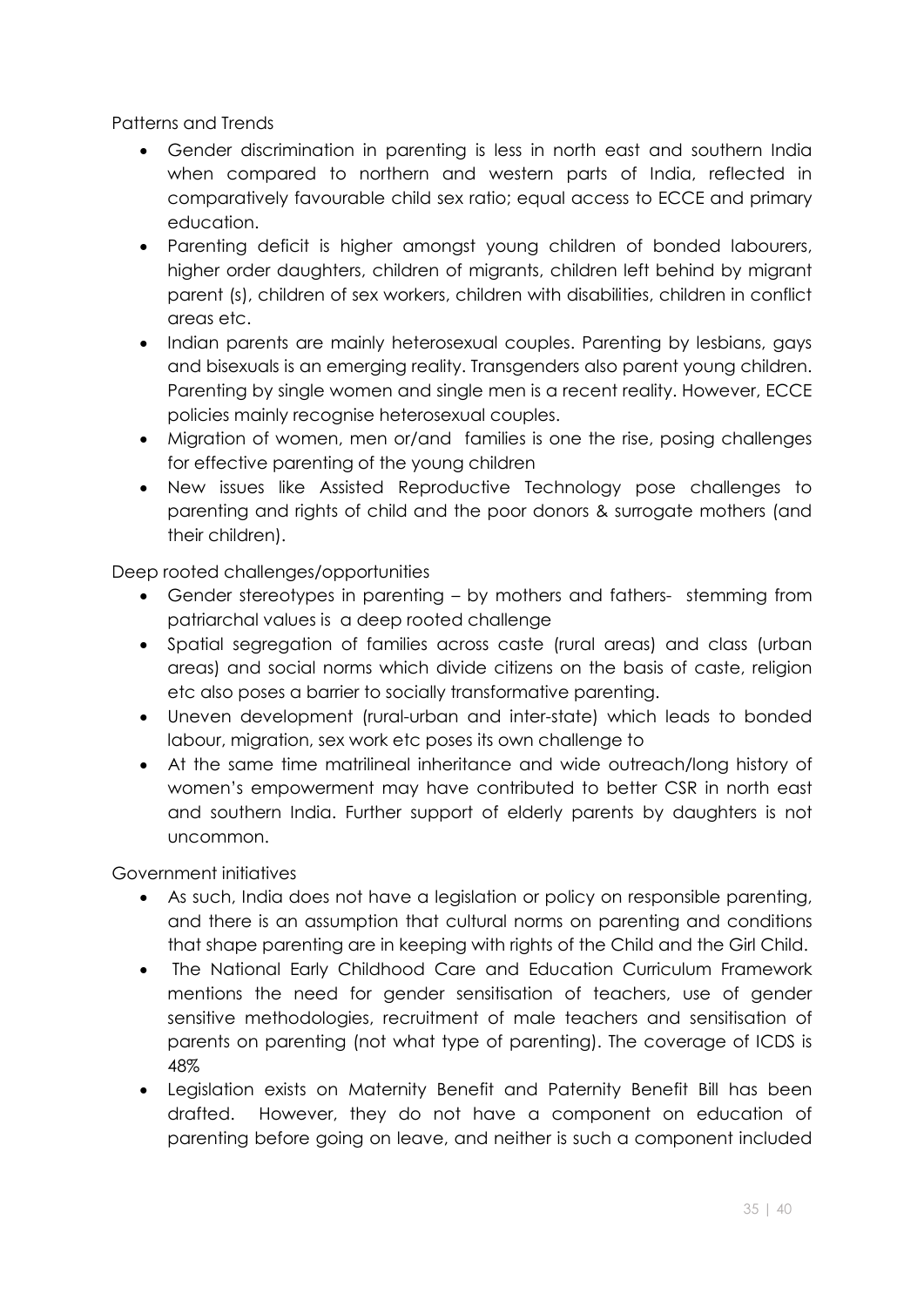as part of maternity assistance schemes, girl child incentive scheme and scheme on Crèches.

- Structures like mothers committee attached to ICDS and Parent Teachers Association have potential to parenting of young children in a gender/ socially transformative manner, this potential is yet to be realised.
- x Beti Bachao Beti Padhao scheme is operational in 161 districts and aims at arresting child sex ratio, protection of the girl child and education of the girl child in campaign mode through Ministry of Women and child Development, Human Resource Development and Health coming together. Results from 100 low CSR districts suggest that in almost half the CSR has improved.

Good practices which are amenable to policy

- South Africa has passed a Children's Act which includes a section on parental responsibilities vis a vis the child and also under what condition can the state intervene. Other countries like Canada have legislation on parental responsibilities. However, it does not cover gender/ socially transformative practices
- There are examples from different parts of the world of working with fathers on "positive fathering". Many of these initiatives emphasise role of fathers in taking care of children, house work and as spouses. They do not necessarily, emphasise removing gender/social stereotypes in parenting. Some have also used ICT to disseminate messages on positive parenting and collect men's attitudes on gender, fathering and being a spouse.
- Yet another initiative is to promote mobile Crechesin construction sites and for other mobile population. Crechesto suit the time of workers has been another initiative.

Recommendations to decision makers

- To mainstream the concept of gender/ socially transformative parenting into existing legislation, policy and schemes of Indian government relevant to ECCE. For example, when Bill on Paternity Leave bill is passed the rules may spell out parenting responsibilities of fathers – including from a gender and social equality lens.
- To replicate mobile Crecheson a larger scale with the involvement of NGOs and corporates, and integrate gender/ socially transformative parenting principles into that
- In addition to Beti Bachao Beti Padhao, to promote women's empowerment on a large scale, a campaign saying that girls look after parents too, and property rights of women.
- To pass a legislation to uphold rights of all children to gender/ socially transformative parenting or Parental responsibilities.
- To allocate adequate budget for implementation of above, ensure that it is utilised and re that appropriate staff, capacities and infrastructure are in place.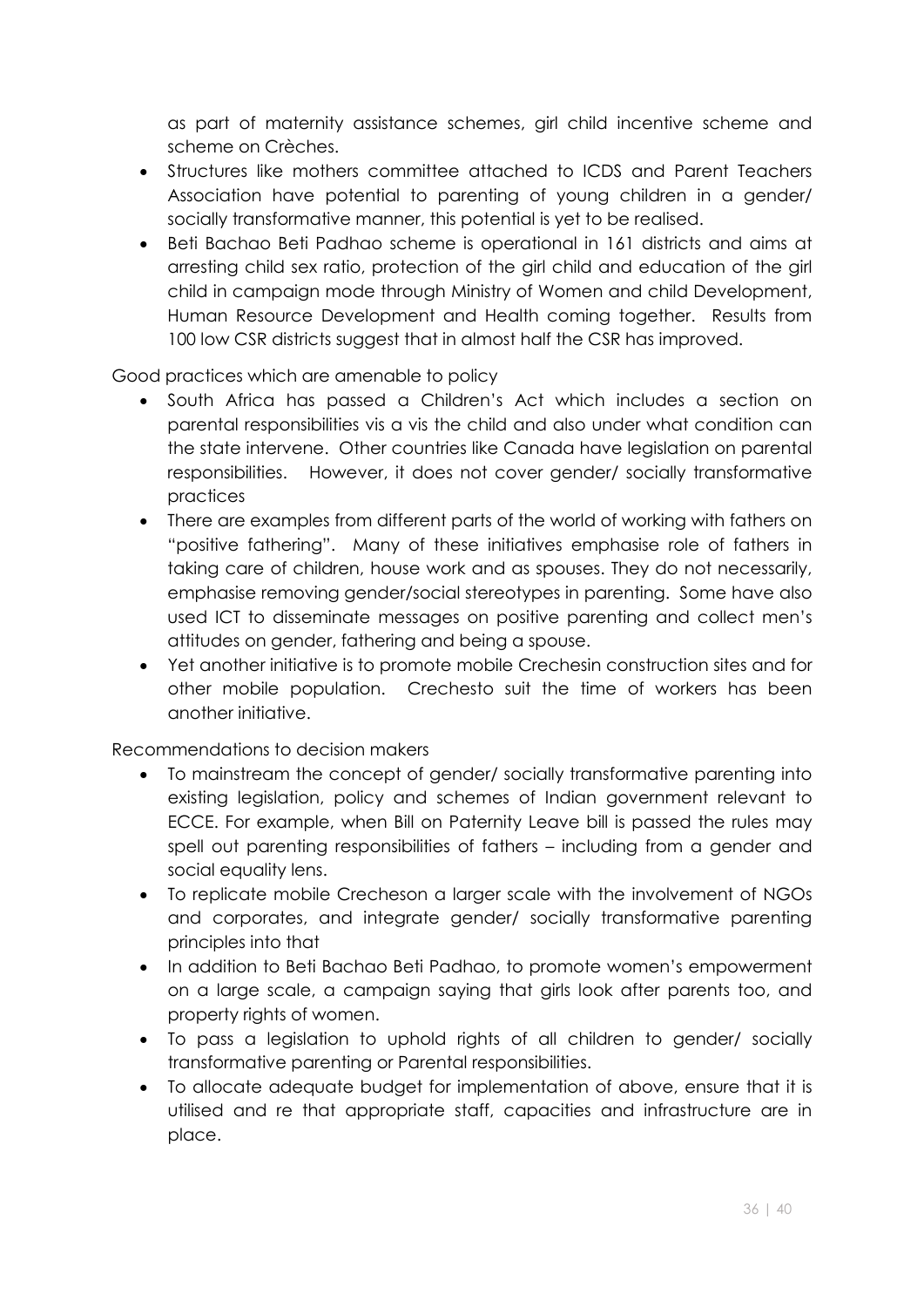#### **Annex 1**

#### SDG TARGETS AND INDICATORS RELATED TO GENDER AND EARLY CHILDHOOD CARE AND DEVELOPMENT

| Goal                                                                                                                                             | <b>Global Target</b>                                                                                                                                                                                                                                                                                                                               | <b>Global Indicator</b>                                                                                                                                                                                                                                                                                             | <b>Indian</b><br>draft                                                                                                                                                                                                                                                                                                                            |
|--------------------------------------------------------------------------------------------------------------------------------------------------|----------------------------------------------------------------------------------------------------------------------------------------------------------------------------------------------------------------------------------------------------------------------------------------------------------------------------------------------------|---------------------------------------------------------------------------------------------------------------------------------------------------------------------------------------------------------------------------------------------------------------------------------------------------------------------|---------------------------------------------------------------------------------------------------------------------------------------------------------------------------------------------------------------------------------------------------------------------------------------------------------------------------------------------------|
|                                                                                                                                                  |                                                                                                                                                                                                                                                                                                                                                    |                                                                                                                                                                                                                                                                                                                     | <b>indicators</b>                                                                                                                                                                                                                                                                                                                                 |
| <b>SDG 4:</b><br>Ensure<br>inclusive and<br>equitable<br>quality<br>education<br>and promote<br>lifelong<br>learning<br>opportunities<br>for all | 4.2 By 2030, ensure that<br>all girls and boys have<br>access to quality early<br>childhood<br>development,<br>care<br>and<br>pre-primary<br>education so that they<br>are ready for primary<br>education.                                                                                                                                         | 4.2.1<br>Proportion<br>of<br>children under 5 years of<br>who<br>age<br>are<br>developmentally on track<br>in health, learning and<br>psychosocial<br>well-being,<br>by sex<br>г<br>4.2.2<br>Participation<br>rate in organized learning<br>before<br>year<br>the<br>(one<br>official primary entry age),<br>by sex | Prevalence of stunting<br>in<br>children under 5 years of age<br>Prevalence of underweight<br>children under 5 years of age<br>Proportion of children 12-23<br>months<br>receiving<br>full<br>immunization<br>Proportion of 12-23 months<br>children<br>old<br>immunised<br>against measles<br>Under five mortality rate<br>Infant mortality rate |
|                                                                                                                                                  |                                                                                                                                                                                                                                                                                                                                                    |                                                                                                                                                                                                                                                                                                                     | Sex ratio at birth                                                                                                                                                                                                                                                                                                                                |
| <b>SDG</b><br>5 Achieve<br>gender<br>equality and<br>empower all<br>women<br>and<br>girl                                                         | 5.4<br>Recognize<br>and<br>value<br>unpaid<br>care<br>domestic<br>and<br>work<br>through the provision<br>public<br>of<br>services,<br>infrastructure<br>and<br>social<br>protection<br>policies<br>and<br>the<br>promotion of shared<br>responsibility within the<br>household<br>and<br>the<br>family<br>nationally<br>$\alpha$ s<br>appropriate | 5.4.1 Proportion of time<br>spent on unpaid domestic<br>and care work, by sex,<br>age and location                                                                                                                                                                                                                  | Proportion of time spent on<br>unpaid domestic and care<br>work<br>by<br>sex,<br>age<br>and<br>location                                                                                                                                                                                                                                           |

**Source:** UNDESA, 2018, SDGs Global indicator framework for the Sustainable Development Goals and targets of the 2030 Agenda for Sustainable Development https://unstats.un.org/sdgs/indicators/indicators-list/ Last accessed 22<sup>nd</sup> June, 2018

Ministry of Statistics and Planning, 2017, SDG Draft National Indicator, http://mospi.nic.in/sites/default/files/announcements/SDG\_DraftNational\_Indicators8mar17.pdf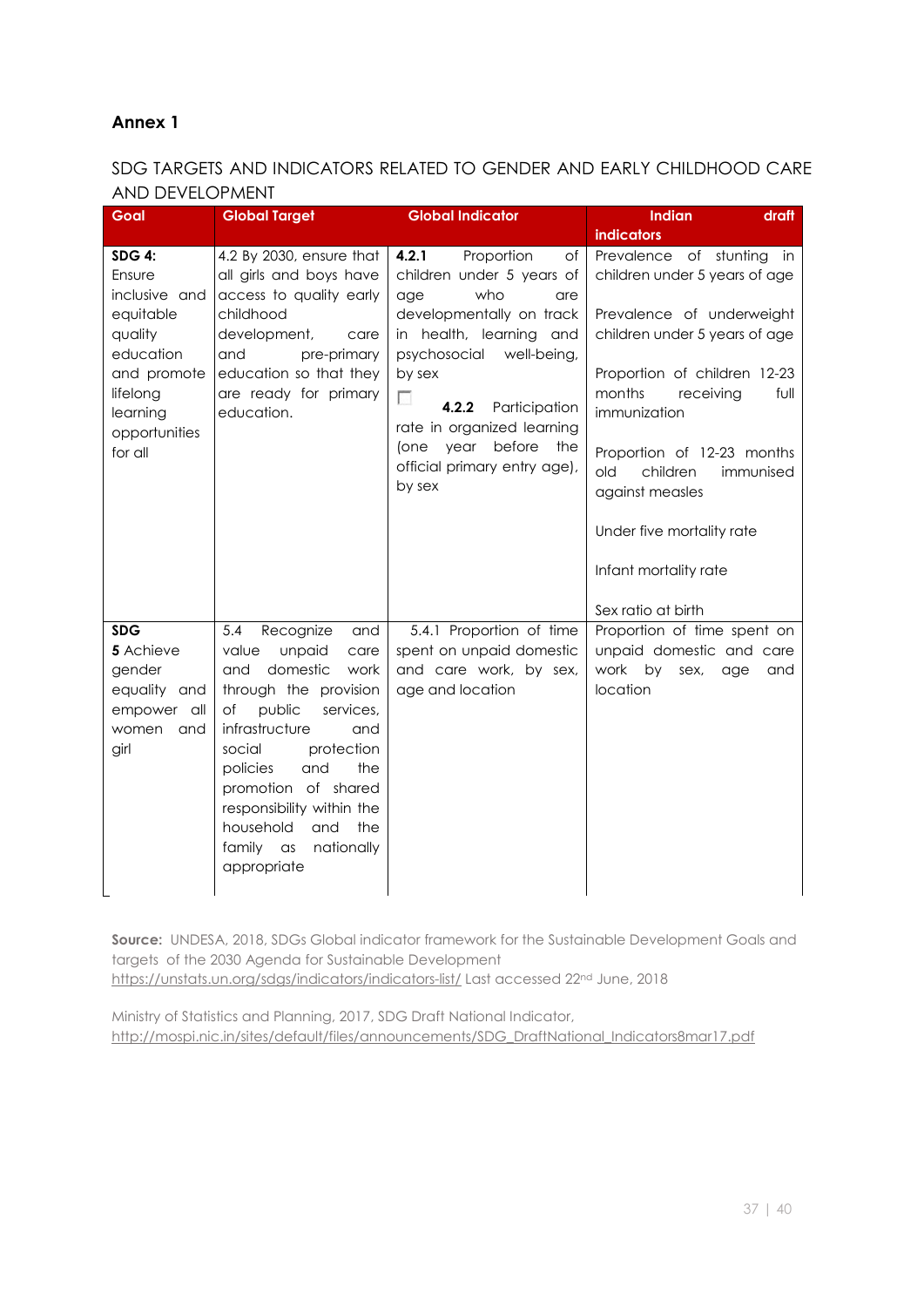#### **References**

Asha, 2014, 10 Gender Stereotypes Indian Girls Grow up With, Boldsky Tuesday July 29 2014,

https://www.boldsky.com/insync/pulse/2014/ten-gender-stereotypes-indian-girls-grow-up-with-043351.html Last accessed August 12, 2018

Atzaba-Poria, Naama & Alison Pike, 2008 Correlates of Parenting for Mothers and Fathers from English and Indian Backgrounds, Parenting: Science and Practice, 8:1, 17-40

Balda, Shanti et al 1999, "Parenting Style and Control Practices in Hisar," *The Anthropologist*, 1 (2): 127-131.

Bhatty, Kiran, Radhika Saraf, Vrinda Gupta, 2017, Special Article, Out-of-School Children

Some Insights on What We Know and What We Do Not, Special Article, Economic and Political Weekly, December 9 vol 52 Issue No 49 pp70-76

Bhukuth, Augendra, 2005,, "Child Labour and Debt Bondage: A Case Study of Brick Kiln Workers in Southeast India," *Journal of Asian and African Studies,* 40(4): 287–302

Biswas, Rabin, 2011, Child Sex Ratio in India State Wise data, Updateox, July 8, 2011,

https://updateox.com/india/child-sex-ratio-in-india-state-wise-data/ Last accessed August 12, 2018 Buvaneswari, Metilida G, 2008, Single Headed Households and Family Disorganisation at Neyveli Industrial Township, Cauvery Research Journal, Volume 1, Issue 2, January, pp 117-120

Chigateri, Shraddha, 2017, Gender and Social Inclusion in Parenting of the Young Child in India:Pathways to Accessible, Affordable and Gender-responsive Childcare Provision for Children under Six**,** Institute of Social Studies Trust, New Delhi

Coleman, Marilyn, Lawrence H. Ganong, Jacqueline Mary Clark and Richard Madsen, 1989, Parenting Perceptions in Rural and Urban Families: Is There a Difference? Journal of Marriage and Family, Vol. 51, No. 2 (May), pp. 329-335 Department of Health Research, 2017, The Assisted Reproductive Technology (Regulation) Bill, 2017

http://www.prsindia.org/uploads/media/draft/Draft%20Assisted%20Reproductive%20Technology%20(Regulation)%2 0Bill,%202014.pdf

Last accessed 18th August, 2018

Deng, Santino Atem & Jay M. Marlowe,2013, Refugee Resettlement and

Parenting in a Different Context, Journal of Immigrant & Refugee Studies, 11:4, 416-430

Donner, Henrike, 2005, 6. Children are Capital, Grandchildren are Interest': Changing Educational Strategies and Parenting in Calcutta's Middle-Class FamiliBIes, in Assayag, Jackie and Fuller, Chris, (eds.) Globalizing India : Perspectives From Below. Anthem Press, London, pp. 119-139

Echavvari, Rebeca, A., and Reberto Ezcurra. 2010, "Education And Gender Bias in the Sex Ratio At Birth: Evidence From India." *Demography* 47.1. 249–268.

European Institute for Law and Justice, 2012, Surrogate Motherhood: A Violation Of Human Rights, Report Presented at The Council of Europe, Strasbourg, on 26 APRIL 2012. https://www.ieb-eib.org/en/pdf/surrogacy-motherhoodicjl.pdf Last accessed 18<sup>th</sup> August, 2018

Famlii, n.d, The Basics of Child Development: How Children Think, Feel, and Grow https://www.famlii.com/basicschild-development-social-emotional-physical-cognitive-development/mothers, Last accessed 18th August, 2018 Goswami, Gajendra K, 2015, The genetic truth of surrogate parentage, Med Leg J Online First, published on March 17, 1-6

Government of Jammu and Kashmir, 2015, Notification. Srinagar, the 22nd July, 2015, Finance Department-Civil Secretariat, Government of Jammu and Kashmir. http://jakfinance.nic.in/SRO\_2015/SRO-353%20DATED%2006.10.2015.pdf

Last accessed 12<sup>th</sup> of August, 2018

Harris, Annila, 2017, A father's love: fighting gender discrimination in India, World Vision, February, 3, 2017, https://www.worldvision.ca/stories/gender-equality/dad-fights-gender-discrimination-in-india, Last accessed 17th May, 2017

Huffpost, 2017, 90% of Funds from Beti Bachao Beti Padhao Programme Unused, Huffington Post 21/03/2017 https://www.huffingtonpost.in/2017/03/21/90-of-funds-from-beti-bachao-beti-padhao-programme-

unused\_a\_21904301/ Last accessed 12<sup>th</sup> August, 2018

International Labour Organisaiton, 2017, C156 - Workers with Family Responsibilities Convention, 1981 (No. 156) http://www.ilo.org/dyn/normlex/en/f?p=NORMLEXPUB:11310:0::NO:11310:P11310\_INSTRUMENT\_ID:312301:NO Last accessed 12th August, 2018

Institute for Reproductive Health and Save the Children, 2017, Real Fathers Initiative, Institute for Reproductive Health, Georgetown University, USA, http://irh.org/wp-content/uploads/REAL Fathers\_Results\_Brief.pdf Last accessed 17th May, 2017

Jambunathan, Saigeeta and Kenneth Counselman, 2002, Parenting Attitudes of

Asian Indian Mothers Living in the United States and in India, Early Child Development and Care, Volume 172, - Issue 6, 657-662.

Joshi Arti & Alan Taylor, 2005, Perceptions of early childhood teachers and parents of teacher–parent interactions in an Indian context, Early Child Development and Care, 175:4, 343-359

Kapoor, Ambika, Dipa Sinha and Guarav Meera, 2016, Progress of Children under ICSDS: Revisiting the Focus Districts, Center for Equity Studies, New Delhi.

Kaul, V., Bhattacharjea, S., Chaudhary, A. B., Ramanujan, P., Banerji, M., & Nanda, M., 2017. The India Early Childhood Education Impact Study, UNICEF, New Delhi.

Kulkarni, Purushottam, 2012, Comments, India's child sex ratio: worsening imbalance, Indian Journal of Medical Ethics, Volume No 9, No.2

Lancaster, Geoffrey, Pushkar Maitra and Ranjan Ray, 2008, Household Expenditure Patterns and Gender Bias: Evidence from Selected Indian States, Oxford Development Studies, Vol. 36, No. 2, June, pp 133-157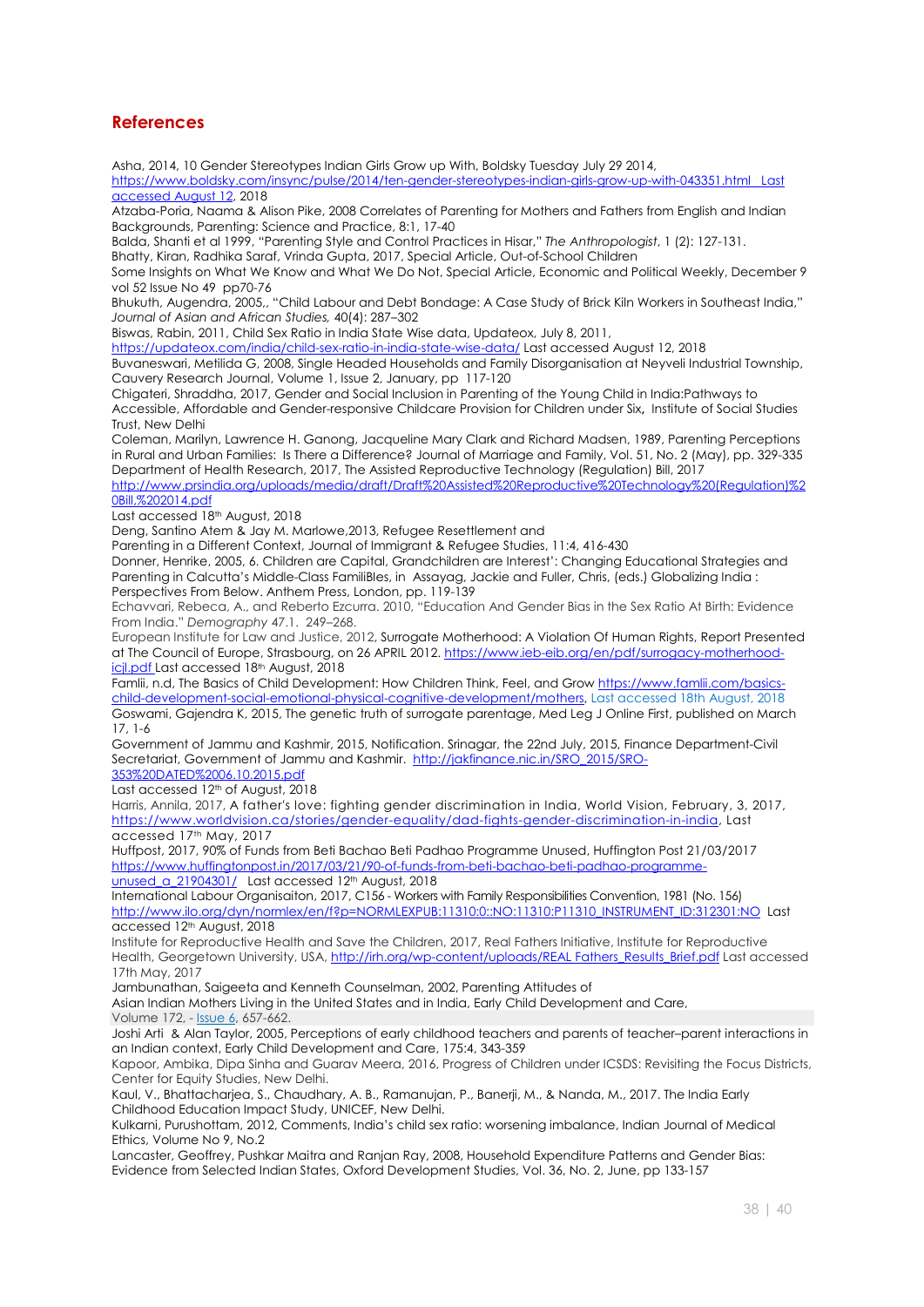Mathur, Meena, 2009, "Socialisation of Street Children in India: A Socio-economic Profile," *Psychology and Developing Societies,* 21 (2): 299–325.

Men Engage-UNFPA, 2014, Men Engage- UNFPA Advocacy Brief: Engaging Men, Changing Gender Norms: Directions for Gender-Transformative Action, http://menengage.org/wp-content/uploads/2014/04/Advocacy-Brief-Gender-Norms.pdf

Last Accessed August 12th, 2018

Ministry of Health and Family Welfare, 2016, National Family Health Survey 2015-2016 India fact Sheet, International Institute for Population Sciences, Mumbai

Ministry of Law and Justice, 2012, Protection of Children from Sexual Offences, Act, 2012, Legislative Department, Ministry of Law and Justice, http://wcd.nic.in/sites/default/files/childprotection31072012.pdf Last Accessed August 12th, 2018

Ministry of Statistics and Planning, 2017, SDG Draft National Indicator,

http://mospi.nic.in/sites/default/files/announcements/SDG\_DraftNational\_Indicators8mar17.pdf, Last Accessed August 12th, 2018

Ministry of Women and Child Development, n.d, National Early Childhood Care And Education (ECCE) Curriculum Framework, Ministry of Women and Child Development, New Delhi

Ministry of Women and Child Development, 2013a, The National Policy for Children 2013, Ministry of Women and Child development, Government of India,

Ministry of Women and Child Development, 2013b, National Early Childhood Care and Education (ECCE) Policy, Extract from the Gazette of India Part 1, Sec 1, dated October 12<sup>th</sup>, 2013

http://wcd.nic.in/sites/default/files/ecce\_gazatte\_notification\_policy\_comp.pdf

Last Accessed August 12th, 2018

Ministry of Women and Child Development, 2016a, The National Policy for Women 2016, Articulating a Vision for Empowerment of Women: Draft, Ministry of Women and Child Development

http://wcd.nic.in/sites/default/files/national\_ecce\_curr\_framework\_final\_03022014%20%282%29.pdf

Ministry of Women and Child Development, 2016b, Beti Bachao Beti Padao, http://wcd.nic.in/bbbp-schemes Last accessed 12th August, 2018

Moon, Michelle & Charles D. Hoffman, 2008 Mothers' and Fathers' Differential Expectancies and Behaviors: Parent X Child Gender Effects, The Journal of Genetic Psychology, 169:3, 261-280,

Motiram Sripad & Lars Osberg, 2010, Gender Inequalities in Tasks and Instruction Opportunities within Indian Families, Feminist Economics, 16:3, 141-167,

Murthy, Ranjani K and Sagayam, Josephine, 2006, Non-Discrimination, Children and Tsunami, Save the Children, UK/Chennai.

Murthy, Ranjani K, 2015, Khandwa Bal Vikas Project: Evaluation Report, EFICOR, New Delhi.

National Commission for Women, 2007, The Prohibition of Child Marriage Act, 2006, Act No 6 of 2007,

http://ncw.nic.in/acts/pcma2006.pdf

Last Accessed August 12th, 2018

OneIndia News, September 26, 2017, How Beti Bachao campaign failed to live up to its claim in Modi's home turf Varanasi: https://www.oneindia.com/india/how-beti-bachao-campaign-failed-to-live-up-to-its-claim-in-modishome-turf-varanasi-2551080.html

Last accessed 12th August, 2018

OpenIdeo, 2018, Early Childhood Innovation Prize, UPDATED: First6Years App - Baba+: Gender transformative parenting app for vulnerable communities

https://challenges.openideo.com/challenge/ecprize/submission/first-6-years-app-baba-component-gendertransformative-parenting-app-reaches-out-to-several-disadvantaged-communities

Last Accessed August 12th, 2018

Pandey, Ajit K. and Akhilesh Gautam, 2015, "Quality of Education, Child Labour and Child

Parenting in a Different Context, Journal of Immigrant & Refugee Studies, 11:4, 416-430,

Percot, Marie, 2006, "Indian Nurses in the Gulf: Two Generations of Female Migration, South Asia Research, 26 (1): 41– 62.

Plan International, 2017, Gender Inequality and Early Childhood Development: A Review of The Linkages, Plan International, Surrey, United Kingdom.

PM India, n.d, Beti Bachao Beti Padhao: Caring for the Girl child,

http://www.pmindia.gov.in/en/government\_tr\_rec/beti-bachao-beti-padhao-caring-for-the-girl-child/ Last accessed 12<sup>th</sup> August, 2018

Protection Structure: Interrogating the Status of Child Rights in Uttar Pradesh, Social Change, 45(1) 24–44, Psychology: Research and Theory on Human Development, 169:3, 261-280

Public Health Foundation of India, Centre for Youth Development and Activities, Prayatn, ADITHI, and Vimochana, 2010, Implementation of the PCPNDT Act in India: Perspectives and Challenges, Public Health Foundation of India, New Delhi

Rajan, Vijitha, 2018, Stolen Childhoods? Observations on Education of Migrant Children, Economic and Political Weekly, March 17 17, 2018 vol L 111 no 11, pp 24-27

Rao, G. Prasad, K. L. Vidya, and V. Sriramya. 2015 "The Indian 'girl' Psychology: A Perspective." *Indian Journal of Psychiatry* 57.Suppl 2 (2015): S212–S215. .

Rawal, Vishaka, 2017, What Are The Ethical Issues Related To Surrogacy In India, Best of Me, January, 24, 2017, https://bestofme.in/what-are-the-ethical-issues-related-to-surrogacy-in-india/ Accessed 12<sup>th</sup> August, 2018 Ryan, Rebecca. M, Anne Martin and Brooks Gunn, Jeanne, 2006, Is One Good Parent Good Enough? Patterns of Mother and Father Parenting and Child Cognitive Outcomes at 24 and 36 Months, in Parenting: Science and Practice, Volume 6 No. 2 p211-228

Saha, Amitava, 2013, An Assessment of Gender Discrimination in Household Expenditure on Education in India, Oxford Development Studies, 41:2, 220-238